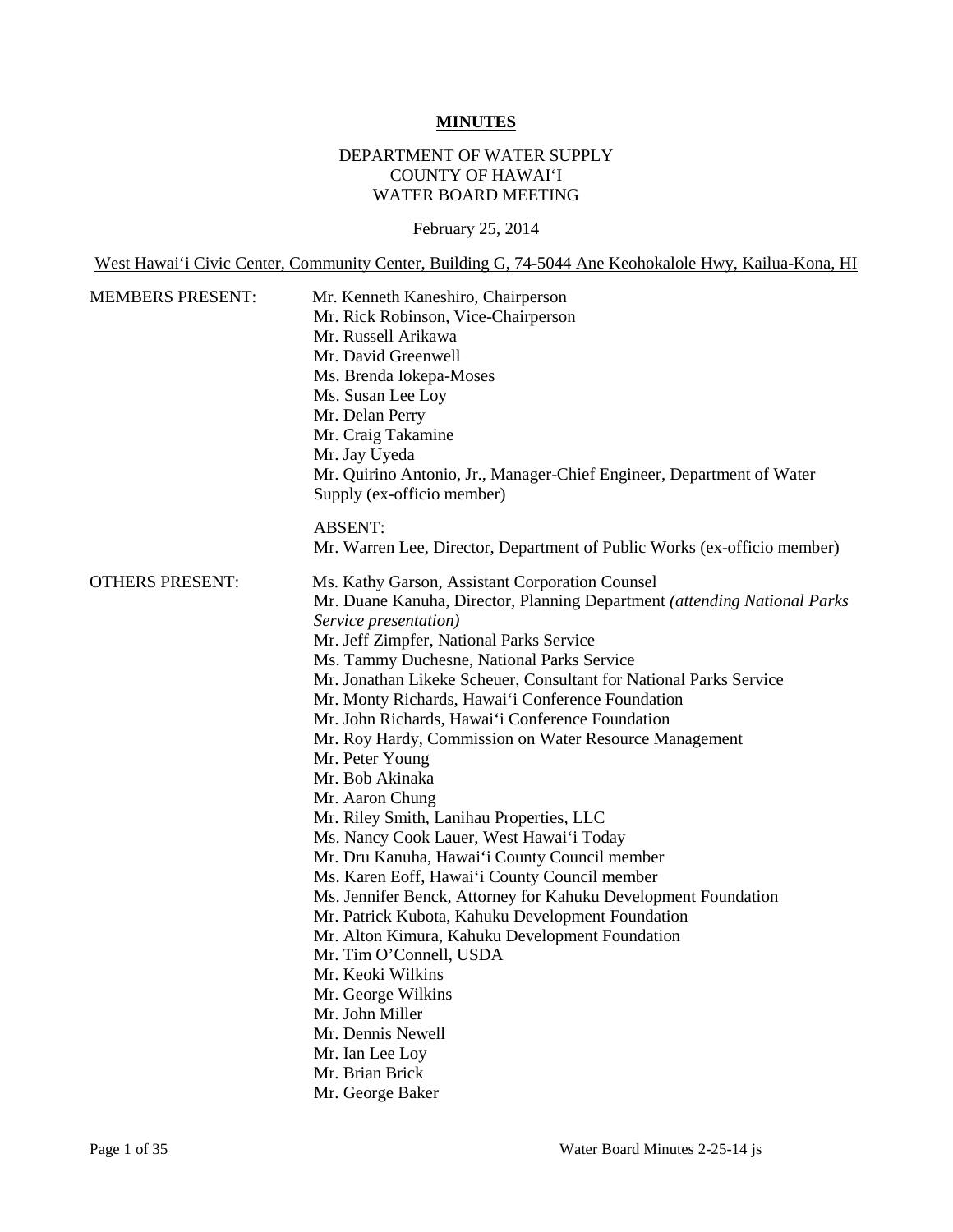Mr. Carl Carlson

Department of Water Supply Staff Mr. Keith Okamoto, Deputy Mr. Kurt Inaba, Engineering Division Head Mr. Richard Sumada, Waterworks Controller Mr. Daryl Ikeda, Chief of Operations Ms. Kanani Aton, Public Information and Education Specialist Ms. Julie Myhre, Energy Management Analyst Mr. Jason Killam, Engineering Division Mr. Kawika Uyehara, Engineering Division

1) CALL TO ORDER – Chairperson Kaneshiro called the meeting to order at 10:02 a.m. The Chairperson introduced the newest Board member, Mr. Craig Takamine. Mr. Takamine gave his background as a lifelong resident of the Big Island, Waiākea High School graduate, and general contractor for the past 10 years. He is married with two children.

#### 2) STATEMENTS FROM THE PUBLIC

The following statements are verbatim.

### *(Mr. Carl Carlson testified regarding Item 7(A), NATIONAL PARK SERVICE PETITION TO DESIGNATE KEAUHOU AQUIFER SYSTEM AREA AS A GROUND WATER MANAGEMENT AREA.)*

MR. CARLSON: Thank you, Mr. Chairman, members of the Board. My name is Carl Carlson and I live in Kaloko Mauka. I was born on Maui, but moved to this island in 1968, came to North Kona at the end of '69 to become the Ranch Manager at what was at the time Huehue Ranch. My wife Christine and I have four children, all of whom were born in Kona Hospital, and all live on this island; two here in North Kona. We have six grandchildren, and the older two of school age attend Kamehameha Schools. During my career as a rancher, I've worked with a number of water sources. We have used sources such as catchment, springs, intermittent streams, ponds, County water systems and eventually, water from private wells that we developed. Responsible ranchers understand nature, and protect their land and water resources. Stewardship isn't an aspiration; it's a way of life. Eventually, my career moved from dealing with ranch water systems to planning and development of potable and irrigation systems, and systems for small subdivisions, and eventually resorts. We've developed and operated high-elevation wells for potable water, lower elevation brackish water wells for irrigation or for potable use with desalinization. I've been involved in water quality monitoring in near-shore waters, monitoring of anchialine ponds, and shoreline monitoring wells. Some of my experience in this regard goes back to the early 1970s at Kaloko Pond with Dr. Richard Brock. I present all of this background information to show that I've spent a lifetime working for and caring for water as a resource. I understand how important management of the resource is for providing and maintaining for our community. I was disappointed to see the National Park Service submit a petition to CWRM to declare the Keauhou Aquifer as a Water Management Area. In my opinion, this petition is premature, and isn't necessary to protect and preserve the quality of the water resource in the Keauhou Aquifer. The management and regulatory tools to do so are already in existence, and in place within CWRM. I'm further concerned that the efforts of the National Parks Service seem to seek designation – these efforts are divisive in our community. These actions seem to pit some stakeholders against others. We should advocate for the resource, for its proper management and protection, and we should do so for the benefit of our entire community. You as Board members do that in meeting your mission of providing for and servicing your customers in the community in a responsible manner, now and in the future. It has been represented that designation would be the reasonable thing to do, but that sounds almost too easy. That misstates the impact of designation. Is it reasonable at this time, or is it unreasonable? I believe that designation would be an unreasonable action, and that it would be detrimental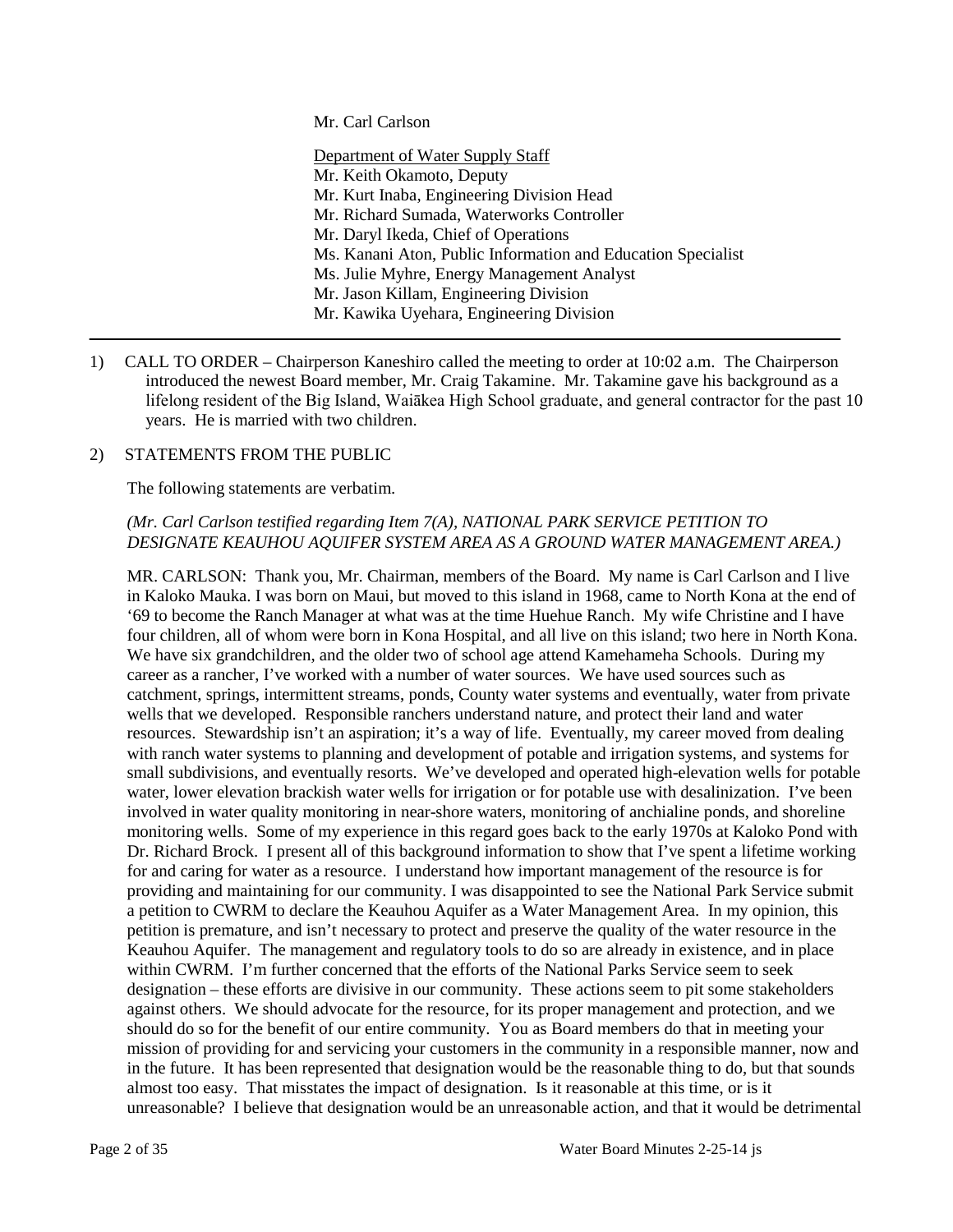to our community. Thank you for the opportunity to appear before you, and I'd be happy to try to answer any questions you may have. Thank you.

CHAIRPERSON KANESHIRO: Thanks, Carl. Okay, next we have Riley Smith, who's gonna speak on the NPS petition.

### *(Mr. Riley Smith, representing Lanihau Properties, testified regarding Item 7(A), NATIONAL PARK SERVICE PETITION TO DESIGNATE KEAUHOU AQUIFER SYSTEM AREA AS A GROUND WATER MANAGEMENT AREA.)*

MR. SMITH: Good morning, Chair Kaneshiro and Water Board members. My name is Riley Smith. I think each of you should have a copy of my testimony, so you can follow along as I read it. I'm the President of Lanihau Properties, and am providing testimony concerning Item No. 7(A) on today's Agenda. For your information, I am also the CEO for the combined family enterprise that includes Palani Ranch, with pastures of about 10,000 acres mauka in the Hōlualoa area. We have been stewards of lands in North Kona since the early 1900s, and we used to own the entire ahupua'a of Honokōhau, which included the portion that was sold to the federal government for the Kaloko-Honokōhau National Park. I understand that the National Park Service is providing a presentation to the Water Board at today's meeting. I would like to share my thoughts from last week's County Council meeting, where the National Parks Service also made a presentation. I attended the County Council's site visit to the Kaloko-Honokōhau National Park, which later reconvened as part of the Council's Committee on Agriculture, Water and Energy Sustainability. At this meeting, Jonathan Scheuer, who is a consultant to the National Parks Service, who will be speaking to you later today, Paula Cutillo, who I do not believe is here…she's a Ph.D/Hydrologist for the National Park. Tammy Duchesne, their Superintendent, was asked by Council member Valerie Poindexter, whether the National Park Service has shared their water quality with the other Kona stakeholders – land owners, developers and County agencies. They said they did. This is not true. Jeff Zimpfer, who's also a staff member NPS Environmental Protection Specialist, was at this County Council meeting, who's also present today, and I think he's part of your presentation. As a member of the Kona Community Development Plan, Action Sub-Committee, Sub-Committee on Water, I along with Chair Ken Melrose met with Jonathan Scheuer, Paula Cutillo, Sallie Beavers, Jeff Zimpfer, and former Superintendent Kathy Billings on January 16, 2013. We met on various water issues for over two hours. During this meeting, I asked the National Park representatives for access to their water quality data that they have collected at the Park since 2008. Ms. Cutillo's response was, "We have two ongoing studies being conducted. Delwin Oki's work for USGS, that should be completed in 2014. Also a Geochemistry/Isotopic analysis that is being jointly funded by USGS/CWRM that should be done in 2013. Data that was collected since 2008 is still being checked for quality assurance/quality control, and should be released for public use at some time in the future." I questioned why it takes over five years for the NPS to "calibrate" their data. Ms. Cutillo said it takes a long time. For your information, when Lanihau conducted our Environmental Assessment for our Palani Well in 2009 – and this is a system that we're finishing up now that we intend to dedicate to the Department of Water Supply this summer that will enable you to extract less water from the Kahalu'u Shaft and have more sources in North Kona that are closer to your customer base. When we submitted that Environmental Assessment in 2009, the National Park Service submitted an 11-page comment letter on May 7, 2009. My consultants…which included Ron Terry, who's a Ph.D… prepared a 33-page reply to the National Park's comments. The testimony that was provided included scientific studies from Tom Nance of Water Resource Engineering, Steve Montgomery, a biologist who's a Ph.D, Steve Dollar, who's also a Ph.D…We submitted our 33-page response on October 5, 2009, four months after they submitted their 11 pages to us. This Environmental Assessment required that the Water Board be the accepting agency for this document; it was accepted by the Water Board later in October, 2009. So we met the obligations of the environmental disclosure process in a timely manner. My point is that it is not fair that a private landowner is required to be responsive to public comments, and publicly-funded agencies can take over six years, and still not share information that was obtained through government resources.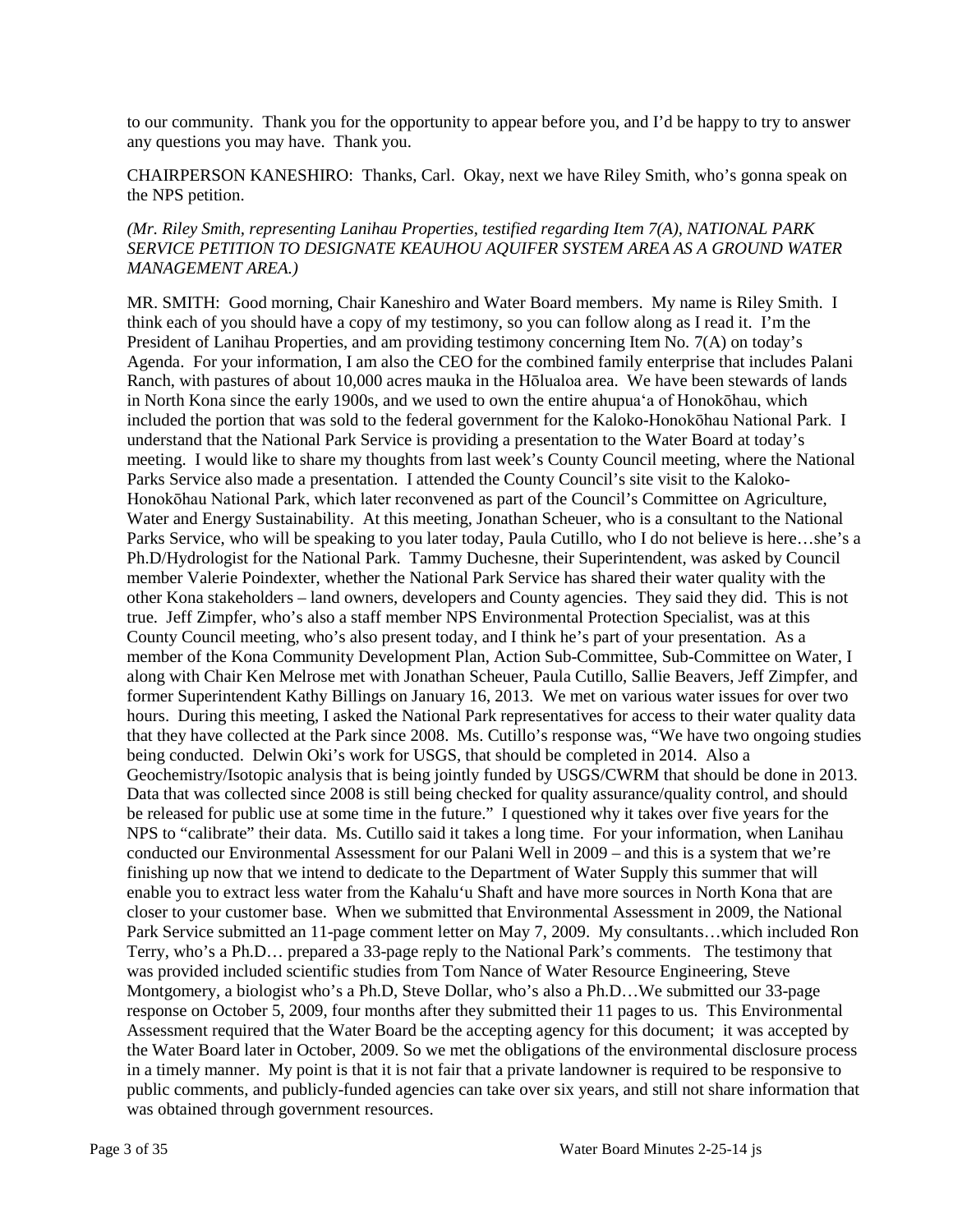I also understand that the National Park Service has not provided information to other stakeholders in the region, including the Department of Water Supply and the Kohanaiki project. As you may know, the Kohanaiki project is required to conduct regular water sampling from their on-site wells in order to monitor quality. My understanding is that data is shared with the National Park Service, yet the National Park Service has yet to reciprocate and provide similar information back to their adjacent landowner. So, I question the accuracy of their statements that they share their water quality data, since they haven't. And I'm still waiting for six years for them to share it with me. I'm available if you have any questions. If not, thank you very much.

CHAIRPERSON KANESHIRO: We also received a statement on the NPS petition from Nancy Burns. I understand she's not here, and so we're gonna note it in the record.

#### 3) APPROVAL OF MINUTES

The Chairperson entertained a Motion to approve the Minutes of the January 28, 2014, Water Board meeting.

ACTION: Mr. Greenwell moved to approve; seconded by Mr. Arikawa and carried unanimously by voice vote.

4) APPROVAL OF ADDENDUM AND/OR SUPPLEMENTAL AGENDA

The Chairperson entertained a Motion to approve Supplemental Agenda Item 5(A), VEHICLE BID NO. 2013-11, FURNISHING AND DELIVERING VEHICLES TO THE DEPARTMENT OF WATER SUPPLY.

ACTION: Mr. Arikawa moved to approve; seconded by Mr. Perry and carried unanimously by voice vote.

Ms. Lee Loy asked that Item 7(A), NATIONAL PARKS SERVICE PRESENTATION ON ITS PETITION TO DESIGNATE KEAUHOU AQUIFER SYSTEM AREA AS A GROUND WATER MANAGEMENT AREA be handled next.

7) NORTH KONA:

### A. **NATIONAL PARKS SERVICE PRESENTATION ON ITS PETITION TO DESIGNATE KEAUHOU AQUIFER SYSTEM AREA AS A GROUND WATER MANAGEMENT AREA:**

Ms. Tammy Duchesne, Superintendent of the Kaloko-Honokōhau National Historical Park and Pu'uhonua-Honokōhau National Historical Park, introduced Mr. Jonathan Likeke Scheuer, a Ph.D. scientist who is working with the NPS on the petition issue.

Mr. Scheuer noted that he had distributed copies of his Power Point presentation today to the Board, with some copies also available to the public. Mr. Scheuer said for the past couple of decades, his professional career centered on water resources issues, particularly as they relate to the Native Hawaiian community and its concerns. He noted that he briefly worked with Board member Mr. Robinson at Kamehameha Schools. He said that he has been working with NPS on water resource issues since 2011.

Mr. Scheuer said that he wanted to fully acknowledge Mr. Carlson's earlier comment that some people view what NPS has been doing as disruptive and divisive in the community. Mr. Scheuer said that he knew that some people feel that way. It has not been NPS's intention to do so, he said. He said that NPS fully appreciates that the issues that NPS is raising are far outside the day-to-day business of the Water Board and the Department of Water Supply (DWS). He said that NPS is grateful to DWS for its kindness and dedication in its interactions with NPS. Turning to Page 2 of the presentation, he said that the missions of DWS and NPS meet, but do not overlap. Mr. Scheuer said that DWS's mission is to provide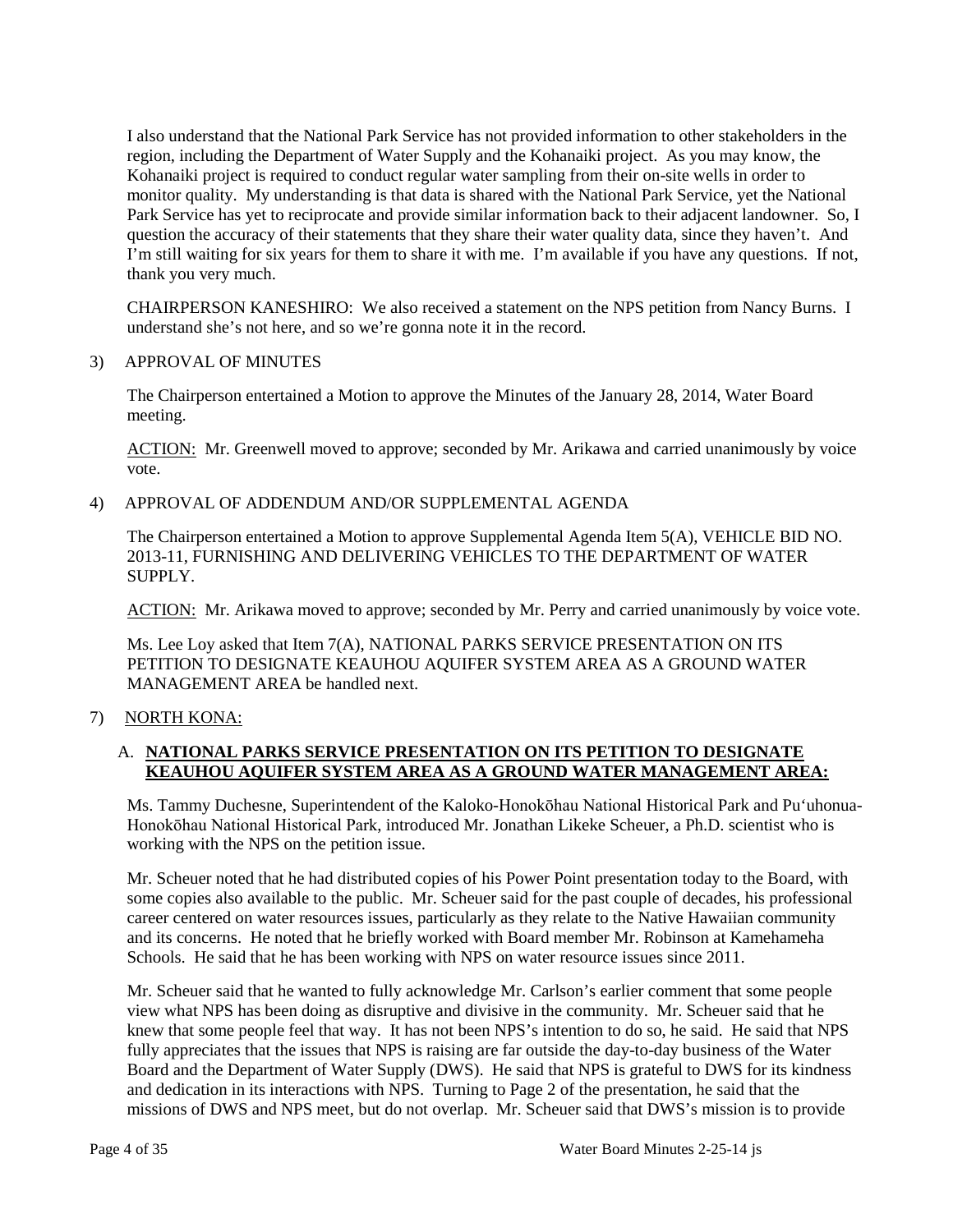customers with an adequate and continuous supply of safe drinking water in a financially responsible manner, in compliance with relevant standards; DWS also assists the development of water systems in areas not served. On the Big Island this last part of the mission is a huge challenge, he said. He said the core mission of the NPS is to preserve natural resources unimpaired for future generations. Mr. Scheuer said that the missions of DWS and NPS do not overlap, but sort of meet, on the issue of water in Kona.

Page 3 of the presentation dealt with three things, he said. The first is the significance of water at Kaloko-Honokōhau National Park, the second is an overview of Hawai'i water law, as a context for understanding the third thing: what designation is. Mr. Scheuer said that designation is something that the audience may not be familiar with, because no area on the Big Island has ever been designated. Mr. Scheuer said he wanted to talk about the petition that NPS filed, and how NPS thinks it might relate to DWS's operations.

Mr. Scheuer turned to Page 4, showing the cover of the Spirit Report and its cover letter. He explained that in the late 1960s and early 1970s, Native Hawaiians in the community, particularly the Kona Hawaiian Civic Club, became concerned about development plans for the coastline near Kaloko. They lobbied then-Rep. Patsy Mink to get national park status protection for the area. A commission was appointed in the early 1970s to produce a report on whether or not this area deserved national park status. The Spirit Report they produced is 40 years old this May. The report said that this area is worthy of protection as a national park, and ruled that the area should be managed in an ahupua'a context (i.e., focusing on everything around). The report said that attention should be paid to water, which is crucial to the future of this area. Congress created the National Park in 1978, and the law that created it stipulated that the park should be managed the same as any other national park, under the same federal laws. Among those laws that apply to Kaloko-Honokōhau National Park and every other park involve the idea of unimpairment, meaning to prevent harm from happening so that resources will be there for future generations. The law that created the park also stipulated that the park should be managed in accordance with the Spirit Report's recommendations. He said that is what NPS has tried to do since the park's inception.

Page 5 shows some of the water resources that are of significance in the park: wetlands, fish ponds, the near-shore environment, and anchialine pools, which Mr. Scheuer said are really windows into the aquifer.

Page 6 shows a thermal image, with the blue and green in the picture representing fresh water. That is fresh water coming in from the coastline through the Park resources, into the near-shore environment. (He noted that there is no *surface* water that flows in this area, except during major storm events.) That cold fresh water creates estuarine-like conditions (i.e., like a river mouth), which are good for the species that live in the park. Those species, which include opae, mullet, etc., depend on the continued flow of abundant cold, clean, fresh water.

Page 7 shows Ali'i O Lani Hale, the home of the Hawai'i Supreme Court and the former home of the Kingdom's Legislature. He used the photo to segue into a discussion of Hawai'i water law, some of which dates back to Kingdom laws, practices and court decisions, as well as Hawai'i Constitutional provisions and statutory laws, and more recent Hawai'i Supreme Court decisions. The easiest way to think about the evolution of Hawai'i water laws over the past 160 years is that they have gone in a circle, Mr. Scheuer said. Land was privatized during the Great Mahele from 1848 to 1852, with the aim of the Legislature and the King being to help the Kingdom's subjects. They believed that private *land* ownership would help the people. However, the Mahele was explicit in not privatizing water, he said. Before the Mahele, the King owned all of the property in Hawai'i in trust for everyone's use, Mr. Scheuer said. With the Mahele, land was privatized, but water was not. Mr. Scheuer said the King considered water as a public trust resource from which everyone should benefit. However, after the Mahele, Hawai'i saw the growth of large ranches and plantations, with increasing economic and political power wielded by the plantation interests. A series of court decisions in Hawai'i, beginning in the late Kingdom period through the Territorial period, treated water as private property; people could buy and sell water rights. This ended up taking away water from local communities, including Native Hawaiian communities. The view of water as private property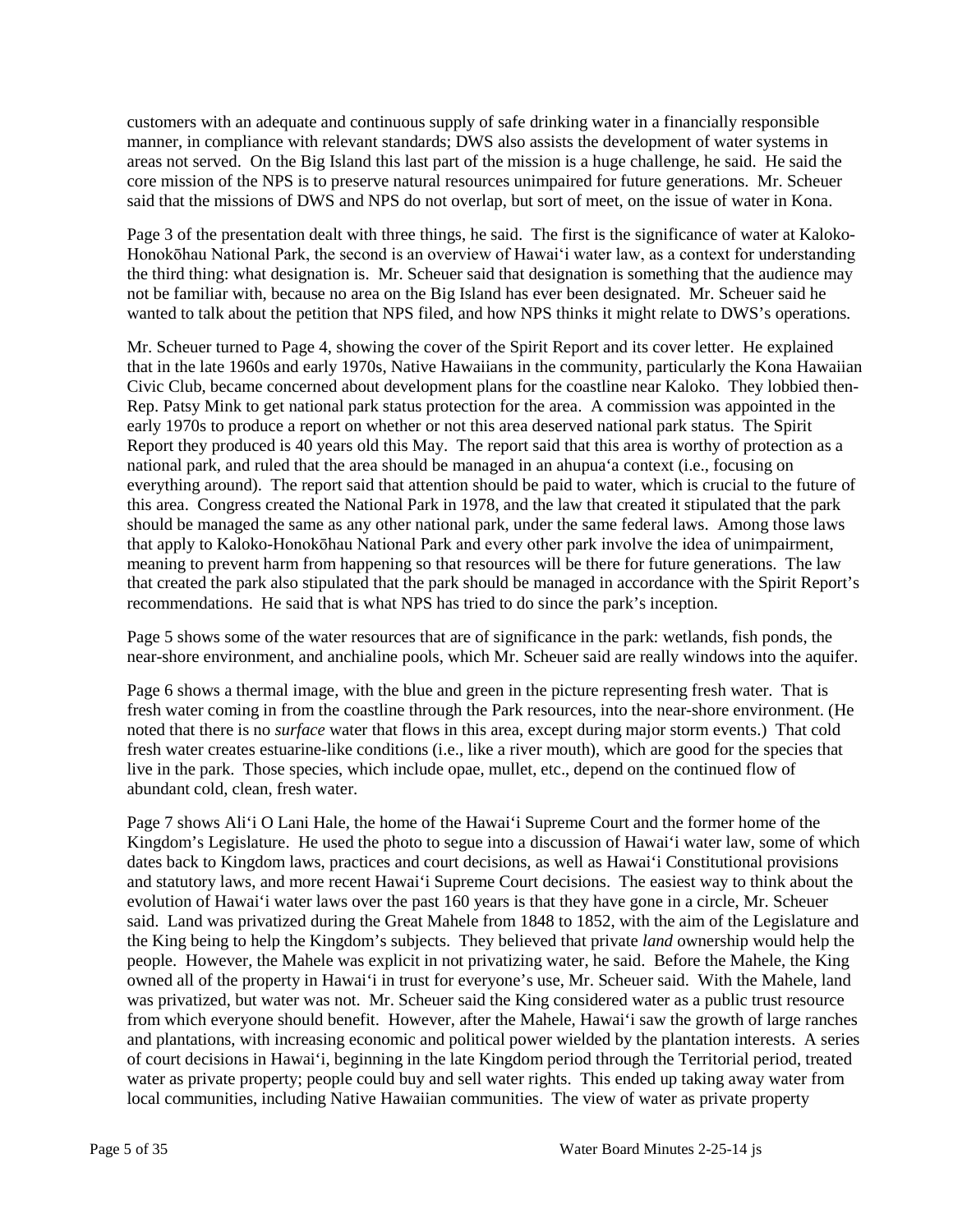prevailed until the early 1970s, when local people such as William Richardson, a part-Hawaiian, were back on the Hawai'i Supreme Court. The view of water changed back to where it was seen as a public trust, Mr. Scheuer said. In 1979, Hawai'i's Constitutional Convention proposed a series of amendments which reaffirmed that water is a public trust, and these amendments were ratified by Hawai'i voters. The amendments stipulated that within a year, a Water Commission must be created, as well as a Water Code. However, it took nine years for the Legislature to agree to a Water Code.

Page 8 of the presentation shows the seven sitting members of the board of the Commission on Water Resource Management (CWRM). Mr. Scheuer said CWRM has had a mixed history as trustees of the water trust. He noted that most of the Commission's cases have been litigated, and the Commission has lost in every case on its initial decision. Mr. Scheuer said that this was mostly because the Commission did not take full responsibility and did not take enough care in managing the public's interest in water, rather than private commercial interests in water.

Turning to the reason it took nine years for the Legislature to agree to a Water Code, Mr. Scheuer said that one of the main reasons involved a dispute in Maui County over the designation of the 'Īao Aquifer. The County opposed designation, seeing it as a loss of home rule because it would mean that the State would have permitting authority in their area. Therefore, Maui fought over how the Water Code would be passed, he said. The resulting Maui Compromise set up a dual system of water management in Hawai'i. In undesignated areas, the State would passively manage water, but the State would not actively manage water. Only in designated areas would the State take an active role in making sure that there is a balance between public trust interests and other interests in water, Mr. Scheuer said.

Designation is covered by an entire section of the Water Code, Mr. Scheuer said. There are eight criteria that CWRM must look at when considering designation; if one or more of the criteria is met, CWRM must designate. However, Mr. Scheuer said that *even if none of the criteria were met, designation could still be mandated.* He cited the introductory language of the Water Code: "When it can be reasonably determined, after conducting scientific investigations and research, that the water resources in the area may be threatened by existing or proposed withdrawals or diversions of water, the Commission shall designate the area for the purpose of establishing administrative control…" Mr. Scheuer said that when talking of designation, it is this process where CWRM ultimately decides whether or not the Commission feels that the resources in the area *may* be threatened.

Mr. Scheuer noted that all of Oahu, except for the Wai'anae Aquifer, is designated as a Ground Water Management Area. The entire island of Moloka'i is also designated as a Ground Water Management Area, as is the 'Īao Aquifer on Maui. On Moloka'i, the designation was mostly driven by the concerns of Native Hawaiians and Hawaiian Homesteaders, Mr. Scheuer said. There is also one Surface Water Management Area, on Maui.

Mr. Scheuer said that while designation is a complex issue, in essence the only difference between a designated area and an undesignated area is that a designated area requires one additional permit, to be obtained from CWRM. Right now, if someone wants to put in a well in an undesignated area, one must get two permits: a Well Construction Permit and a Pump Installation Permit. These permits are reviewed for engineering purposes, to ascertain whether the proper licensing was obtained, whether the pump was tested, etc. For a designated area, you also need to fill out a **Water Use Permit** application. The application asks questions such as the following:

- Is the proposed use of the water consistent with the County Land Use Designation and Zoning for the parcel?
- Is the proposed use of water in the public interest?
- Is the proposed use reasonable? (Mr. Scheuer said this essentially means: Is it efficient? Are you proposing to irrigate turf grass at ten times the rate of water of any other user similarly situated in the State, or are you being an efficient user of water, using the least amount possible?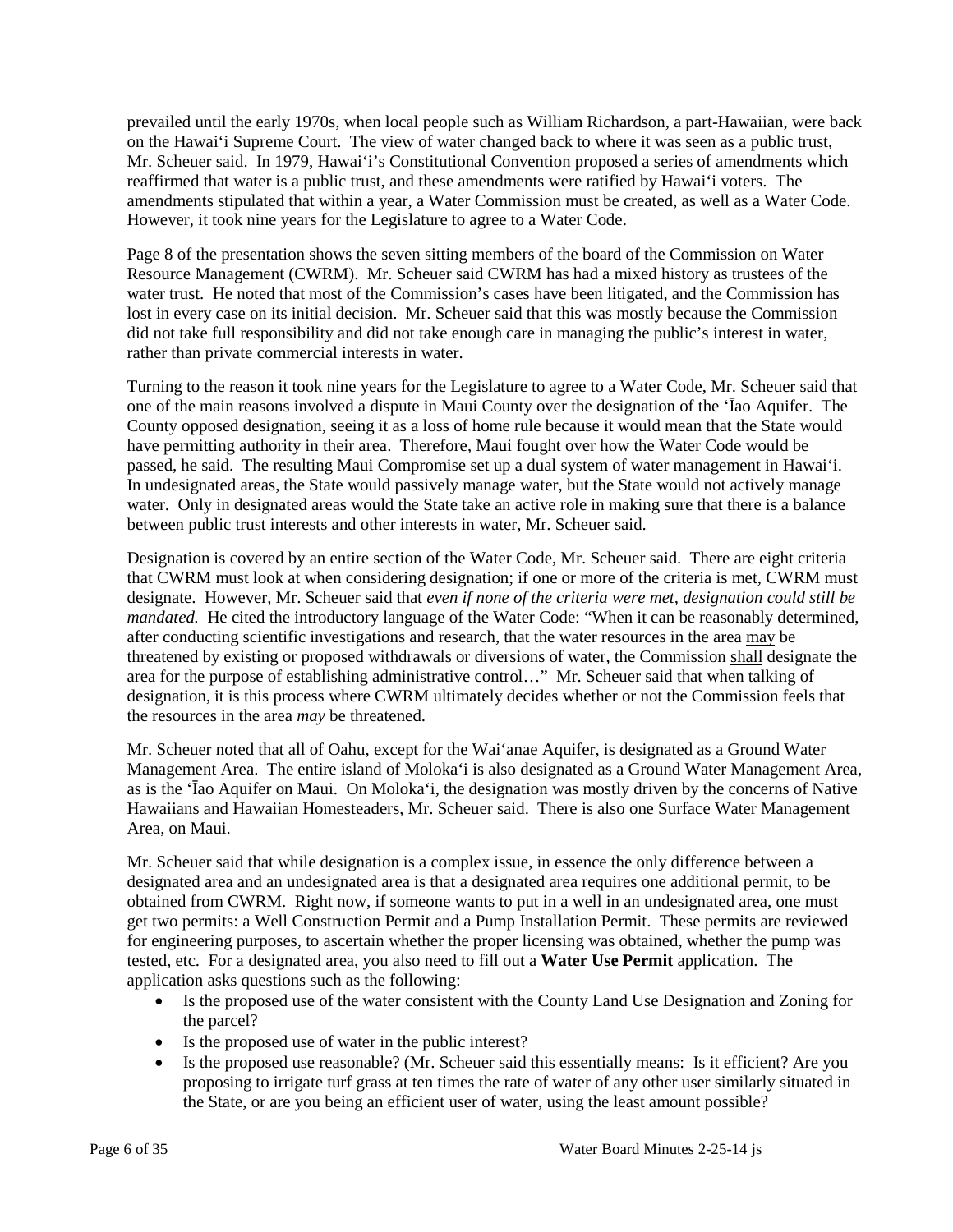- Are you affecting the rights of water to the Department of Hawaiian Home Lands (DHHL)?
- Are you impacting other additional users?

Mr. Scheuer said that the Water Use Permit is not issued by staff the way that Well Construction and Pump Installation Permits are issued; the Water Use Permit is issued by the Commission on Water Resource Management at a public meeting. That is the one additional permit that is required in a designated Ground Water Management Area.

Mr. Scheuer, showing a map of the Big Island's aquifers, pointed to the Keauhou Aquifer, which is the focus of the NPS petition. He said that no other aquifers are involved in the petition; what NPS is asking has nothing to do with any of the other areas of the Big Island.

Addressing the impact of designation on DWS, Mr. Scheuer said there is very specific language in the State Water Code regarding designation and its relationship to County Boards and Departments of Water Supply. He quoted Section 174C-48(b) of the Water Code: "In its regulation of water resources in designated water management areas, the Commission (of Water Resource Management) shall delegate to the County Boards of Water Supply the authority to allocate the use of water…" He said in other words, DWS has to get a permit just like anybody else gets a permit. Because most of DWS's water uses are domestic uses of the general public whereby the public uses the water in their homes, these are public trust uses. DWS gets its permits, and then distributes the water within the system. CWRM does not dictate to DWS how that happens; it is specifically delegated to DWS under the Water Code. Mr. Scheuer said he did not want to diminish or give the impression that that there is nothing complicated about designation. He acknowledged that there are some legitimate concerns that the Water Board might have about the designation process. One of the more significant concerns came up last week when the Manager-Chief Engineer was asked at the County Council about water agreements that the Department has issued with private parties in the Keauhou area. Some of the Council members were concerned about how designation might affect those water agreements. Mr. Scheuer said that the Manager-Chief Engineer said that if it got to the point that nearly all of the water was allocated – while DWS had committed to deliver water to somebody else – and CWRM declined to allow development of that new water source, DWS might be subject to litigation. Mr. Scheuer said he thought that it is good to consider what DWS's future commitments are, and how to make sure that those commitments do not get DWS into trouble. He said that it needs to be ensured that there is sufficient water for development, as well as for protecting public trust interests, before DWS is committed to things that are not available.

Regarding how designation might affect DWS, one thing is clear in Hawai'i law: the public trust in water applies statewide; it applies in designated areas and in undesignated areas, Mr. Scheuer said. He noted that CWRM only manages water, and only gets involved in permits for designated areas. He said that several years ago, Hawai'i County voters passed a Charter amendment that took the public trust language from the Hawai'i State Constitution, and incorporated it into the County Charter. Mr. Scheuer said the language essentially said that just like the State of Hawai'i has public trust obligations to national resources, the County and all of its agencies do as well; therefore, there is a duty on the part of all County agencies and decision-makers to take into account the public trust interest in resources before making decisions about them. He noted litigation such as Kelly v. Oceanside Partners, in which the County issued permits that caused mudflows that contaminated the reef; the plaintiff claimed that the County failed to fulfill its public trust obligations by issuing those permits. He said that while the County claimed that it was the State that had public trust obligations, the judge ruled that the County, as a subdivision of the State, had those obligations, too. He also cited a case on Kaua'i involving a private water bottler bottling water from an old plantation system, selling the water as Kaua'i Springs Water. The Kaua'i Planning Commission, when asked to issue the bottler additional permits, raised questions about whether public trust interests and Native Hawaiian rights were being harmed.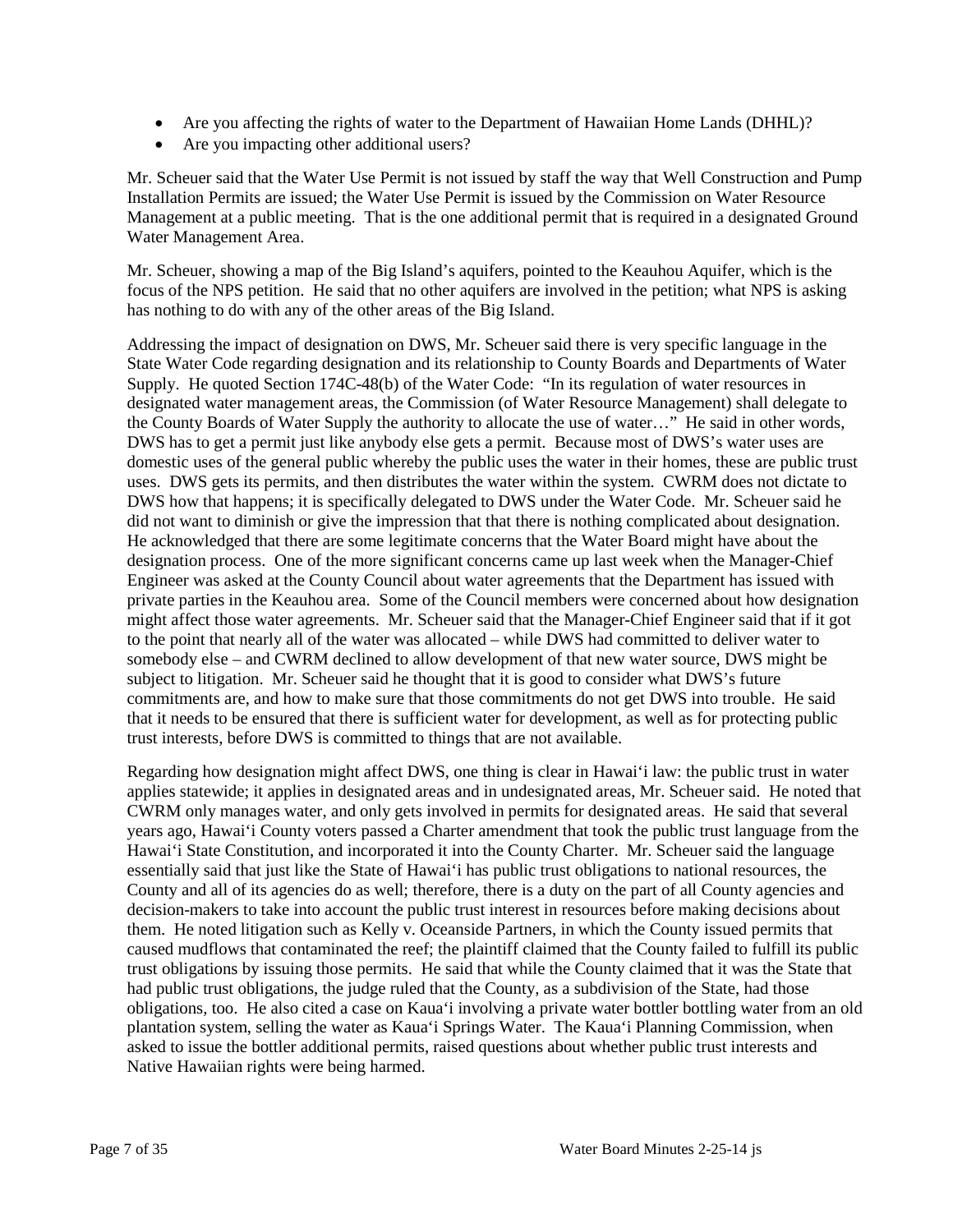Mr. Scheuer said it was just his opinion, but if Keauhou Aquifer remains undesignated for years or decades, DWS and the Water Board will have an obligation to start weighing the public trust impacts vis a vis the Department's need to provide water for its customers. There is a lot of analysis and duties involved in that, he said. He said that CWRM knows how to advance these public trust impacts, which is something that would actually allow DWS and the Water Board to focus on the Department's core business mission, which is *not* determining public trust impacts. He said that public trust impacts are not within the background or training of DWS or the Water Board. Instead, it is how to efficiently manage a water system and prevent breaks, Mr. Scheuer said.

Mr. Scheuer completed his presentation by noting that the NPS petition was filed in September 2013, and CWRM in October 2013 decided to wait until new studies are done by the University of Hawai'i and the U.S. Geological Survey (USGS). As noted earlier by Mr. Smith, one study is an isotope study, and the other is a modeling study. The results will not be issued until September 2014. CWRM wants the chance to evaluate the study results, and voted to defer any further action on the NPS petition until December of this year. Mr. Scheuer said he viewed the delay as a gift; he is grateful to the people who have testified here today, and to all of the people in attendance at all of the recent hearings. He said this delay is a good chance to talk story, and hopefully reach some common ground. He said that if NPS has done anything to make people feel like NPS is not listening or is being purposefully divisive, this delay is a chance to clear the air and talk about what everybody here cares about: the sustainability of water in Kona, for productive use, for new development, for domestic users, as well as for the protection of the natural environment.

Ms. Iokepa-Moses said that Mr. Scheuer gave a beautiful presentation. However, she noted that Mr. Smith had asked the NPS questions in his testimony earlier, in hopes of getting information to help him decide whether to support the NPS petition. She said that Mr. Scheuer did not give him any information. The talk-story is a two-way conversation, and when someone asks Mr. Scheuer a question, that person expects Mr. Scheuer to answer that question. Ms. Iokepa-Moses said she did not see that happening here; she saw a beautiful presentation, but she did not hear any answers to Mr. Smith's questions. She said that the National Park is itself a trust; it is a part of everyone. Mr. Smith is as important as the NPS. If the NPS were asking question, it would expect an answer, and vice versa. She asked Mr. Scheuer to address that.

Mr. Scheuer thanked Ms. Iokepa-Moses for her comments, and wished that Dr. Paula Cutillo, who handles data-gathering issues for the NPS, were in attendance. Mr. Scheuer said he was very gratified to hear Mr. Smith's testimony, specifically regarding the data he was asking for. NPS has three monitoring wells within the park; some of the wells take continuous data on chlorides as well as other things. The processing of the raw data goes to a different branch of the National Parks Service, the Inventory & Monitoring program (known as I & M). Mr. Scheuer agreed that it was unacceptable that it is taking so long for the data to get processed and made available. He said there is an absolute commitment to share that data. He acknowledged that people have recently been saying that NPS is not sharing all of its data. He attested that he and his colleagues have tried to share all of the available data. He said that the data that Mr. Smith is looking for is not in his colleagues' hands; they are not legally allowed to release the data yet. Turning to Ms. Iokepa-Moses's comment about talking story, he said everybody can improve at listening and talking story. Mr. Scheuer said that when the data in question comes in, he hopes that the data will show that there has been no impact so far on the Park's resources. He said he really hopes that the data shows that there is not contamination coming in to the Park's water. Mr. Scheuer said that if the data shows pollution coming in or rapidly increasing chlorides, NPS could get sued by more radical environmental groups alleging that NPS had failed to abide by Park Service laws. These groups might complain that NPS should have filed a petition six years ago. He said that NPS is trying to do a balancing act. Once the I & M data is available to share, there is an absolute commitment to share it. He said that he believed that his colleagues have shared all the data that is available to share, but he asked the audience to notify him if there is some information out there that has not been shared.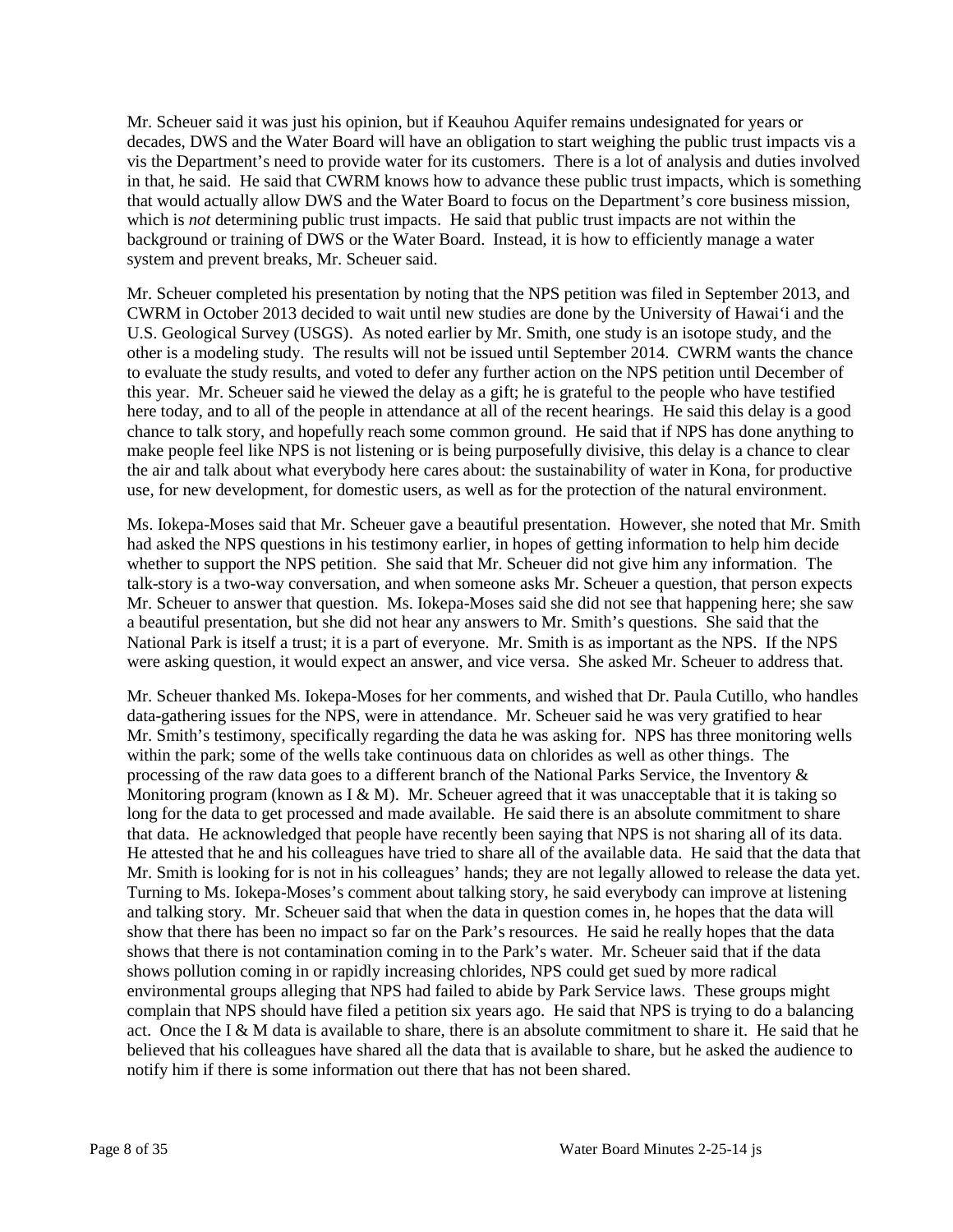Mr. Uyeda noted that Mr. Smith had said that NPS shared data with DWS and other stakeholders during last week's meeting of the County Council Committee on Agriculture. He asked what data was shared by NPS.

Mr. Scheuer said that NPS has some monitoring data from the same three wells mentioned earlier; that data has been processed. NPS has provided that data to anyone who has asked for it. USGS does not share their data when it is in the pre-publication stage pending peer review. Once the USGS data becomes available, NPS will share it. He noted that UH scientists also collect data, but NPS itself collects an extremely limited amount of data. Mr. Scheuer said that because Dr. Cutillo was not present, he could respond in writing and provide a full list of all of the data that NPS has generated. This is will make clear what data is publicly available.

Mr. Robinson said he was really bothered by the application for designation of Keauhou Aquifer. He said he remembered writing letters of support for the establishment of Kaloko-Honokōhau National Historical Park, and he remembered the nice Kaloko-Honokōhau Management Plan, and what the Plan said. Mr. Robinson said it was great that all the mangroves got removed, but the kiawe still remains along the shoreline. The Plan's representation said that all of the non-native vegetation would be removed, but Mr. Robinson said he sees little evidence of that. He said that the hope that people had with Volcanoes and Pu'uhonua National Parks has not been realized at Kaloko-Honokōhau. It appears that Kaloko-Honokōhau has turned its focus outwards, towards managing water and delaying the Queen Ka'ahumanu Highway widening project, Mr. Robinson said. He said that he saw the 27 pages of comments that were sent back and forth regarding the roadway, and now the project looks like it will go beyond 2014. DWS entered into a contract for the waterline along the roadway, and meanwhile, DWS has pipes rusting away down at the intersection of the highway and the harbor entrance. Hopefully, the pipes will go into the ground at some point, he added. Mr. Robinson said that it seems that everything that had been hoped for regarding Kaloko-Honokōhau has not been realized. Rather than focusing on its kuleana, which is the establishment of the 1,300 acres in conjunction with the Kaloko-Honokōhau Management Plan, NPS has turned outward to water management. He noted that if NPS wanted to do something progressive, it should work with the EPA to do a clean-up of the unlined dump right next door to the Park – rather than try to stop people from drilling wells to provide drinking water. Mr. Robinson said he just did not see how NPS is really fulfilling the mission that was originally established for Kaloko-Honokōhau.

Ms. Duchesne noted that while the Park was established in 1978, it took 25 years to actually acquire the land for the Park. During those 25 years, the Park did not have any responsibility for land management. Regarding Mr. Robinson's comment about invasive species, she said she did not know how long it had been since Mr. Robinson had been to the Park, but she would love to offer him a tour. In the past couple of years, the Park has done great work in removing a lot of the invasive species near the fish pond and on the way going to it, Ms. Duchesne said. She repeated that she would love to give Mr. Robinson a tour so that she could hear his thoughts. Regarding the Queen Ka'ahumanu Highway widening, Ms. Duchesne said that NPS was actually the first agency to submit its comments regarding the Memorandum of Agreement (MOA). NPS followed its kuleana by providing those comments, regarding NPS's concerns about noise, the night sky, and threatened or endangered species. These concerns are the reasons why a National Park is established, she said. NPS said in its comments submitted in 2011 that it would like either a noise study or "quiet pavement." The MOA has never been finalized. Last summer, NPS was asked to provide comments, and simply reiterated what it had been saying all along. Therefore, it was not a new concern that NPS raised that was delaying the project; it is just that Federal Highways had not given any assurance that NPS's request would be honored. She said this was not a new request that was submitted; there was no intentional delay. It was just that when NPS was asked to weigh in again on potential impacts, NPS's mission states that NPS will prevent impairment, Ms. Duchesne said. NPS was just doing its due diligence, she added. She reiterated that these were comments that NPS made in 2011, and Federal Highways never assured NPS that they would address them. However, there is a perception in the community that NPS had stepped in at the eleventh hour with something else to stop the project, but that is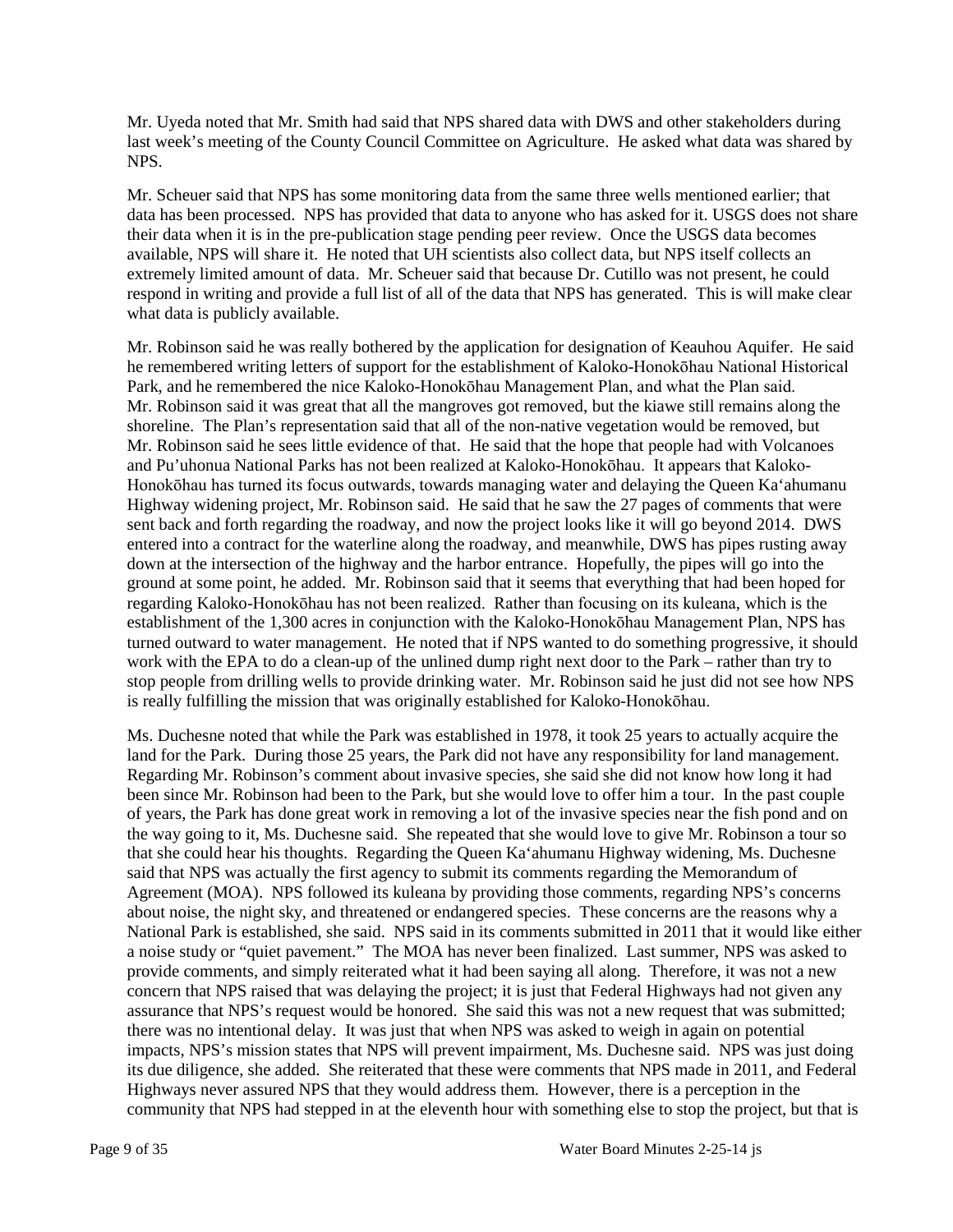not the case, she said. There was nothing new inserted over the summer; it is just that NPS's concerns were never heard back in 2011, Ms. Duchesne said.

Mr. Scheuer acknowledged that there is still a lot of work to do on managing invasive species at the Park; there is still a lot of kiawe. He agreed with Mr. Robinson that there is a lot that NPS could be focusing on, solely within the boundaries of the Park. However, he believed that does not diminish the impact that NPS sees, based on the best science NPS has, that might come from water withdrawals. Mr. Scheuer stated that NPS is not interested in stopping all wells from being drilled in North Kona. NPS is not even necessarily concerned about how much water is being taken on an ultimate level; it is more concerned with where the wells are, he said. He said that the problem with the way the Water Code works is that the only way to control well location is through designation. Mr. Scheuer made the analogy of using a tweezer versus a hammer. NPS has been trying to take the approach of commenting on well construction permits and pump installation permits, but NPS could not get any action on its core concerns, so that is why NPS took the step of filing the petition. He reiterated that there are more things that NPS needs to be doing internally and externally. He said he hoped this dialogue was not just upsetting people, and he hoped that there is a good dialogue in the community about a shared future. He hoped this would allow for water for people, homes, new developments, as well as water continuing to flow mauka to makai.

Mr. Robinson noted that Hualālai Resort, Kūki'o and Kohanaiki have all removed the kiawe at their locations, to reveal a beautiful coastline and access to the public. By contrast, Kaloko-Honokōhau has all that kiawe, and the beaches are not visible or accessible. It is like a shuttered area. Mr. Robinson noted that Ms. Duchesne invited him to come down to the Park; Mr. Robinson said he had been to the Park twice. One time he was told he was walking in the wrong area, when he and his wife were trying to have a picnic. Mr. Robinson said he did not feel comfortable at the Park. He said that if NPS is going to be a part of the community, it needs to follow its Management Plan, instead of doing everything outside the Park. He urged NPS to focus internally.

Ms. Lee Loy asked how large the Park is.

Mr. Scheuer confirmed that it was 5,000 acres terrestrial and 5,000 acres submerged.

Ms. Lee Loy asked how much funding the Park gets.

Ms. Duchesne said the estimate for this year was \$1.8 million, for salaries, operations, etc.

Ms. Lee Loy asked how much was allotted to restoration.

Ms. Duchesne said there are two full-time staff members who work on restoration, a bio-technician and an invasive species manager. There are two seasonal workers as well, who each assist for no more than 1,039 hours a year.

Ms. Lee Loy asked whether the Park had done any baseline studies or data collection prior to the start of restoration work.

Ms. Duchesne said that there is a program called the Inventory and Monitoring program, which looks at the vital statistics of the Park. The program looks at different aspects; the program started in 2005 or 2006. She said she believed there is some kind of baseline.

Mr. Scheuer said that there was some monitoring and description of resources prior to the acquisition of the Park property and prior to the start of the restoration work. It would probably call for a more detailed conversation, probably with someone other than Mr. Scheuer or Ms. Duchesne, to get at what specifically was looked at or not looked at, at those particular points of time.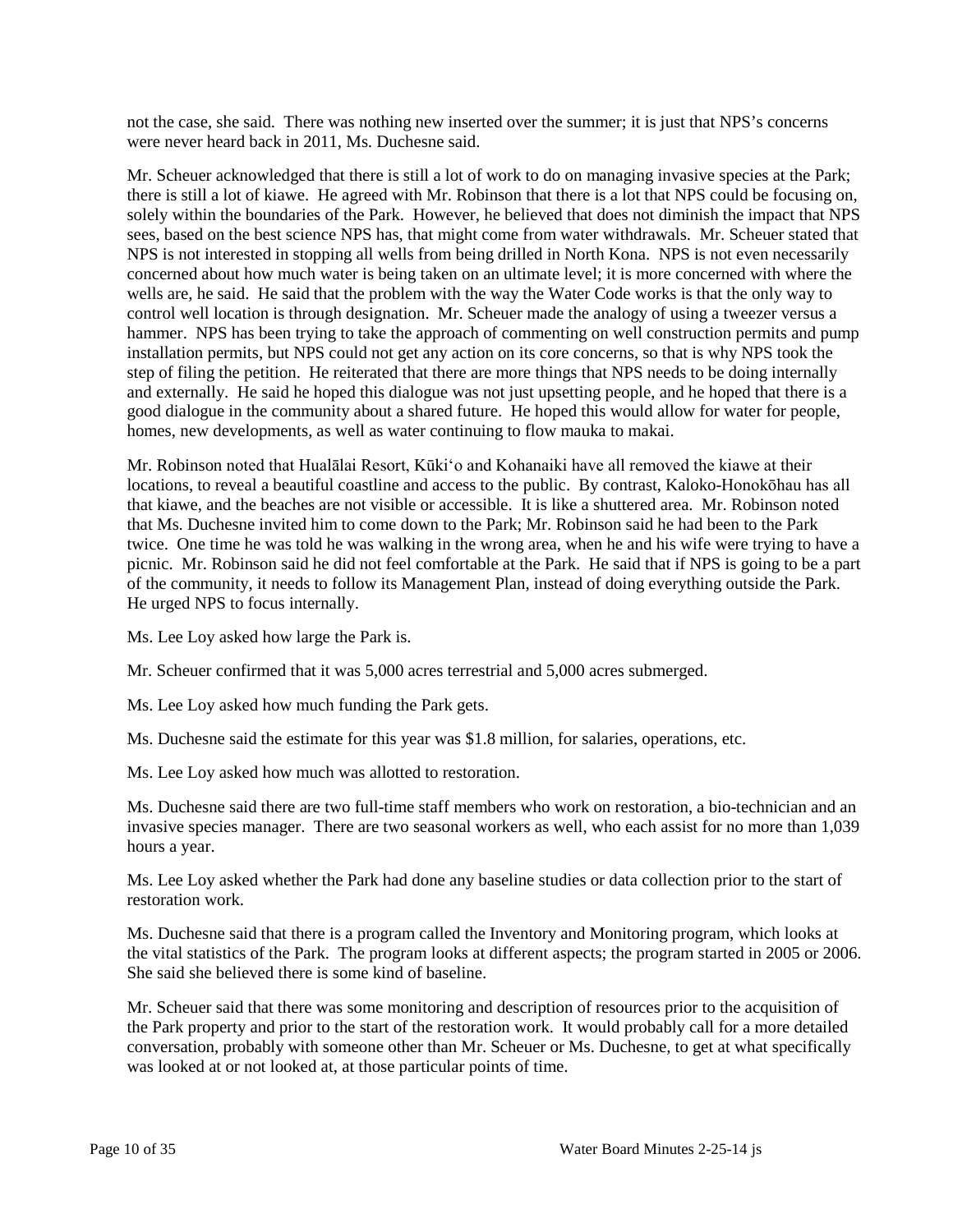Ms. Lee Loy asked whether that information has been shared, to show the baseline of the situation at the Park.

Mr. Scheuer said it would be great to get into a slightly deeper conversation about what specific information is being talked about, specifically what information is publicly available. He attested that there is no withholding of any publicly available information.

Ms. Duchesne said that the Park is working on an administrative history which will show the genesis of the Park, how the Water Commission was formed. The history will look at the beginning, when the Park was just a concept, through to the present time. That history is in the works, she added.

Ms. Lee Loy turned to Native Hawaiian issues raised earlier. She asked how many conversations the Park had with Native Hawaiian trusts that are located within the potentially designated area.

Mr. Scheuer said NPS is having conversations with Kamehameha Schools, Queen Lili'uokalani Trust (QLT) and the Department of Hawaiian Homelands (DHHL).

Ms. Lee Loy asked whether these ali'i trusts have been part of the data collection, or at least part of a conversation regarding the designation.

Mr. Scheuer said he was not clear on what Ms. Lee Loy meant about whether the ali'i trusts are part of data collection. He said there certainly have been meetings between NPS staff and staff from these other entities; Mr. Scheuer said he had participated in some of those meetings.

Ms. Lee Loy noted that all of the ali'i trusts have their own missions and serve their respective beneficiaries. She asked what these trusts are doing in relation to stewardship, which might be impacted once a designation occurs.

Mr. Scheuer said he hoped to be responsive to Ms. Lee Loy's question, but he was reluctant to talk about what he thinks Kamehameha Schools or QLT are doing. He said he was familiar with DHHL, to which he acts as a consultant. He said that he has not worked with DHHL regarding the designation; there is a separation (i.e., a firewall) on that. Nevertheless, he said he could talk about how the Water Code works, and DHHL's water rights are specifically protected in designated water management areas. In undesignated areas, DHHL has the same water rights, but CWRM does not actually have an administrative mechanism for protecting them. Mr. Scheuer said that there is a bit of nuance, depending on which trust one is talking about. The trusts are not on an equal legal footing, he said.

Ms. Lee Loy noted that Mr. Scheuer is a consultant to DHHL.

Mr. Scheuer confirmed this.

Ms. Lee Loy asked whether DHHL would be treated uniquely under a designation.

Mr. Scheuer said DHHL's determination has been neither for or against designation; their determinations has been that they acknowledge, in designated areas, that DHHL has the ability to get a reservation of water rights for future use. That reservation would be enforced by CWRM, he added.

Ms. Lee Loy started to ask about other Native Hawaiian trusts like QLT and Kamehameha Schools.

Mr. Scheuer said he has talked story with them, but would be extremely hesitant to put it into his own words.

Ms. Lee Loy said that surely these trusts serve the same beneficiary.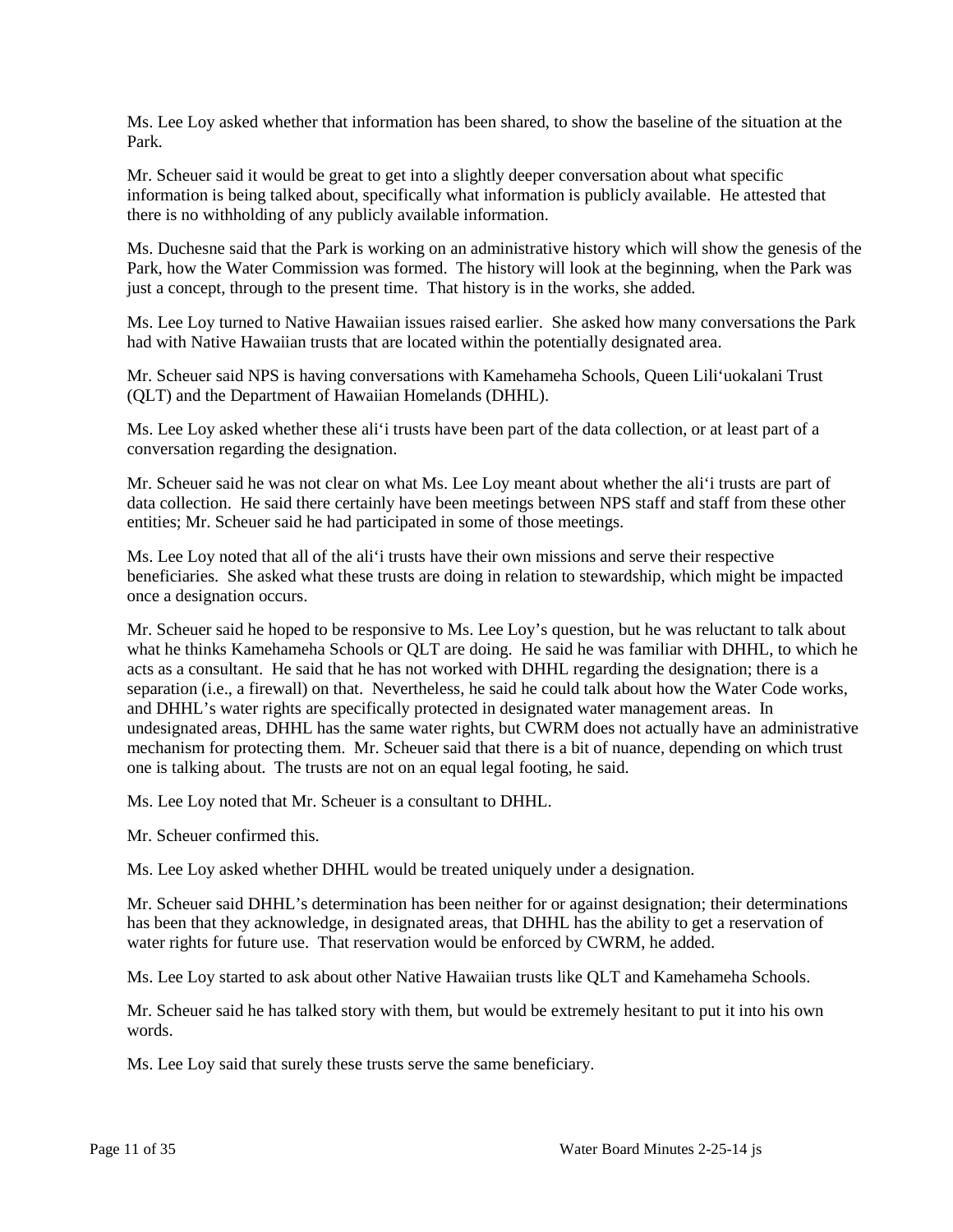Mr. Scheuer said yes, but DHHL ends up a little bit ahead of the other trusts; DHHL has different legal protections under the State Water Code. This has to do with the fact that the Hawaiian Homes Commission Act was accepted as a condition of statehood. Therefore, its standing is different from Kamehameha Schools and QLT or other ali'i trusts.

Mr. Uyeda, noting that Mr. Roy Hardy of CWRM was present, asked Mr. Hardy to explain about the process and the timeframe to get the additional permit required for a designated water management area.

Mr. Hardy quipped he would come more prepared when he attends these meetings. He asked for clarification of Mr. Uyeda's question.

Mr. Uyeda asked what the process and timeframe would be if the Keauhou Aquifer becomes designated. He also asked whether, during public meetings, the public can intervene or contest an application for the additional permit.

Mr. Hardy said he would keep his explanation as simple as possible. In the case of an area designated as a water management area, there is a two-step process. The processes are the same; the criteria are the same. Applications may be for existing initial uses, which have to be applied for within a year of designation; CWRM then takes action on the application. After the existing uses are established, CWRM can then go on to consider applications for new uses. The application process for existing uses and new uses is the same, he said. When an application is filed, there are a number of criteria. One of the new things that CWRM is adding to the application are questions with regard to Traditional and Customary (T  $\&$  C) practices; these  $T \& C$  elements have a lot to do with the NPS petition, Mr. Hardy said. Once CWRM gets a permit application, there is a lot of public and inter-agency input. There are two timelines: 90 days and 180 days. With the 90-day timeline, the talk-story with the public and other agencies takes place, and two public notices are published in the newspapers statewide. If there are no objections to the application, then CWRM must act on the application within 90 days. If there are objections to the application, the application goes on to a 180-day timeline, and CWRM must act within that timeframe. These two paths are also subject to contested cases; once an application goes to contested case, the timeline is very openended. Mr. Hardy cited the examples of Waiāhole, Kukui Moloka'i and Nawaeha. He said there are still some wells in high-level areas that have not been determined for existing uses; one case bounced back to CWRM from the Hawai'i Supreme Court. Once an application gets into a contested case situation, there is actually a third timeline (i.e., apart from the 90-day and 180-day timelines): it is very open-ended. Anyone can object to an application, and CWRM compiles all of the information and is responsible for making the determination.

Ms. Iokepa-Moses commented that this is all much more than a matter of just one additional permit, despite what Mr. Scheuer mentioned in his presentation. This application process seems to be open for public testimony; opposition comes in that causes delays; more opposition comes in, and the timeframe could be open-ended, she said. This is a huge deal, Ms. Iokepa-Moses said.

Mr. Hardy agreed that it is; it means a lot more work than for non-designated areas. For the nondesignated areas, two permits are required, although contrary to the presentation, the application for these permits involves a bit more than just engineering. He used the analogy of a pipe, with the aquifer or a stream being the beginning of the pipe. CWRM does pay attention to environmental concerns. For example, there are pump tests that any well developer must perform. These tests give CWRM information about the characteristics of the aquifer as well, and as to whether the pump test is interfering with streams, etc. In that case, the developer needs to get further permits. CWRM calls them "In-Stream Flow Standard." CWRM has done these a couple of times, and the applicants have opted to not move forward with their projects. (Note: The above scenario applies to non-management areas). Mr. Hardy said that in management areas, CWRM pays attention more to the *end of the pipe,* i.e., how that water is used, whether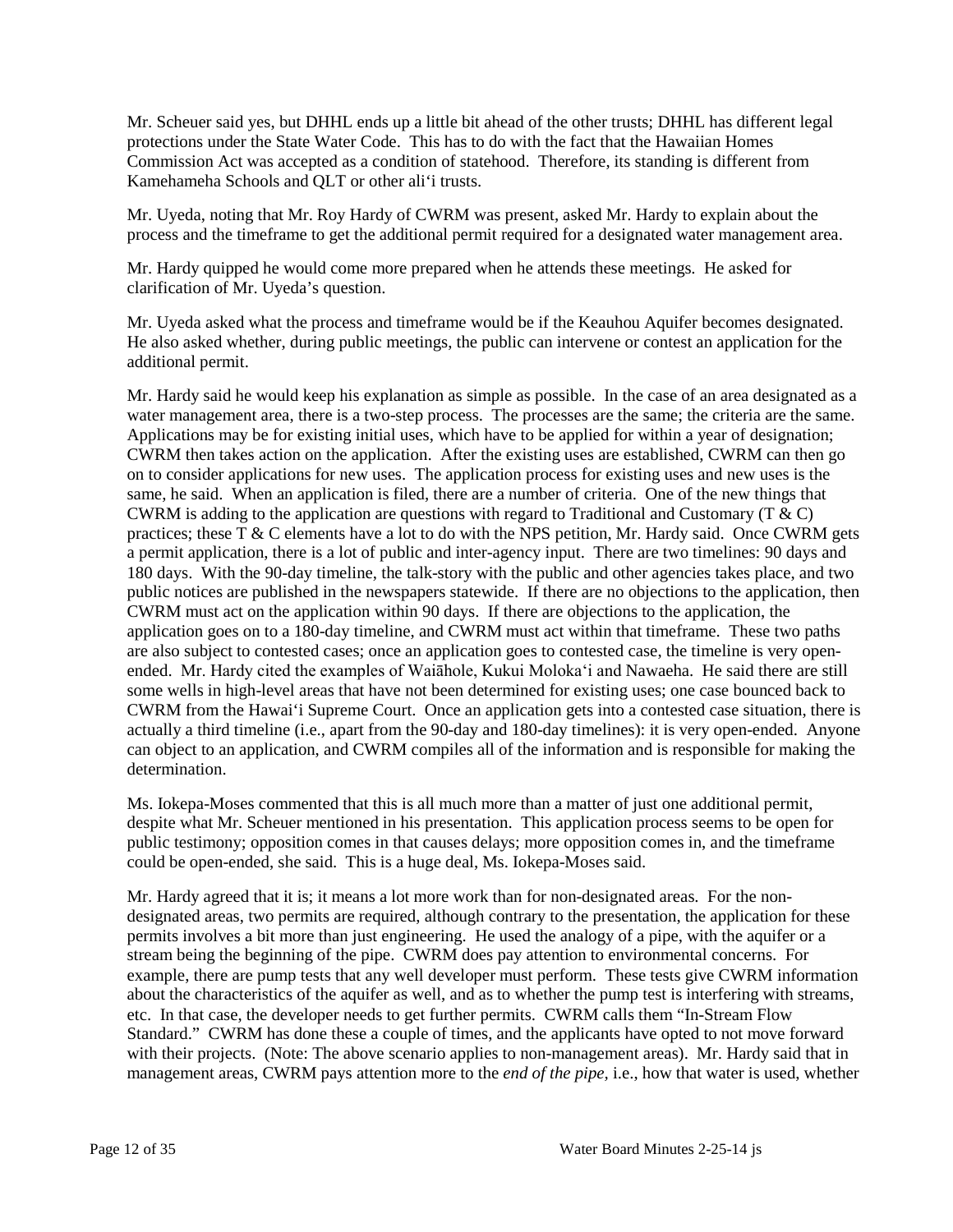it is efficient, etc. Such applications are open to the public process, so the public gets a lot more say in the end uses of a situation, Mr. Hardy said.

Ms. Iokepa-Moses said that she is from Ka'u, and therefore she is familiar with this kind of public process.

Ms. Lee Loy asked Mr. Hardy how many acres are covered by the Keauhou Aquifer.

Mr. Hardy said the Keauhou Aquifer covers all the way from Keāhole Airport to Kealakekua.

Ms. Lee Loy asked if it covered 100,000 acres.

Mr. Hardy said he did not know off the top of his head.

Ms. Lee Loy noted that earlier there were mentions of designations on Maui and Moloka'i, where there was a sense of loss of home rule. In today's testimony, the Kona Community Development Plan (Kona CDP) was also mentioned. She noted that during the development of the Kona CDP, there was a lot of effort and collaboration among the participants. Ms. Lee Loy asked how this designation of Keauhou Aquifer would impact the long-range goals of the Kona CDP and even some of the roadway networks that have been outlined. She asked what designation means for the long-range vision for Kona.

Mr. Scheuer said he would share his mana'o. He had been told that he had 12 to 15 minutes for his presentation, so he crammed some information in and left some detail out. Mr. Scheuer said that when he told the Board that there is one additional permit, there *is* one more permit with all of these steps. He apologized for leaving out details. He said there are people in the room today who have been very actively involved in the development of the Kona CDP. He said these people may disagree with what he is about to say; they have been involved in the Kona CDP and Mr. Scheuer was not involved, he said. NPS's intent is that the full management of water resources will really allow for fulfillment of the visions and the goals in the CDP, while protecting public trust uses of water in the Keauhou area; that really is NPS's intent, he said. NPS is not out to stop the Kona CDP through its petition; NPS's intent is not to stop any particular development. He said that NPS is concerned about making sure that mauka/makai water continues to flow. He acknowledged that some people in the room may be close to jumping out of their seats in defense of the Kona CDP. He reiterated that it is not NPS's intent to stop the Kona CDP; NPS's take is that the petition offers a mechanism to allow the Kona CDP to happen. He thanked the Board for being so generous with its time, and he expressed thanks for the straightforward and honest questions.

(*The Chairperson called for a brief recess at 11:12 a.m. Meeting resumed at 11:18 a.m.)*

Chairperson Kaneshiro asked that Item 5(B), PROPOSED OLA'A FLUME SPRING AND TUNNEL PROJECT, be taken up next.

# 5) SOUTH HILO:

# B. **PROPOSED OLA'A FLUME SPRING AND TUNNEL PROJECT:**

The Hawai'i Conference Foundation proposed a project with the Department of Water Supply to reinstate gravity water service from the Ola'a Flume Spring and Tunnel, which are on the Hilo side of the Saddle Road.

Mr. Monty Richards spoke on behalf of the land owner, the United Church of Christ. He provided background on the springs, which years ago were used by the Ola'a Sugar Company and then by the Puna Sugar Company. The Church has been working with Waimea Water Service on redeveloping the springs as a water source; the Church wants to generate income to fund its pensions for retired ministers, etc. Mr. Richards said that development of the springs would potentially provide potable water to the people of Hilo. From a Civil Defense standpoint, it is a separate source of water that can be gravity-fed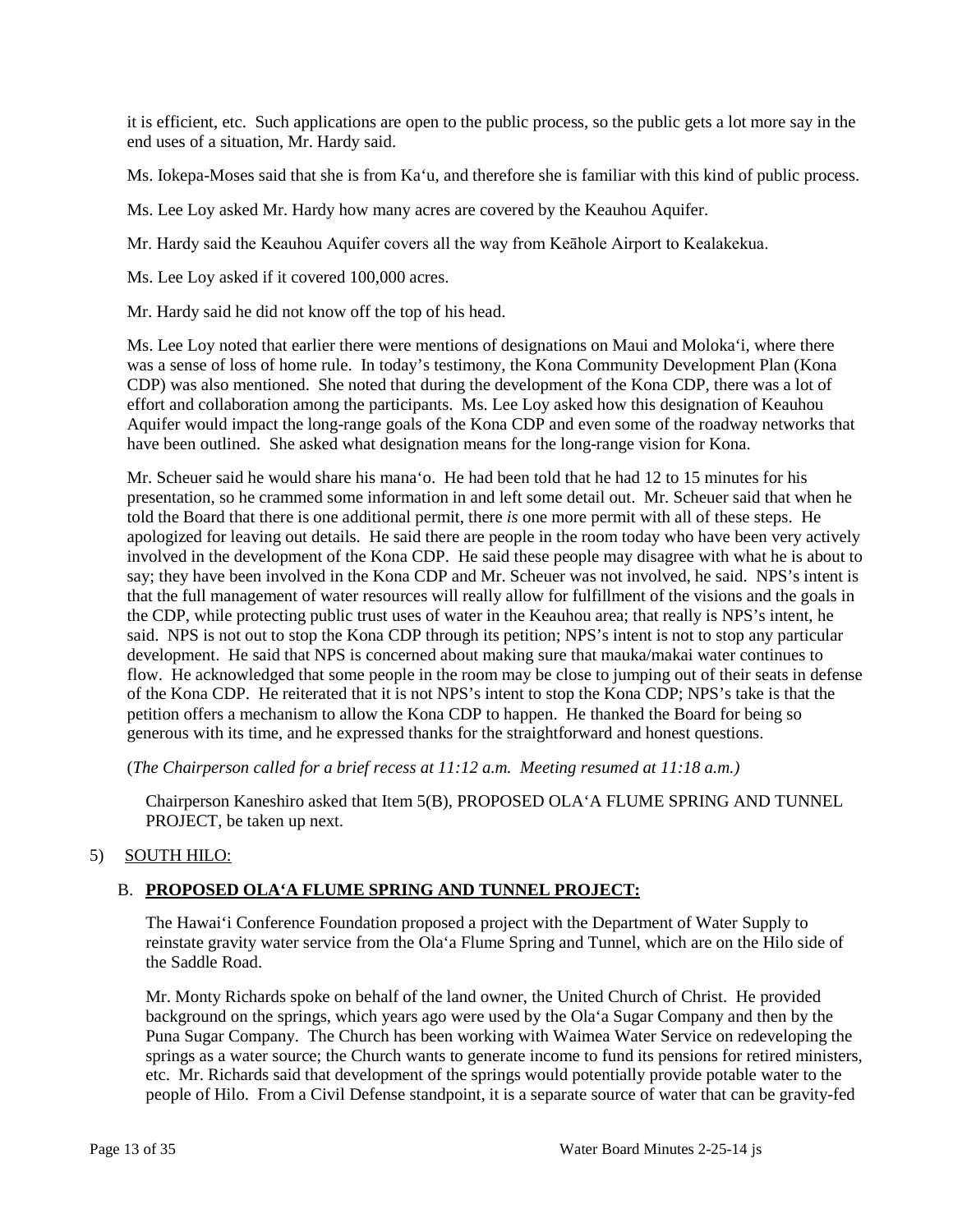downhill to Hilo in case of an emergency. Today's presentation is to inform the Board that work with Waimea Water Service is moving along.

*(Mr. John Richards, the son of Mr. Monty Richards, sat next to his father at the mike.)*

Ms. Iokepa-Moses thanked Messrs. Richards for coming to the Board. She noted having worked with Mr. Steven Bowles, and she said that she was in support of this project.

Mr. Greenwell asked whether this project would entail a water treatment plant or any type of water filtration system.

Mr. John Richards said that water quality is one of the main questions right now. He said that he is working with DWS staff right now to get a final determination on water quality of the springs. Testing is underway, and until the numbers come in, Mr. John Richards said he could not answer Mr. Greenwell's question. There will obviously be some kind of baseline treatment and chlorination no matter what. The Church has instructed Messrs. Richards that they would be willing to do whatever is necessary regarding remediation of the site, to bring everything to potable water standards before the source is offered to DWS.

Mr. Robinson asked how much water the springs generate.

Mr. John Richards said that the baseline outflow that has been established is about 1.5 million gallons per day (mgd), and as much as 5 to 6 mgd has been observed. After having crawled in the tunnels, Mr. John Richards said he could take hours to talk about what was found. He said there are leaks and there are flows. The thinking is to change the system around; there are access points that were dug to remove rock when the springs were dug, which have allowed surface water to get in. The plan is to take from a different source, all the way in the back of the property, eliminating the contamination point, he said. That flow would be probably 5 to 6 mgd, but it cannot be guaranteed until that work starts, he said.

The Manager-Chief Engineer said that in his experience, this source continued flowing amid the driest period in Hilo. DWS really relied on this source. DWS intends to keep working with the land owners and their consultant, Waimea Water Service, because this source is a very good source, he said. The thing is that DWS must contend with DOH and EPA requirements regarding water treatment. Waimea Water Service is gathering a lot of information, and they are working with DWS's microbiology staff. He said that hopefully, DWS can come to a decision regarding the use of this source. The Manager-Chief Engineer noted that the Board packets contained the original 1977 agreement between the Church and DWS. Because of EPA requirements, DWS discontinued using the source, but the agreement is still in place. DWS continues to pay the Church \$500.00 in annual lease rent. DWS and the Church are reviewing that rent, which may be too low at this point. The important question now is what needs to be done regarding the source, and how much it will cost the Church, Waimea Water Service and DWS to continue using the source. Those numbers still need to be worked out, the Manager-Chief Engineer said.

Mr. Greenwell asked the elevation of the springs.

Mr. John Richards said he did not know the elevation off the top of his head; the springs are way up the mountain.

Mr. Inaba said DWS's storage reservoir up there is at 2,000 feet.

The Manager-Chief Engineer said yes, the springs are a little higher than the gravity-fed storage tank.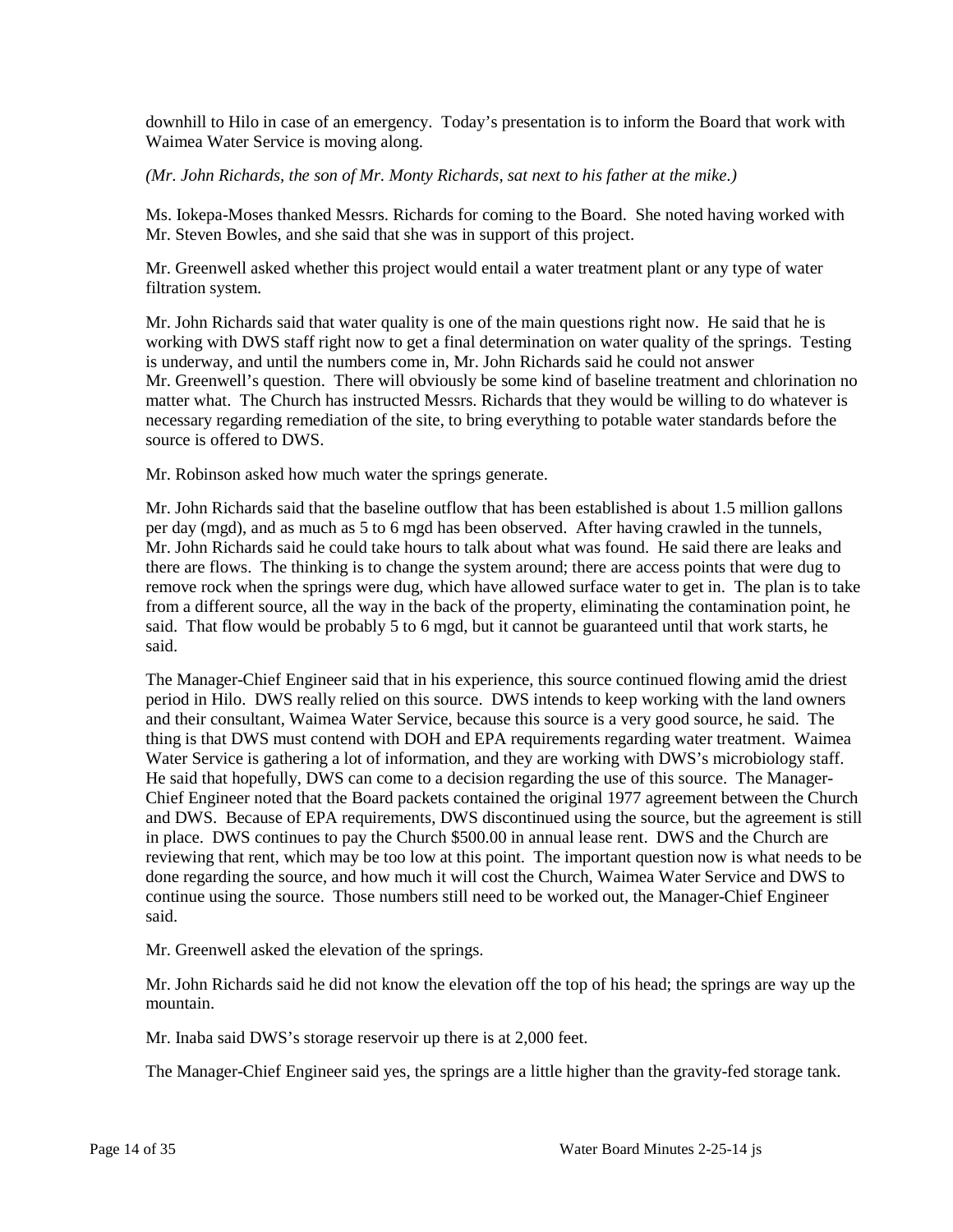Mr. John Richards said that the gravity-fed element will potentially afford a major energy savings, but the water quality has to be established first.

The Manager-Chief Engineer said DWS is working with them to come to a mutual agreement on what DWS wants to do.

Mr. Arikawa asked about the lease, which expires in 2028.

The Manager-Chief Engineer said the lease is still in place, and DWS continues to pay the \$500 annual lease rent because if something happens to DWS's Saddle Road Well, DWS will have the option to use the Ola'a source, working with DOH. This might call for additional coordination and monitoring, etc. By continuing to pay the rent on the lease, DWS will at least have this emergency source in place that it can use in case the Saddle Road pump goes down or a similar emergency arises.

### A. **VEHICLE BID NO. 2013-11, FURNISHING AND DELIVERING VEHICLES TO THE DEPARTMENT OF WATER SUPPLY:**

|                                       | Inter Pacific Motors, Inc., dba Orchid Isle<br><b>Auto Center</b> |  |
|---------------------------------------|-------------------------------------------------------------------|--|
| Part "A"                              |                                                                   |  |
| One (1) only 2014 or later cargo van, |                                                                   |  |
| 2-wheel drive                         |                                                                   |  |
| Total delivery price                  | \$33,335.52                                                       |  |
| Delivery time (calendar days)         | 240                                                               |  |
|                                       |                                                                   |  |
| Part 'B"                              |                                                                   |  |
| One (1) only 2014 or later full-size  |                                                                   |  |
| pickup with regular cab, service body |                                                                   |  |
| and lift gate                         |                                                                   |  |
| Total delivery price                  | \$42,093.88                                                       |  |
| Delivery time (calendar days)         | 240                                                               |  |
|                                       |                                                                   |  |
| Part "C"                              |                                                                   |  |
| One (1) only 2014 or later full-size  |                                                                   |  |
| pickup with extended cab and service  |                                                                   |  |
| body                                  |                                                                   |  |
| Total delivery price                  | \$42,259.51                                                       |  |
| Delivery time (calendar days)         | 240                                                               |  |
|                                       |                                                                   |  |
| Part 'D"                              |                                                                   |  |
| Two (2) only 2014 or later mid-size   |                                                                   |  |
| extended cab pickup, 4-wheel drive    |                                                                   |  |
| Total delivery price                  | \$56,535.60                                                       |  |
| Deliver time (calendar days)          | 180                                                               |  |

Bids were opened on February 18, 2014, at 2:00 p.m., and the following are the bid results:

| Part "E" |  |
|----------|--|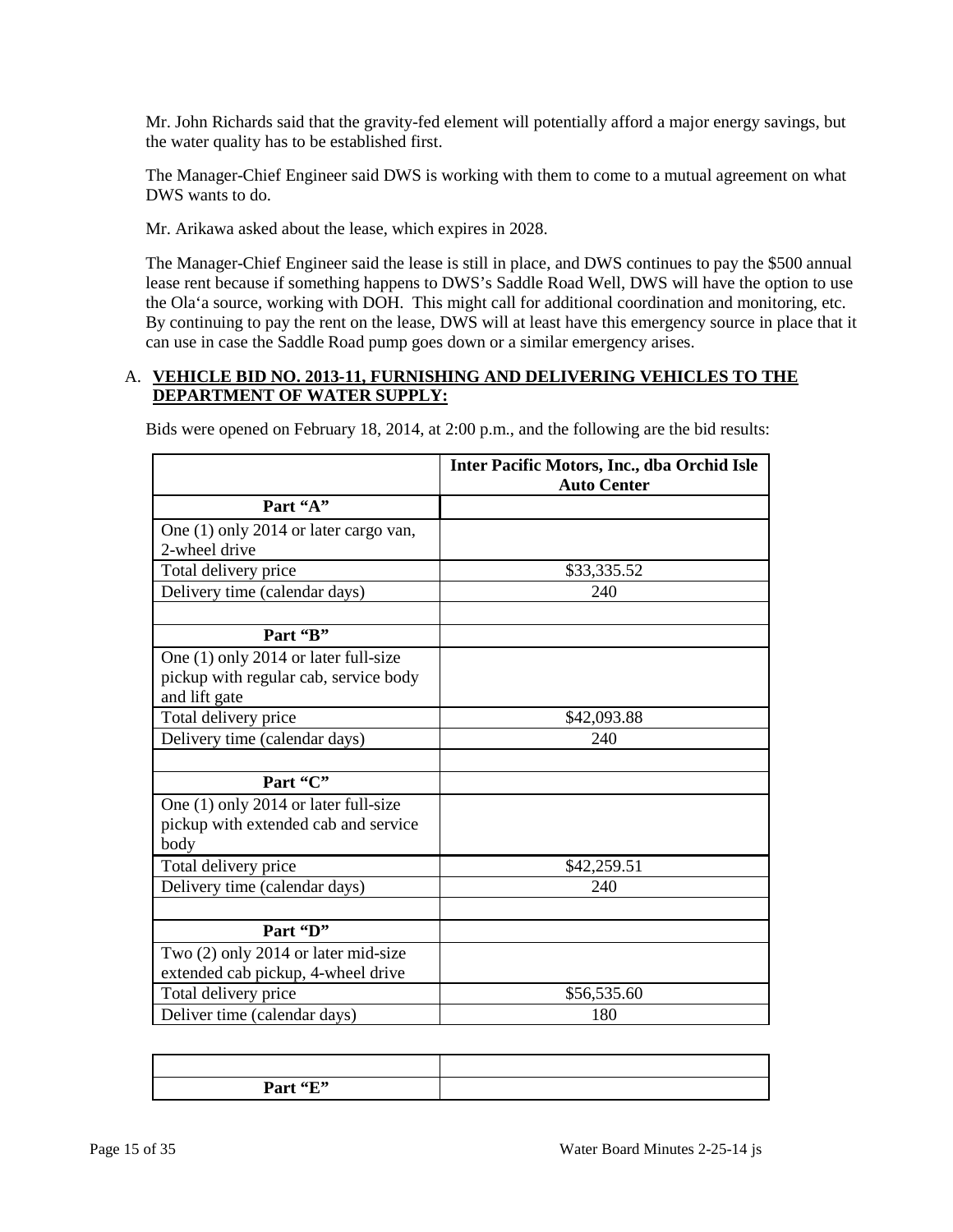| One $(1)$ only 2014 or later mid-size<br>extended cab pickup with lift gate, 4-<br>wheel drive |             |
|------------------------------------------------------------------------------------------------|-------------|
| Total delivery price                                                                           | \$31,207.39 |
| Delivery time (calendar days                                                                   | 210         |

The Manager-Chief Engineer recommended that the Board award VEHICLE BID NO. 2013-11, FURNISHING AND DELIVERING VEHICLES TO THE DEPARTMENT OF WATER SUPPLY**,** to Inter Pacific Motors, Inc., dba Orchid Isle Auto Center, for Parts A to E, at a total cost of **\$205,431.90,** and that either the Chairperson or the Vice-Chairperson be authorized to sign the contract subject to approval of the contract as to form and legality by Corporation Counsel.

MOTION: Ms. Lee Loy moved to approve; seconded by Mr. Greenwell.

Mr. Ikeda noted that three vendors picked up the bid packets, but only one vendor submitted bids. He said DWS advertised this vehicle bid, and he did not know what more DWS could have done to draw more bidders.

The Manager-Chief Engineer said the Department was recommending approval of the bids, although there was only the one bidder. He said that DWS advertises its bids, and noted that calling vendors to submit bids would open DWS to complaints from vendors who were not called.

Mr. Greenwell asked whether DWS was limited to who the Department can send bids; he asked whether DWS could seek bids from vendors on Maui or Oahu.

The Manager-Chief Engineer said that DWS advertises on the County website, as the rest of the County does. DWS also advertises on the State Procurement Office website. DWS no longer advertises in the newspapers, he said. He said that bidders should be aware of how the notification about bids works, and bidders should keep an eye out for bid advertisements on the websites.

Mr. Ikeda said the prices turned out to be under DWS's Budget; the prices are reasonable and the prices were not jacked up by the sole bidder.

The Manager-Chief Engineer said the Department scrutinizes prices. He said Mr. Ikeda knows what the prices are, and DWS would reject the prices if they were outrageous.

Mr. Robinson asked whatever happened to the vehicle body that was ordered from Turkey a few years ago.

Mr. Ikeda said that it finally arrived, and is in Kona.

The Manager-Chief Engineer said that the bidder here has filled in the delivery dates for the vehicles, and DWS will be watching that the deliveries come in on time, after what DWS has experienced in the past. He said he believed the vendor will maintain these dates.

ACTION: Motion carried unanimously by voice vote.

# B. **PROPOSED OLA'A FLUME SPRING AND TUNNEL PROJECT:**

*(This Item was handled earlier in the meeting.)*

# C. **PĀPA'IKOU TRANSITE AND G.I. PIPELINE REPLACEMENT**

Kahuku Development Foundation, Inc. (KDF), a non-profit development company has obtained a USDA Rural Utilities Service (USDA RUS) loan of \$4,105,000.00 and grant of \$3,470,000.00 to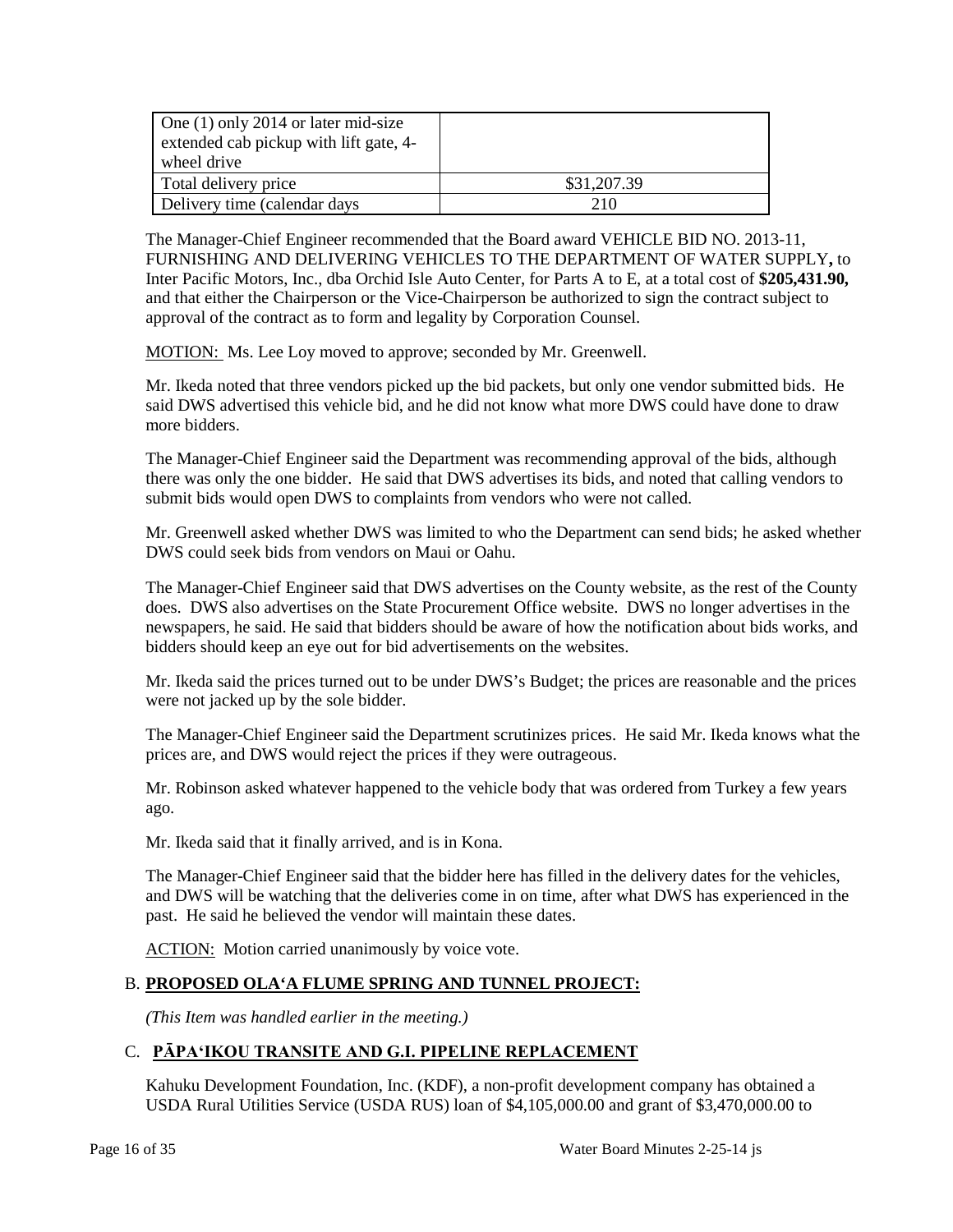finance and construct the Pāpa'ikou Transite and G.I. Pipeline Replacement project, subject to certain conditions.

In their Letter of Conditions to KDF, the USDA RUS is requiring KDF to enter into certain agreements with the Department of Water Supply (DWS). DWS would enter into the following agreements to lease the system, until the loan is paid back. DWS would subsequently become the owner of the improvements. The stipulated agreements are as follows:

- 1. Memorandum of Understanding Between Kahuku Development Foundation, Inc. and Water Board of the County of Hawai'i
- 2. Project Agreement Between Kahuku Development Foundation, Inc. and Water Board of the County of Hawai'i
- 3. Operations and Maintenance Agreement Between Kahuku Development Foundation, Inc. and Water Board of the County of Hawai'i
- 4. Lease Between Kahuku Development Foundation, Inc. and Water Board of the County of Hawai'i
- 5. License Agreement

Staff has reviewed the proposed documents and finds it acceptable.

The Manager-Chief Engineer recommended that the Water Board accept these documents subject to the approval of the Corporation Counsel as to form and legality, and that either the Chairperson or the Vice-Chairperson be authorized to sign the documents.

MOTION: Ms. Lee Loy moved to approve; seconded by Mr. Greenwell.

The Manager-Chief Engineer said that DWS had worked closely with KDF and its attorneys to get to the point that the documents listed above can be presented to the Board. He noted that this is a waterline replacement project, designed to replace aging infrastructure. A loan and a grant from USDA in a total amount of \$7 million will fund this project, he added. To qualify for this loan and grant, DWS needed to go through a non-profit such as KDF. The Letter of Conditions is very complicated, but DWS staff have been working hard to ensure that the conditions are met. This is a very good project, and DWS wants to proceed with this project, the Manager-Chief Engineer said.

Ms. Jennifer Benck, the attorney for KDF, introduced Mr. Patrick Kubota and Mr. Alton Kimura, both from KDF and Mr. Tim O'Connell from USDA. Ms. Benck noted that the Board will have received five different agreements that the parties have been working on. Today, KDF is here hoping to get the Board's approval of the agreements; that approval would be subject to final USDA review. The application at hand is for a loan and a grant for a total amount of nearly \$7.6 million, she said. One of the conditions in the Letter of Conditions is that the agreements be executed by the County before the loan and the grant from USDA can close. The versions of the agreements at this point are pretty close to final, she said.

Mr. O'Connell of USDA said this project is modeled after one that USDA did previously with DHHL. USDA is aiming to preserve its security and make sure that USDA gets the loan paid back; it is very simple for USDA. These documents before the Board are to ensure that USDA gets paid back, and if not, USDA will have something to attach.

The Manager-Chief Engineer asked how long USDA's final review of the documents might take.

Mr. O'Connell said that USDA's general counsel in San Francisco reviewed the documents. The Office of the General Counsel, like all federal agencies, has been subject to budget cutbacks, and so it depends on how many staff members are available at the time of final review. However, because general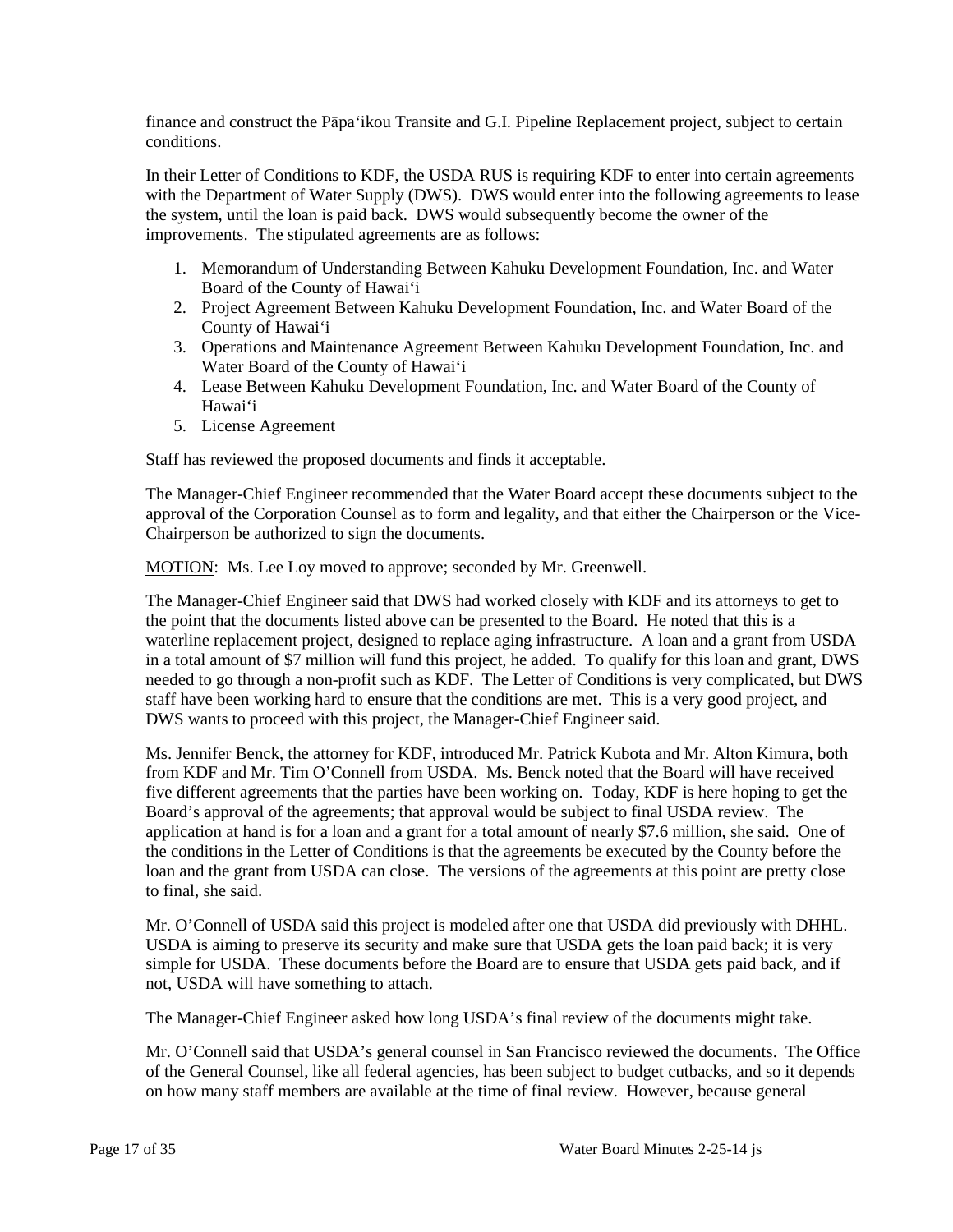counsel is already familiar with these documents from three previous projects that USDA has done with DHHL, it will probably take a month at the most, he said.

Mr. Greenwell noted a letter in the packet dated September 25, 2013, which says that there is a year to get everything together. He asked how close everything was to completion of the application. He also asked whether other people were competing for this loan and grant.

Ms. Benck acknowledged that the letter was dated September 25, 2013. The parties have a year to get to the closing, and that could be extended to 18 months, she said. Getting these agreements approved is the biggest hurdle, in order to continue with other details in closing the loan. She noted that there are 30 conditions in the Letter of Conditions, which is a lot of detail to get through. However, the agreements here are not atypical; it just takes time to get through agreements, she said. The agreements are probably the most complicated thing, and the other aspects of closing are relatively traditional closing issues. Ms. Benck expressed confidence that the parties should be able to meet the stipulated timeframe, with only a month out to final USDA approval of the agreements. It was very likely that closing would happen before the 18-month mark, because a lot of what remain are typical closing requirements. The bulk of the work was done in preparing the very detailed application submitted to USDA. Regarding Mr. Greenwell's question on competition for these funds, this money has been set aside, but if there is slippage on the deadline, it could jeopardize these funds.

Mr. O'Connell confirmed that the money has been set aside specifically for this project, and USDA is pretty flexible on the timeframe. USDA knows that certain circumstances come up, and this is a nontraditional credit for USDA. USDA would allow more time to complete it, if warranted. He reiterated that the money has been set aside.

Mr. Robinson said he always likes to know who he is doing business with; he said he did not have the faintest idea who Kahuku Development Foundation is.

Ms. Benck asked Mr. Kubota to fill Mr. Robinson in on KDF, noting that KDF is a 501(C)3 non-profit organization.

Mr. Kubota said that KDF was started in the mid-1970s, when Kahuku Plantation closed and its displaced workers needed low-cost rental housing. Community leaders formed KDF as a non-profit, and asked the City and County of Honolulu for land. KDF was granted a 75-year lease at \$1 a year, and went to the Department of Housing and Urban Development (HUD) for funds to build homes for the displaced workers. After 30 years, many of the KDF Board members passed away or left, and it came down to three Board members. The remaining Board members realized that KDF was cash-poor but asset-rich; another non-profit bought the property, using federal, state and county tax credits to do a better job than the original Kahuku board did, Mr. Kubota said. The new owners sold the property two years ago, and KDF was now sitting on a lot of cash that they wanted to invest in affordable housing. However, things are very different from the way they were in the mid-1970s; there are more regulations, higher construction costs, etc. The Chairman of the KDF Board, over time, developed a network of experts in various engineering fields who had experience working with government agencies. The Chairman developed an expertise for putting applications together for government-subsidized programs, which Mr. Kubota said is no simple matter. KDF and USDA have worked together the past two years, and their perseverance paid off; Mr. Kubota also thanked Messrs. Inaba and Killam of DWS for their cooperation. He noted that there is a 40 percent grant of \$3 million, which is nothing to set aside. Mr. Kubota said that a lot of people do not realize that USDA has money to support water development projects, to replace aging infrastructure in rural areas. He noted that the entire Big Island is a rural area, and having the expertise to fulfill the 30 conditions of the Letter of Conditions is really necessary. He noted that USDA is willing to grant up to 75 percent of a project's cost if it is a critical project that has certain major environmental violations. KDF tried to get the 75 percent grant for the Papa'ikou project,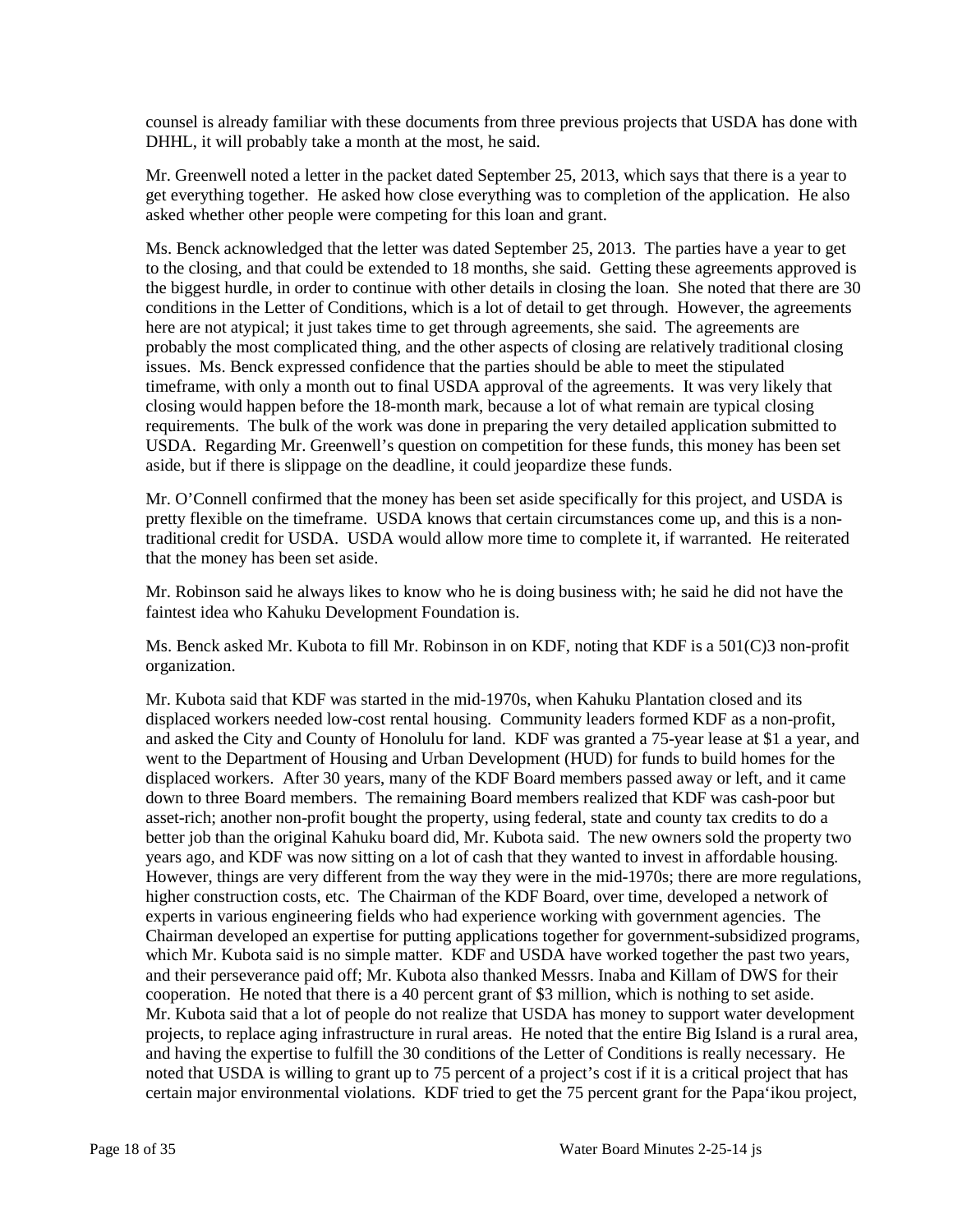but it did not qualify because it did not have a water violation. Mr. Kubota ended by saying that as a community developer, KDF hopes that this project is the first of many more.

The Manager-Chief Engineer said that DWS has done projects like this that involved USDA and a nonprofit. He noted that Hāmākua Housing was created as a non-profit in the wake of the plantation closures on the Big Island. DWS has done water system improvements in several of the old plantation camps such as Pu'ukala. DWS has also worked with USDA on improvement district projects; the most recent one is the Kona Ocean View project which has just broken ground. He also cited the Kona Coastview/Wonderview project completed several years ago. The Manager-Chief Engineer said that Hawai'i competes for USDA funding with areas like Guam and other Pacific Islands. The KDF project with its \$7 million in grants and loans will benefit DWS's customers. Mentioning Mr. Kubota's reference to the 75 percent funding, the Manager-Chief Engineer said he was grateful that DWS is not in violation of anything; this is a testament to DWS's diligence in maintaining its systems. This project is going to be a very good example of replacing or improving aging infrastructure.

Mr. Uyeda said he had specific questions regarding the various agreements. He asked when the Lease Agreement starts and stops, and also when the Operations and Maintenance (OM) Agreement starts and stops. He thought that the Project Agreement was the place to add language on when the Lease Agreement and OM Agreement start and stop. With regard to construction, Mr. Uyeda asked if completion means "substantial completion" or "final completion." In the construction realm, there are two different completions: substantial completion means that one can use the facility for its intended use, with the water online and into the system, he said. He asked whether instead the trigger to start the Lease was when final approval of the project takes place. He asked the same question with regard to the OM Agreement. He then asked when the one-year maintenance period starts; he asked what happens if something happens to the system. He said that obviously the contractor will fix the problem, based on their commitment on the one-year warranty. He asked what happens if the contractor walks away; he asked if there would be a bond in place at a lower amount than the total project bond. He apologized for asking such technical questions. He then asked whether there would be direct construction on the performance and payment bond, and whether there would be some sort of Operations and Maintenance bond during operations. He said that he wanted to see added language introduced to make things clear later on in the life of this 36-year lease that the Water Board is entering into.

Mr. Kubota said that KDF's intent is that the lease will start once there is a completion date, i.e., when there is a Notice of Completion issued.

Ms. Benck noted that on Page 2 of the Lease Agreement, the effective completion date is upon filing of the Notice of Completion.

Mr. O'Connell said with regard to bonding, KDF will follow the federal regulations on bonding. Regarding the terms of the Lease, USDA mandates that the applicant must have control of the site before USDA puts money into a project.

Ms. Benck said that Mr. Uyeda's comment on the OM Agreement is a really good one. She said that she was looking at Page 2 of the OM Agreement which describes DWS's responsibilities, and Item 3(B) is a condensation of the Construction and Improvements. The Operations and Maintenance become DWS's responsibility. However, looking it over and hearing Mr. Uyeda's comments, Ms. Benck said she realized that the language should be made more consistent, to reconcile the language of the OM Agreement with the Lease Agreement. The OM Agreement becomes effective on the day everyone signs off on it, but the responsibilities do not become effective until the completion.

The Deputy said that if he heard Mr. Uyeda correctly, with typical construction projects, there is a warranty period. DWS does not want to relieve the contractor of their responsibilities; it should be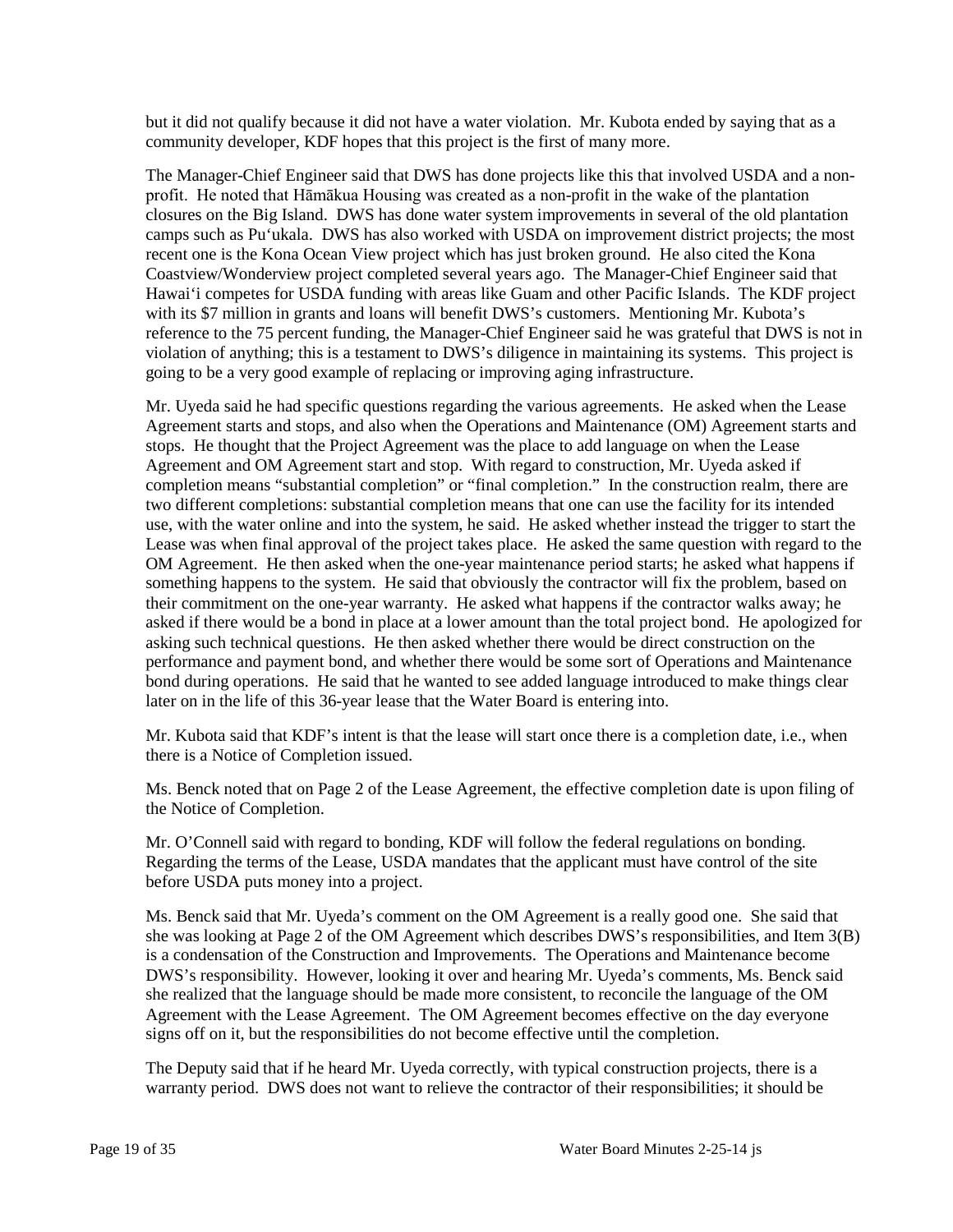identified so that even if DWS is operating and maintaining the system, the warranty on the contract continues to whatever the defined day may be.

Ms. Benck said that she and Ms. Garson would look through it to make sure it is clear and covers everything.

Ms. Lee Loy said yes, her concern was that the warranties were all covered. More importantly, she was concerned that the agreements were consistent among each other, with each agreement pointing to each other.

Ms. Benck said that Ms. Lee Loy's point was well taken; there were probably various instances where the two attorneys should just use one set of defined terms so that every agreement is pointing back at the same terminology. It would make things much easier, and it would not be a difficult task from a drafting perspective.

Ms. Lee Loy said yes, her concern was that someone might get the Lease Agreement, and somebody else might get the OM Agreement, and they each would interpret the agreements their own way. The terms should be consistent; the language should be consistent, she said.

Ms. Benck agreed, saying that would definitely make it simpler.

Ms. Garson noted that the Motion on the floor was to approve the agreements; she suggested a friendly Amendment to the Main Motion, in light of Mr. Uyeda's comments. She said to make sure that she and Ms. Benck were clear on what the Board wants to be done with the agreements. There will be no material changes to the agreements; the two attorneys would ensure that the agreements are consistent with each other, and the attorneys would have the authority to negotiate the new language with the Manager-Chief Engineer. The Manager-Chief Engineer would then sign off and the Chairperson would sign off on the added language.

Ms. Lee Loy made an Amendment to the Main Motion.

ACTION: Ms. Lee Loy moved that the Board approve the various agreements subject to Mr. Uyeda's comments, with review and consideration from Ms. Garson and all parties to enable the Manager-Chief Engineer to approve it. However, if there are substantive changes to the agreement, all parties would agree to bring the agreements back to the Board for review one more time. Seconded by Mr. Robinson, and carried unanimously by voice vote.

ACTION: Main Motion as Amended carried unanimously by voice vote.

#### 6) SOUTH KOHALA:

# A. **JOB NO. 2013-1002, WAIMEA WATER TREATMENT PLANT FLOCCULATION DRIVE REPAIR:**

This project generally consists of the repair of four (4) flocculation drive systems, which include the gearboxes, mechanical seals, drive shafts, bearings and appurtenances, in accordance with the plans and specifications.

Bids for this project were opened on February 6, 2014, at 2:00 p.m., and the following are the bid results:

| <b>Bidder</b>                   | <b>Bid Amount</b> |
|---------------------------------|-------------------|
| Aloha Machine and Welding, Ltd. | Non-Responsive    |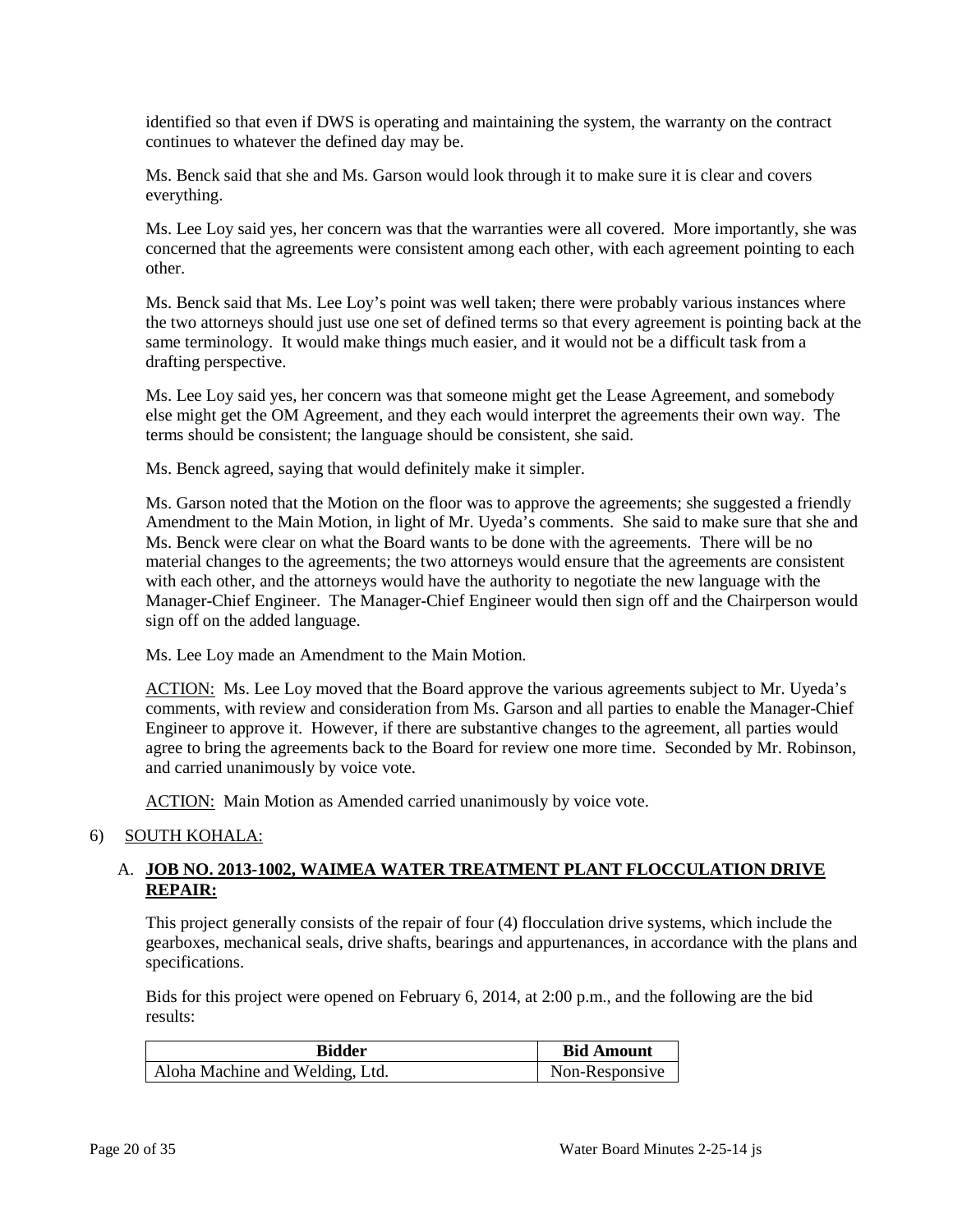The Manager-Chief Engineer recommended that the Board not award the contract for JOB NO. 2013- 1002, WAIMEA WATER TREATMENT PLANT FLOCCULATION DRIVE REPAIR, due to no qualified bids received. Staff will seek alternate methods of procurement, in accordance with procurement rules.

MOTION: Mr. Greenwell moved to approve; seconded by Mr. Robinson.

Mr. Greenwell asked what the next step would be; he asked if DWS planned to negotiate this and bring it back to the Board at the next meeting.

The Manager-Chief Engineer said the Department would look at its options regarding procurement of the contract. DWS has alternate means to procure a contractor for this, he said. DWS could get direct quotes from contractors. Depending on what happens, the Department will probably need to come back to the Board to execute a contract, he added.

Mr. Greenwell asked if this Item was deferred to a future date.

The Manager-Chief Engineer said that this allows the Department to seek alternate means for procuring the contract.

Mr. Ikeda said that DWS is going to negotiate with contractors to get a fair price.

Chairperson Kaneshiro asked if in that case, the Board would not have to take any action today; the Item will just be deferred.

The Manager-Chief Engineer said the Item would be deferred to a future meeting.

### B. **REQUEST TO CONSENT FOR ASSIGNMENT AND TRANSFER OF WATER UNITS MAUNA KEA PROPERTIES, INC.:**

Mauna Kea Properties, Inc. (MKP), MK Parcel F, LLC (Parcel F LLC), and One Puako Bay Associates, LLC (One Puako LLC) requests DWS consent to allow One Puako LLC to receive and assignment of 11 water units from MKP's allocation from the Parker Wells 3 and 4 Tri-Party Agreement dated April 6, 2006.

Parcel F LLC and One Puako LLC have shared ownership and are under the management of the same individual, Kevin J. Hayes. Parcel F LLC will limit their development to 74 units of water or 40 residential units, whichever results in the lesser units of water. The original estimate for water assignment to Parcel F LLC was 102 water units.

Although One Puako LLC is not in the development area as defined in the Tri-Party Agreement, it is being served by the same system that provides MKP's allocation of water from the Tri-Party Agreement.

Staff has reviewed the proposal and finds it acceptable.

The Manager-Chief Engineer recommended that the Water Board accept the consent document subject to the approval of the Corporation Counsel as to form and legality, and that either the Chairperson or the Vice-Chairperson be authorized to sign the documents.

MOTION: Mr. Arikawa moved to approve; seconded by Mr. Greenwell.

The Manager-Chief Engineer said that this Assignment is basically part of the Mauna Kea/Mauna Lani Tri-Party Agreement executed years ago. One of the owners of Mauna Kea Properties wants to assign their water units to another property that they own, he said. The problem is that the assignment is to a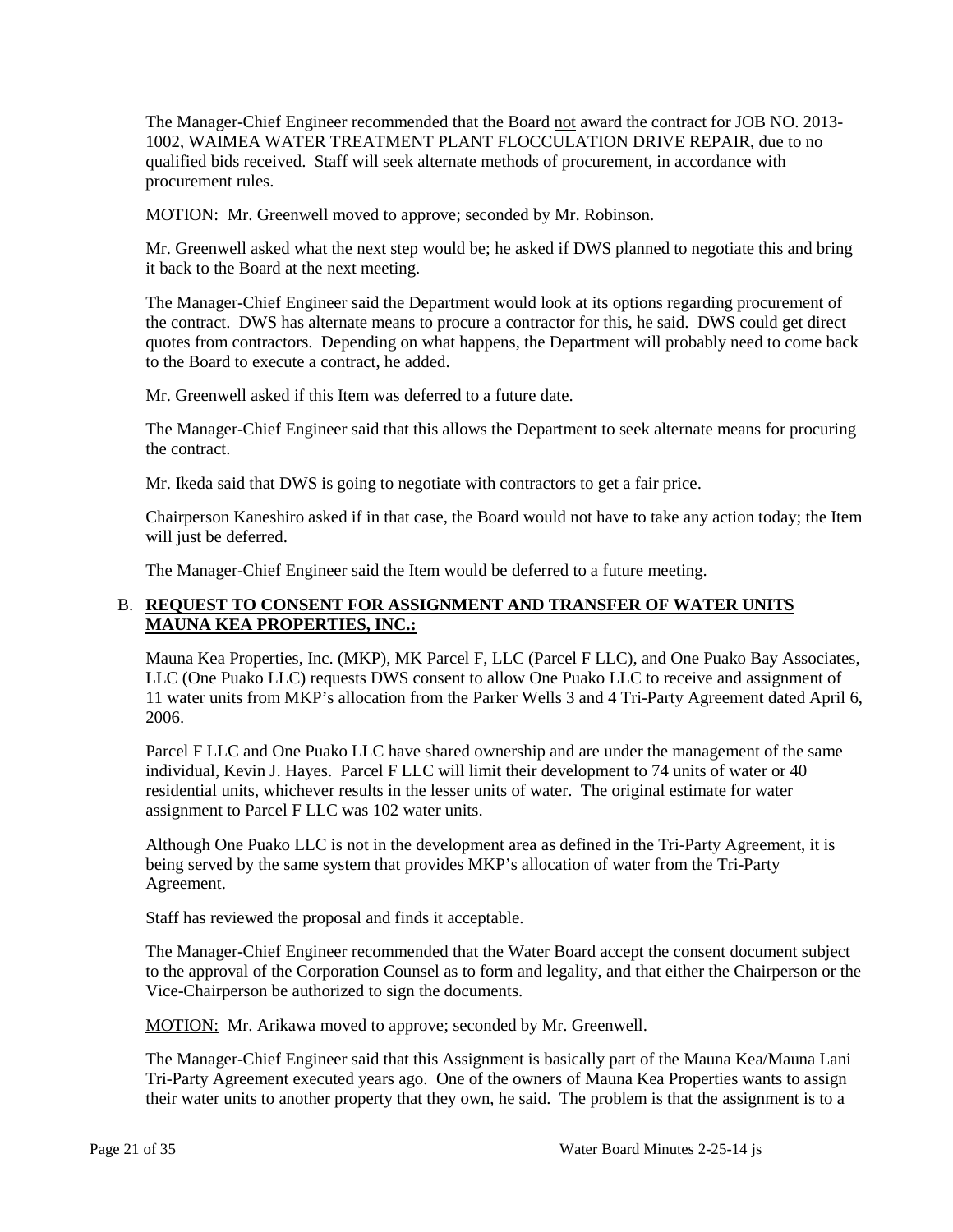property outside of the original development area that was identified in the original agreement. He said that DWS staff had reviewed the assignment to the other property, which is within the existing Lālāmilo water system; DWS has no objections to this assignment. However, he anticipated that the Board would have questions regarding the assignment itself.

Mr. Aaron Chung, the attorney representing the land owner, introduced Mr. Kevin J. Hayes. Mr. Hayes is the manager of both One Puāko Bay Associates, LLC (One Puāko LLC), which is the assignee of this matter, and MK Parcel F, LLC (Parcel F LLC). Mr. Chung described Parcel F LLC as being the conduit property. Mr. Chung said he could only imagine how many questions the Board would have regarding this arrangement. He explained that 20 years ago, he was sitting where Ms. Garson sits today, as legal counsel to the then-Water Commission. He has a lot of aloha for DWS, and would never do anything to compromise DWS's policies or the integrity of its systems. He explained that the Tri-Party Agreement is the underlying agreement for the matter at hand. Mr. Chung admitted that he had had some serious questions. His questions related to contractual issues, particularly Mauna Lani Services' involvement in all of this, and whether Mauni Lani Services would need to consent to this arrangement. The other questions he had were precedent-setting issues that this arrangement presents. He said that he was not sure at first whether he wanted to take the matter on, but he listened and kept as much of an open mind as possible. Mr. Chung said he really believes that this arrangement holds a lot of benefits for DWS as well as the public in general. Prior to Mr. Chung's involvement in the matter, DWS staff had discussed the arrangement, and had already expressed their non-objection to the arrangement, he said. Mr. Chung said that if the staff had not taken that position, he would not have gotten involved in the matter. The staff's stance gave Mr. Chung an opening to take this matter on, so that he could really listen to what the issues were. He expressed willingness to field any questions the Board may have.

Ms. Lee Loy asked about Parcel F, which would be limited to 40 single-family residential units. She asked if Mr. Chung had crafted any documents that could be recorded with the Bureau of Conveyances to ensure that density does not increase.

Mr. Chung said that was a very good question. There is a companion agreement which is currently being redrafted by Mr. David Tom, an attorney for Maua Kea. Mr. Chung said that Mr. Don Takahashi, the president of Prince Resorts, which is the sole member of the Mauna Kea entity, had bronchitis right when the agreements were getting close to finalization. Unfortunately, that meant that many of the documents have not been finalized yet, but now that Mr. Takahashi has recovered, the documents will be finalized soon. However, in concept, all of the elements are there in the documents, and the final agreement will be exactly what is here in hand. The documents set forth some deviations from what had been provided in the Mauna Kea Uplands Guidelines, with regards to setbacks, distances between the buildings, etc. He said there are two main benefits in this arrangement. One benefit is the reduction in possible potential build-out, which could translate into a reduction in water usage. It could be argued the other way, too, i.e., that it would just give more reserves to Mauna Kea, but Mr. Chung thinks it would have a lesser impact on the system as a whole. The second benefit is the use of non-potable water as an irrigation source for Parcel F; Mr. Chung and his client have been working on this with Mr. Tom Nance, who represents Mauna Kea. That would have a substantial impact, Mr. Chung said, because all of the irrigation on Parcel F would be done with non-potable water. Those are the basic elements of that agreement, which has not been finalized yet.

Mr. Hayes said that this agreement is going to specifically reduce the water unit allocation to Parcel F, from the current 102 scheduled water units under the Mauna Kea General Plan, down to a total of 85 units, of which 11 units will be going to Puakō. Seventy-four units would remain on Parcel F, he said. He said that the agreement reduces the overall demand on the system, setting new caps that are lower than the caps in place today. All non-potable water usages will be required, and Mr. Hayes said that he is agreeing to require them to be used off of the Mauna Kea non-potable supply system. This will limit the landscaping palette that Parcel F will have to work with. That is a benefit in terms of reducing the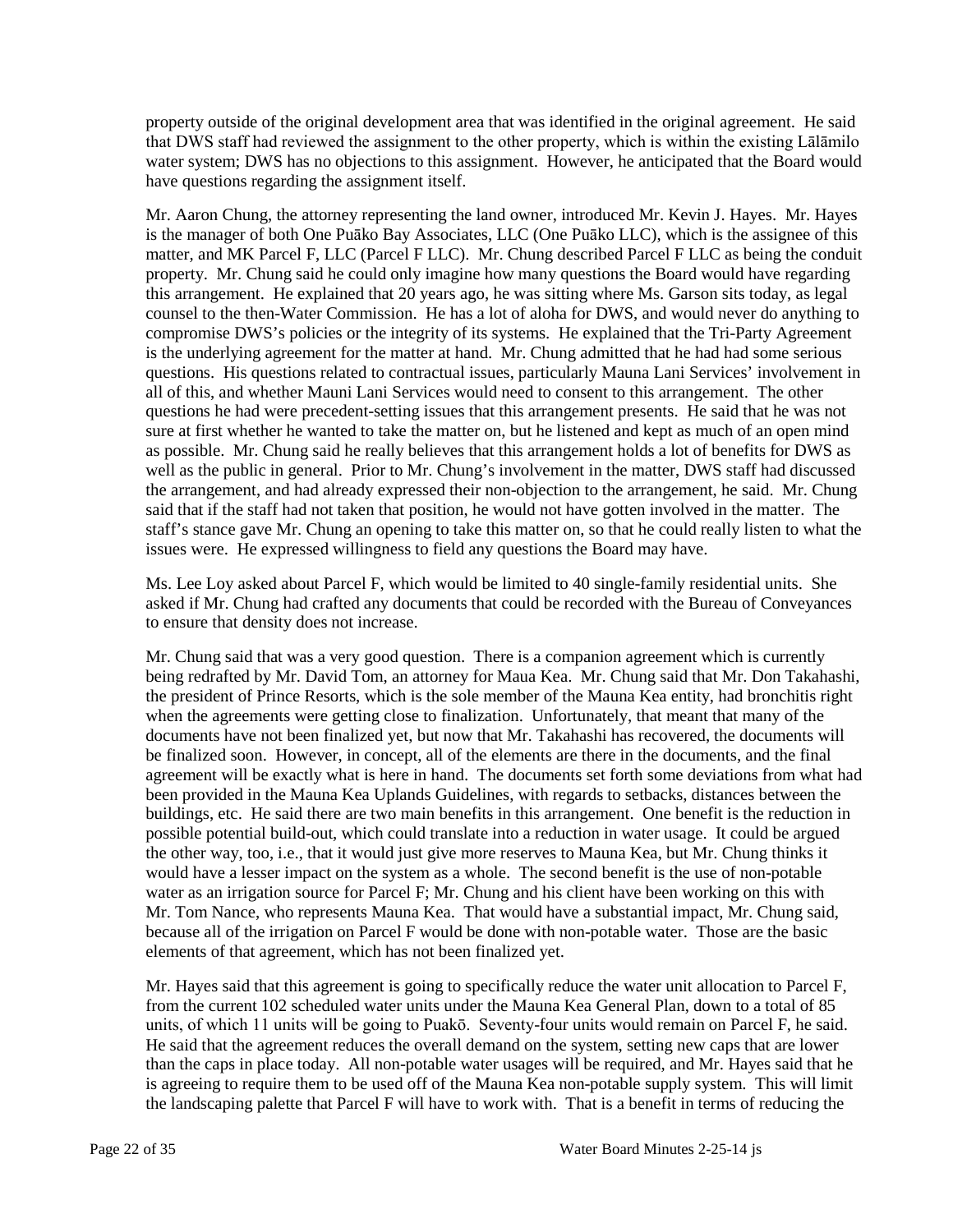demands on the Lālāmilo water system, he said. Mr. Hayes said that Puakō, where the transfer property will be receiving these water units, is known to be a habitual abuser of water units. The real use is greater than 1 unit per lot in the residential units in Puakō, he said. Mr. Hayes said he is establishing a new standard in Puakō, by requiring two units per lot. There will be seven lots in Puakō, of which two water units will be assigned to each of the seven lots. This will help DWS establish a new, more demanding precedent for future water use in Puakō, Mr. Hayes said.

Ms. Lee Loy asked about the six-year limit on indemnification in the agreement.

Mr. Chung said the limit had been discussed between Ms. Garson and him; Mr. Chung said he set six years, but conceivably it could go a little bit longer. No person or entity wants to be on the hook in perpetuity, he noted. He set six years because that is the longest statute of limitations that is legally available. He acknowledged that there could be some variances within the context of that, if for example, something is discovered later. However, Mr. Chung said he believes that the main risk to the Board would be some kind of derivative claim by a member of the public, claiming breach of fiduciary duty or something like that. He said he never mentioned that to Ms. Garson in their discussions. However, he believed that the risk of such a derivative claim is extremely low. Mr. Chung said that Ms. Garson had raised the scenario of someone who may have missed an opportunity to have water rights transferred to them. In response to that, Mr. Chung told the Board that he would say that the person could have applied just as his client is doing today. As far as Mr. Chung knows, no such application or denials have taken place. Today's matter is really a novel thing, and only the Board can determine its comfort level in terms of risk assessment. Mr. Chung said he is trying to be as honest as he can with the Board; he feels he owes it to the Board to look at things from the Board's perspective.

Mr. Robinson noted that according to Mr. Chung's letter to the Board, Mauni Lani Services was dissolved in 2008. He asked if the dissolution was voluntary or involuntary.

Mr. Chung said that it was probably voluntary; he did not think the dissolution was because Mauni Lani Services failed to pay its annual dues or anything like that. He said he surmised that it was a matter of Mauni Lani Services having satisfied their development obligations under the Tri-Party Agreement. He said he really did not know the reason for the dissolution.

Mr. Robinson asked if there were any known successors-in-interest to Mauna Lani Services.

Mr. Chung alluded to a Mr. Koji Nakamura, who he described as a fairly high-level executive of Tokyu Corporation, the parent company of what was Mauna Lani Services. Mr. Chung said he never met Mr. Nakamura, who he heard once worked at Mauni Lani Services and has since returned to Tokyo to a high-ranking position.

Mr. Robinson said the assumption is that the dissolution was voluntary.

Mr. Chung agreed.

Mr. Robinson asked whether Mauni Lani Services held any hard assets; he asked whether the company was instead just an operating company without assets.

Mr. Chung apologized, saying he really did not know much about this entity.

Mr. Robinson asked if there were any successor-in-interest that has been determined.

Mr. Chung said there was no successor-in-interest that he knew of.

Mr. Robinson asked if there were a filing for the dissolution, voluntary or involuntary.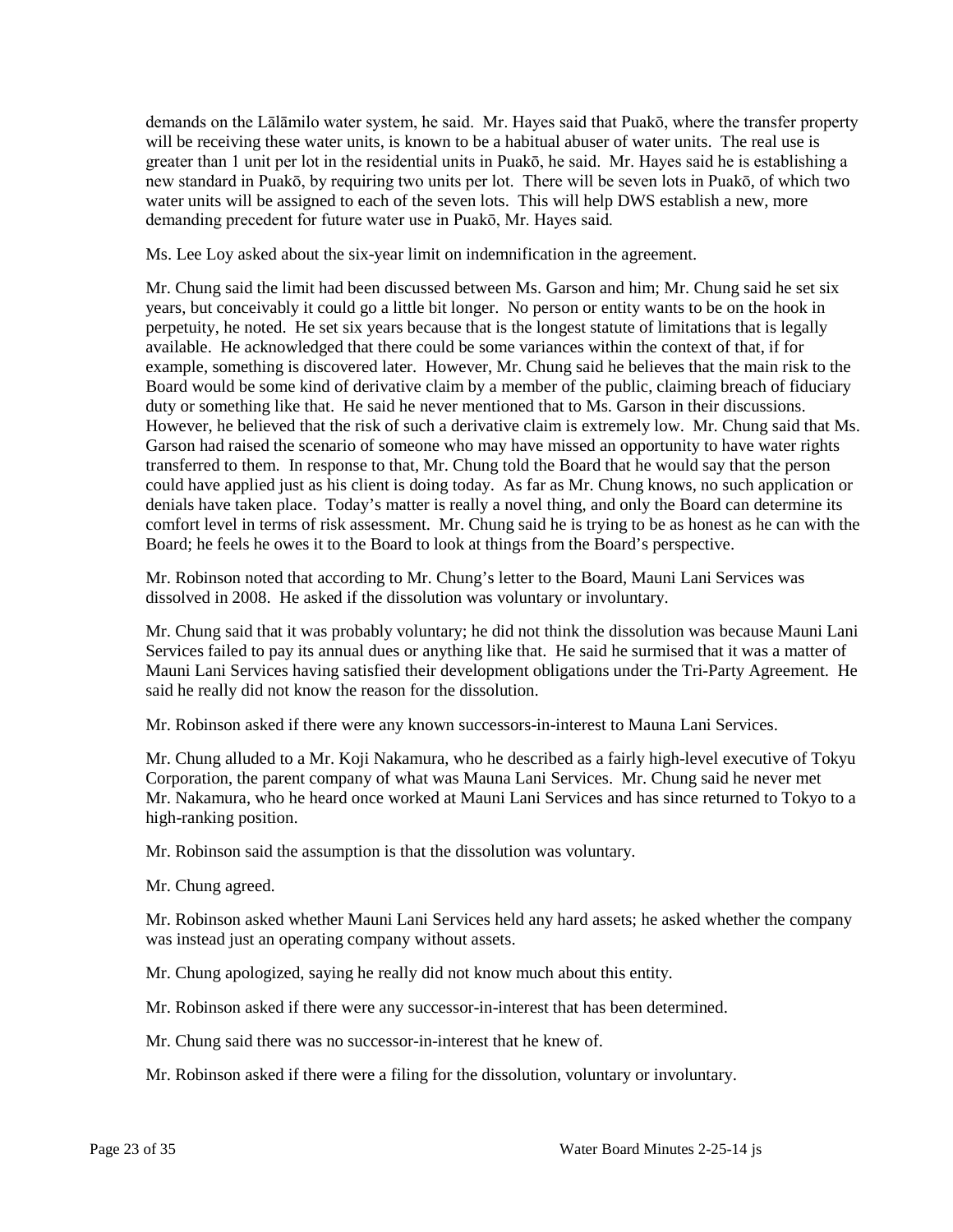Mr. Chung said he knew that there was a filing for the dissolution, probably with the Department of Commerce and Consumer Affairs (DCCA).

Mr. Robinson asked if during the filing, there were any transfer of interest to anyone else.

Mr. Chung said there was no such transfer that he knew of.

Mr. Robinson noted that Mr. Chung had written in his letter of minimal risk to the Department, which the letter defined as the Board and DWS staff.

Mr. Chung confirmed this.

Mr. Robinson said he understood the portion of the letter regarding the reduction of the number of units, or unit counts, because there were so many instances of this with Mauna Lani. He cited 49 Black Sand Beach as an example. In these cases, the reduction of units actually translated into more money in development costs and resaleable land value, lessening the cost of infrastructure. He said he could understand that. He said he just wished there was something that clearly said that the interest was dissolved or transferred to another party; he expressed discomfort at that lack of clarity.

Mr. Chung said he understood completely.

Mr. Uyeda said that when he heard about this matter coming before the Board, he was concerned that the arrangement goes against his interpretation of the Tri-Party Agreement, and also against Rule No. 5, Section (1)(e) of DWS's Rules and Regulations, entitled "Water Commitments." He read the relevant passages of the Tri-Party Agreement: "Any transfer of available water units should be done only in the development area," and "Any excess units should go back to the Water Supply, based on the Agreement." Turning to Rule 5, Section (1)(e) of the Rules and Regulations, Mr. Uyeda read: "Water commitments granted pursuant to the Water Development Agreements shall remain appurtenant to the original parcel, which is subject to the Water Development Agreement, and shall only be assignable to successors in interest to that original parcel." He said that was his concern: that the Board would be setting precedents that may be going against the legal Development Agreement (i.e., the Tri-Party Agreement) and the Department's Rules and Regulations.

Mr. Chung said that was considered; the discussion is about the precedent-setting nature of this arrangement. Regarding the Tri-Party Agreement, Mr. Chung said that he and his client were stumped because there is no more Mauni Lani Services, and there is no new signatory to come in. The only avenue available was to come to the Board and seek some kind of consideration, under the circumstances. Mr. Chung noted that in the new agreement it was pointed out that the arrangement is not in strict compliance with the Tri-Party Agreement. That is clear, and Mr. Chung said he would not argue that. He said that under the circumstances, the hope was that there could be some flexibility.

Mr. Hayes acknowledged to Mr. Uyeda that the arrangement is not in strict compliance, but he noted that the property owners of Puakō are somewhat under-represented constituents of the Tri-Party Agreement. Although the people of Puakō are serviced by the same Lālāmilo water system, they were never a party to the Tri-Party Agreement. Mr. Hayes said that his hunch was that the parties to the Tri-Party Agreement did not mean to exclude Puakō. Mr. Hayes said that his inference regarding the intention of the document is that it is confined to this water system; that would be a liberal interpretation from a legal standpoint. He thought that from a practical standpoint, the parties to the Tri-Party Agreement did not intend to exclude the Puakō neighborhood, which was obviously part of the agreement.

Mr. Chung asked Mr. Uyeda for time to get back to his question about the Rules and Regulations; he needed to look at the relevant section. (*Mr. Chung studies a copy of DWS's Rules and Regulations.)*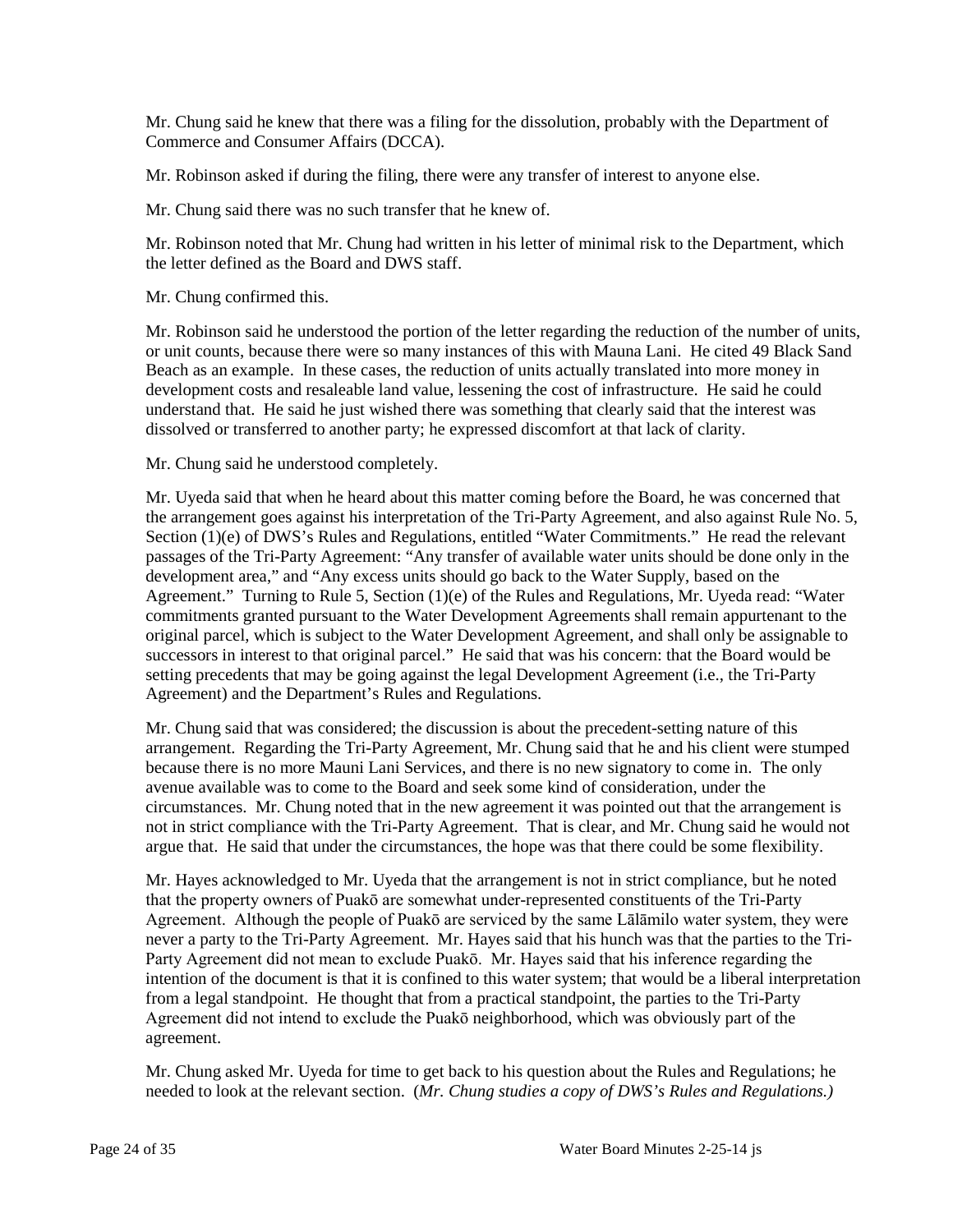Mr. Hayes said that while Mr. Chung studied the Rules and Regulations, he wanted to address the concerns about precedent. He said that to the extent that the arrangement was setting any precedent, he believed that it was a very narrow, very strictly-defined and beneficial set of precedents, which would be of use to the Board. He said that part of the new agreement reduces the demand on the water system; that is a benefit to the public and to the Board. This arrangement is inside of the same water system; the units would not be transferred from one water system to another. There is a common ownership interest among the parcels under this arrangement. That is a pretty narrow precedent, and it would be difficult for anyone to come before the Board to ask for a transfer of units without having met that criteria. It is a pretty tall standard, Mr. Hayes said. He said that no compensation between the parties is involved here, and that establishes a pretty high standard, too. The arrangement sets a new 2 water units-per-lot standard in Puakō, he added. Mr. Hayes said that all of these precedents are very positive for the Board in the future. Any new applicant would have to come before the Board on a case-by-case basis to rationalize their case. Mr. Hayes thought that the arrangement probably helps the Board rather than hinders the Board.

ACTION: Ms. Lee Loy moved to go into Executive Session in order for the Board to consult Corporation Counsel; seconded by Mr. Robinson, and carried unanimously by voice vote.

#### *(The Board entered Executive Session at 12:26 p.m., and exited Executive Session at 12:45 p.m.)*

Mr. Robinson said that after consultation with Corporation Counsel regarding this proposal and in looking at DWS's Rules and Regulations, he would have to vote against approving this Item. He did not see how the Board could shield itself and the Department from the risk in the event of any legal action, in the absence of any successor-in-interest. He said it was unfortunate that Mauna Lani Services did not have any successor-in-interest; without a successor-in-interest, it is a risk that the Board should not take.

#### Ms. Iokepa-Moses agreed with his comment.

Mr. Chung said he would like to respond. He said he appreciated the Board's input, and it helped him and his client because they might try to reframe things a bit differently later in the event that today's Item does not pass. He agreed that the Board needed to defer to its legal counsel regarding risk. However, he said that there are risks in any action by government, and 99.9 percent of the time, none of those decisions which carry risks also carry with them any indemnification. He said that his client and his company plan to be around for a while, and do not intend to spin this project and leave the island, as so many other developers do. His client, in fact, is being looked to by Mauna Kea as being the entity that will purchase the reminder of the Uplands properties. Mr. Chung said that his client was just looking for one small accommodation from the Board. He credited Mr. Uyeda for raising the issue of the Rules and Regulations, which he admitted had escaped his own attention. He said he could fool around with semantics by talking about water confluence vis a vis the Tri-Party Agreement, but he would not go there. Mr. Chung said that the crux of the matter is that this assignment is to a property within the service area; the Tri-Party Agreement was intended to augment the Lālāmilo system, not just specific areas within the system. He said it was hard to argue with the drafters of the Tri-Party Agreement; it is what it is. However, he asked what kind of precedent would be set by granting the assignment, in terms of damages. He asked what impact it would have on the integrity of the Lālāmilo system. Mr. Chung asked the Board to look at the spirit of what is intended, rather than the strict letter of the law.

Mr. Hayes, addressing Mr. Uyeda's point on DWS's Rules and Regulations, said under his interpretation of the Tri-Party Agreement, that agreement had already violated Rule No. 5, Section (1)(e) in its strictest form, which stipulates that once a water meter is assigned to a parcel, it has to stay on that parcel. The Tri-Party Agreement explicitly allows transfers from Mauna Kea to Mauna Lani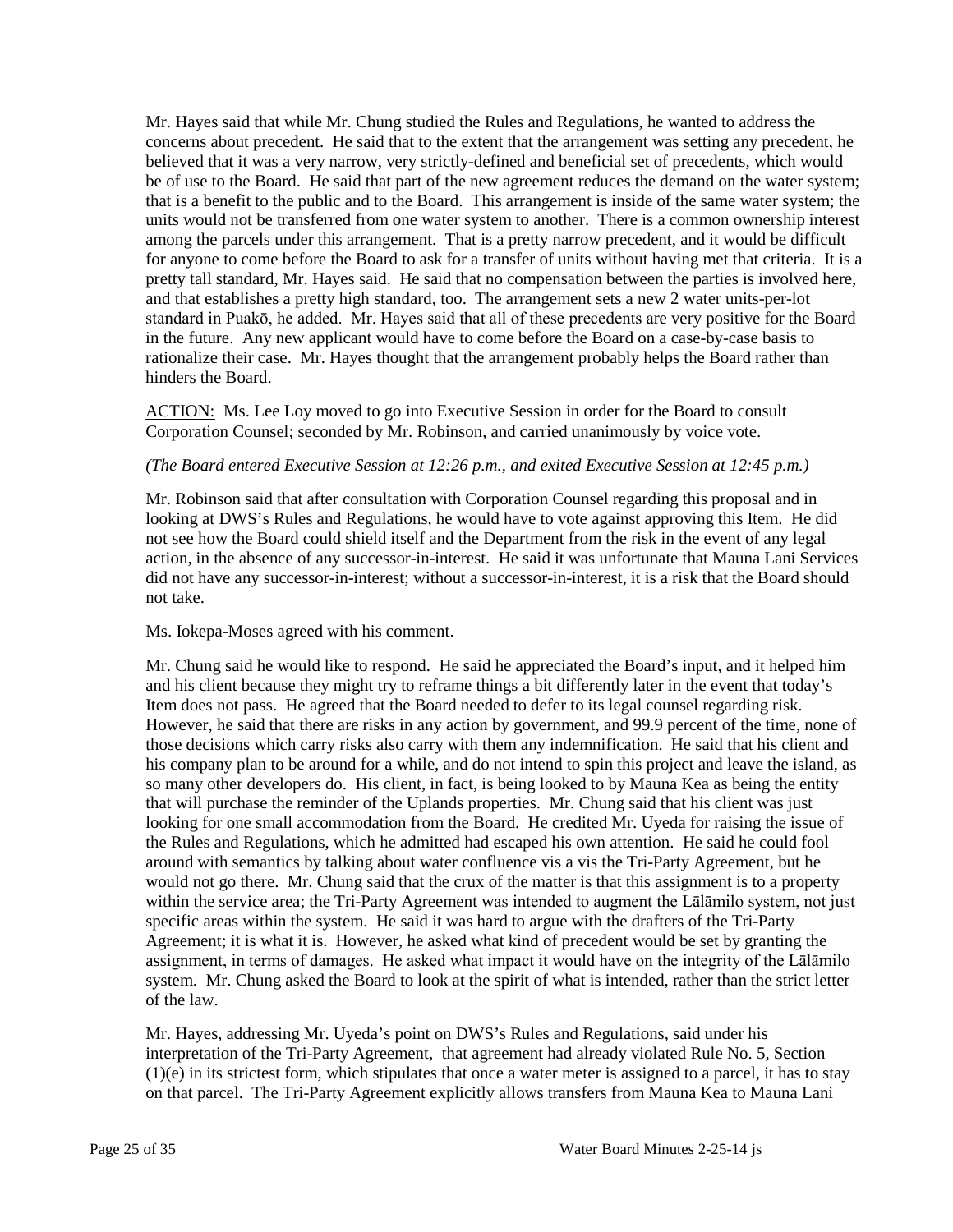Services; it allows transfers from parcel to parcel. Because the allocations have already been made to those two parties, those are allocations are really stuck there, in keeping with strict accordance with Rule 5(1) (e). Therefore, the Tri-Party Agreement already addresses the issue of transferring units; Mr. Hayes said that the proposed assignment here is certainly within the context of the spirit of that notion of transferring units. Regarding Mr. Robinson's concern with risks, Mr. Hayes said that in order for somebody to raise a legitimate claim, that person would have to prove that they have been damaged. It would really be difficult to prove that anybody has been damaged by the arrangement here – even a neighbor would have a hard time proving damages. Mr. Hayes noted that he had gotten strong support from the Puakō Homeowners' Association for his seven-lot subdivision project. Instead of the usual 15,000 square-foot lots in Puakō, the seven lots will be approximately an acre each, so the density in the community will actually decrease with this project. He reiterated that it would be really difficult to prove that anyone has been damaged, but Mr. Hayes offered to provide a more open-ended indemnity on this matter. He said he would agree to do the indemnity indefinitely; he assured the Board that his company would be around for a while.

Ms. Iokepa-Moses commented that the sugar cane companies claimed that they would be around forever as well; she said she believed that the Board has decided that it does not want to open the door to going against DWS's Rules and Regulations. She said that Mr. Hayes said that there had already been a violation (of DWS's Rules and Regulations, via the Tri-Party Agreement), but the Board should not commit further violations. She said that she would be voting against approving the assignment.

ACTION: Motion to accept the consent document denied unanimously by voice vote (9 Nays).

# 7) NORTH KONA:

## A. **NATIONAL PARKS SERVICE PRESENTATION ON ITS PETITION TO DESIGNATE KEAUHOU AQUIFER SYSTEM AREA AS A GROUND WATER MANAGEMENT AREA:**

*(This Item was handled earlier in the meeting.)*

# B. **FIFTH AMENDMENT OF WATER FACILITIES AGREEMENT KONA SEASCAPE DEVELOPMENT, LLC AND KUKUI DEVELOPMENT, LLC:**

Subject to the terms of the Kona Seascape Development, LLC ("Seascape") Water Facilities Agreement ("Agreement") of October 28, 2008 and the four subsequent amendments (Amendments) to the Agreement, Seascape and Kukui Development, LLC ("Kukui") fulfilled their obligation by completing the reservoir and related improvements ("Improvements") plans and specifications.

Subject to the completion of the construction of the Improvements, Seascape and Kukui will receive 204 equivalent units (of water) to develop 194 residential units. Based on DWS' current timeframe to complete the Improvements, Seascape and Kukui propose to purchase and deliver a spare pump and motor meeting the specifications of DWS' Hualālai Deepwell, in order to utilize the 204 units ahead of the completion of the Improvements. Should DWS not agree to the proposed offer, Seascape and Kukui will have to wait until DWS completes the Improvements and then be able to utilize the 204 units with no further obligation.

As mentioned, the spare pump and motor will serve as a back-up to the Hualālai Deepwell, which serves the system that will service the Seascape and Kukui developments. As the Kalaoa Well is now capable of pumping 700 gallons per minute (gpm) into the existing 0.3 MG Reservoir, the spare pump and motor will minimize the down time and subsequent stress on the rest of the system that may occur should the existing Hualālai Deepwell fail.

Staff has reviewed the proposal and finds it acceptable.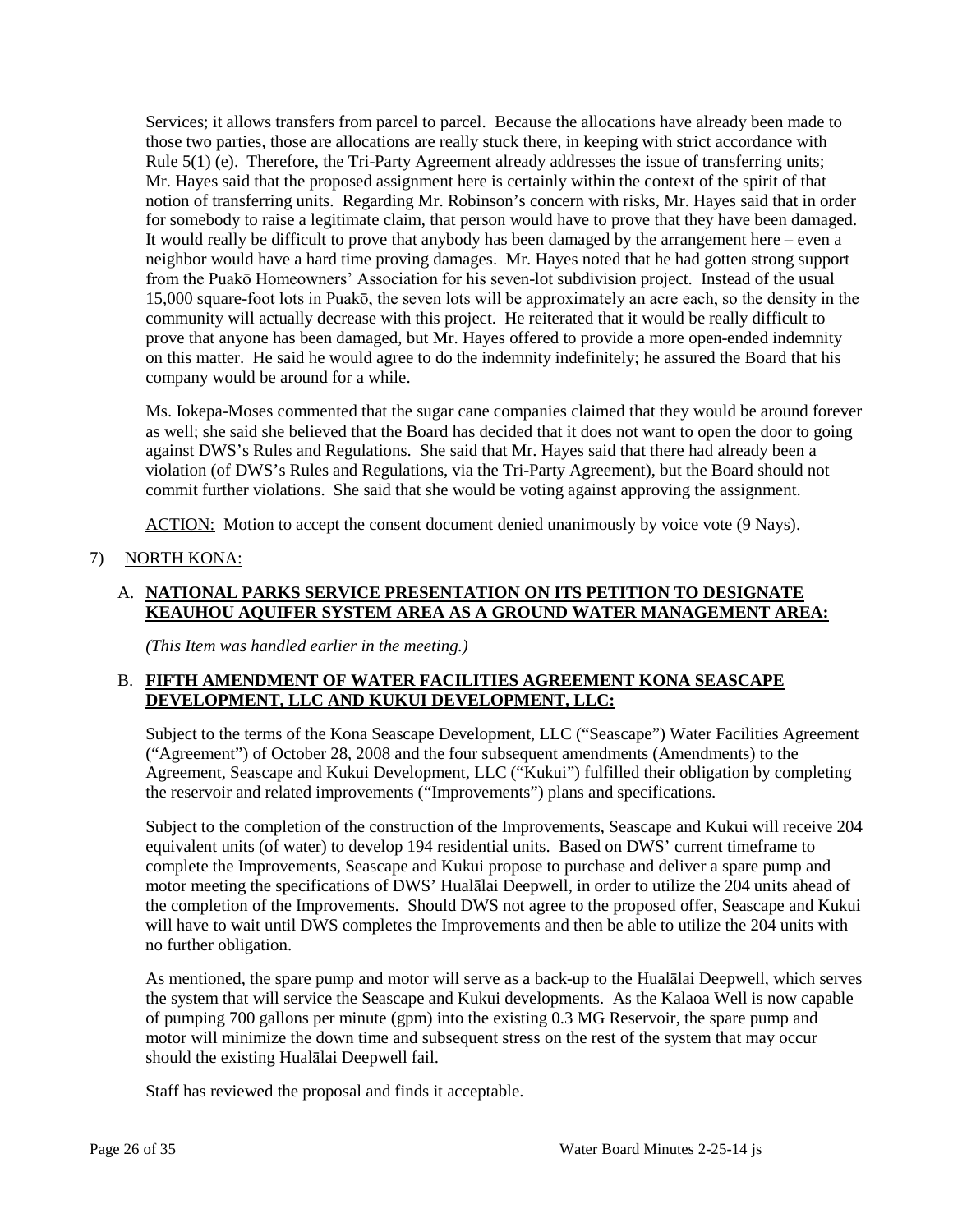The Manager-Chief Engineer recommended that the Water Board accept these documents subject to the approval of the Corporation Counsel as to form and legality, and that either the Chairperson or the Vice-Chairperson be authorized to sign the documents.

MOTION: Mr. Greenwell moved to approve; seconded by Mr. Robinson.

The Manager-Chief Engineer said under the agreement, the developer was to deliver construction drawings to DWS that were required; once those construction drawings were delivered, DWS was to have gone out to bid for the construction of the storage reservoir. DWS had programmed the construction of the storage reservoir for FY2018, he said. When the bid goes out for the construction of the reservoir, the developer will receive a certain amount of water allocation. However, the developer is asking DWS for another option because the developer cannot wait for the couple of years that DWS is programming for construction of the reservoir, the Manager-Chief Engineer said. The developer wants to move forward with their entitlements to the property, and wants to construct their development. As a result, the developer is proposing to buy a pump and motor for the Hualālai Deepwell, one of DWS's well sites that serve the area. DWS has no objection to the developer supplying the pump and motor in accordance with DWS specifications, and has no objection to this Fifth Amendment.

Mr. Inaba noted that the construction of the storage reservoir is on the CIP Budget for FY2017.

Mr. Robinson asked for clarification on what is involved here; he asked if DWS was going to build more transmission facilities to service the developer's site.

The Manager-Chief Engineer said that in the current agreement in place, the developer is to deliver construction plans for a storage reservoir in the Kalaoa area. Those improvements include a storage reservoir and connections to the existing water system facilities in the area. Once that storage reservoir is constructed, the developer will be able to secure a water allotment to serve their project, which is located in the Kalaoa service zone.

Mr. Robinson asked whether the developer or DWS will build the storage reservoir.

The Manager-Chief Engineer said the requirement was that the developer would furnish the construction drawings, and DWS will build the reservoir. One part of the agreement stipulated that the developer would find a site for the storage reservoir; the developer did so. DWS then purchased the site, which matches the existing reservoir that DWS has in the area. The developer prepared and delivered to DWS the construction drawings, with the necessary connections to DWS's existing system. At this point, the requirement is for DWS to construct the reservoir with DWS's own funds; this construction is scheduled for FY2017. However, the developer needs their project entitlements for development earlier than 2017; the fastest option is to deliver a pump and motor that matches an existing DWS well site in the area. If something were to happen to that well, DWS would be able to immediately install that pump and motor.

Mr. Robinson asked whether the pump and motor that the developer is furnishing to DWS is an incentive for the Board to approve the developer's water credits early. He asked whether they were furnishing the pump and motor because they were obligated to do so.

The Manager-Chief Engineer said delivering the pump and motor to DWS was an incentive, which will help the developer obtain its water credits sooner than 2017.

Mr. Robinson asked the approximate cost of the pump and motor.

Mr. Inaba said it was \$150,000.00 to \$200,000.00.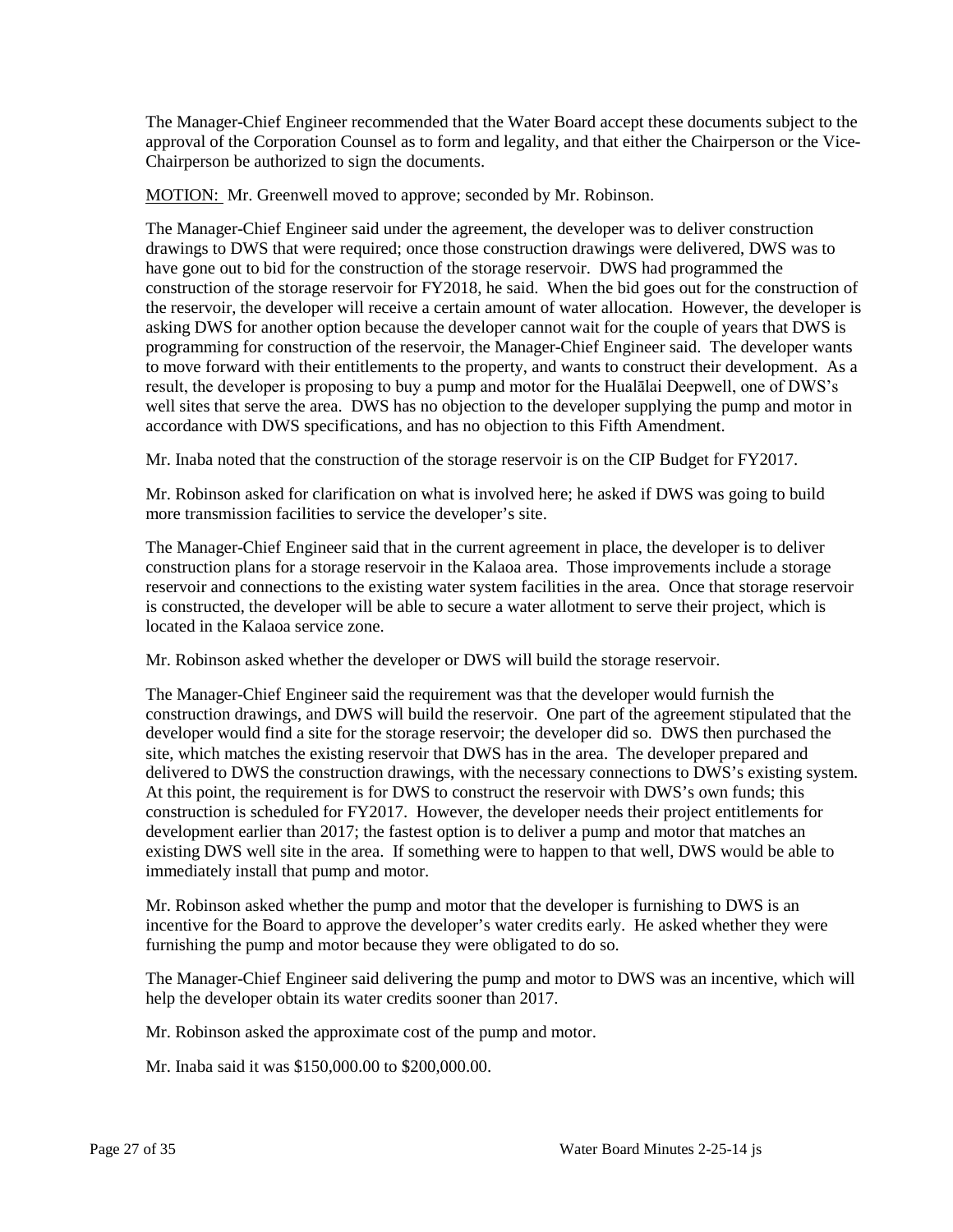Mr. Uyeda referred to the Fourth Amendment to the Water Facilities Agreement, which extended the deadline to complete the construction plans. He noted that at the time there was some discussion recorded in the Minutes about the developer obtaining the Use and Occupancy Permit from the Department of Transportation.

Mr. Inaba said that DWS would get the permit.

The Manager-Chief Engineer noted that part of the connection work is in the State Highways' right-ofway.

Mr. Inaba said that once DWS figures out with its consultant the route, DWS will pursue the Use and Occupancy Permit.

Mr. Uyeda, turning to Ms. Garson, noted that in the Minutes of the meeting in question, the developer was going to provide the Use and Occupancy Permit, along with the construction drawings. He suggested that the Fifth Amendment should include some language about that, because that discussion was on record in the Minutes.

Ms. Garson said yes, that language was not in the Fourth Amendment.

Mr. Uyeda said okay, he just wanted to make sure; there was therefore no need for a Motion to add language to the Fifth Amendment.

Ms. Garson said the Fourth Amendment was all about time; it stipulated that the engineering and design work by Kona Seascape Development (KSD) needed to be completed by no later than June 30, 2013. She quoted the Fourth Amendment as saying: "If all engineering and design work is not completed and assigned to the Department, or if any necessary permits for such engineering and design work are not received by no later than June 30, 2013, then this Agreement is void and of no effect without any further action by either party." The Fourth Amendment is talking about necessary permits for engineering and design work, Ms. Garson said. She said there is no need to add language about a Use and Occupancy Permit.

ACTION: Motion carried unanimously by voice vote.

# 8) MISCELLANEOUS:

# A. **DEDICATION OF WATER SYSTEMS**:

The Department received the following documents for action by the Water Board. The water systems have been constructed in accordance with the Department's standards and are in acceptable condition for dedication.

# **1. FIRST AMENDMENT TO LICENSE EASEMENT NO. 423**

"Pu'ukapu Hybrid Water System" Licensor: State of Hawai'i Department of Hawaiian Home Lands Tax Map Key: (3) 6-4-001: 032-038, 041-045, 051, 053 and 054 Facilities Charge: \$849,420.00 Date Paid: 07/10/2013 Final Inspection Date: 02/10/2014 Water System Cost: \$55,030.00

The Manager-Chief Engineer recommended that the Water Board accepts these documents subject to the approval of the Corporation Counsel, and that either the Chairperson or the Vice-Chairperson be authorized to sign the documents.

MOTION: Mr. Robinson moved to approve; seconded by Mr. Greenwell.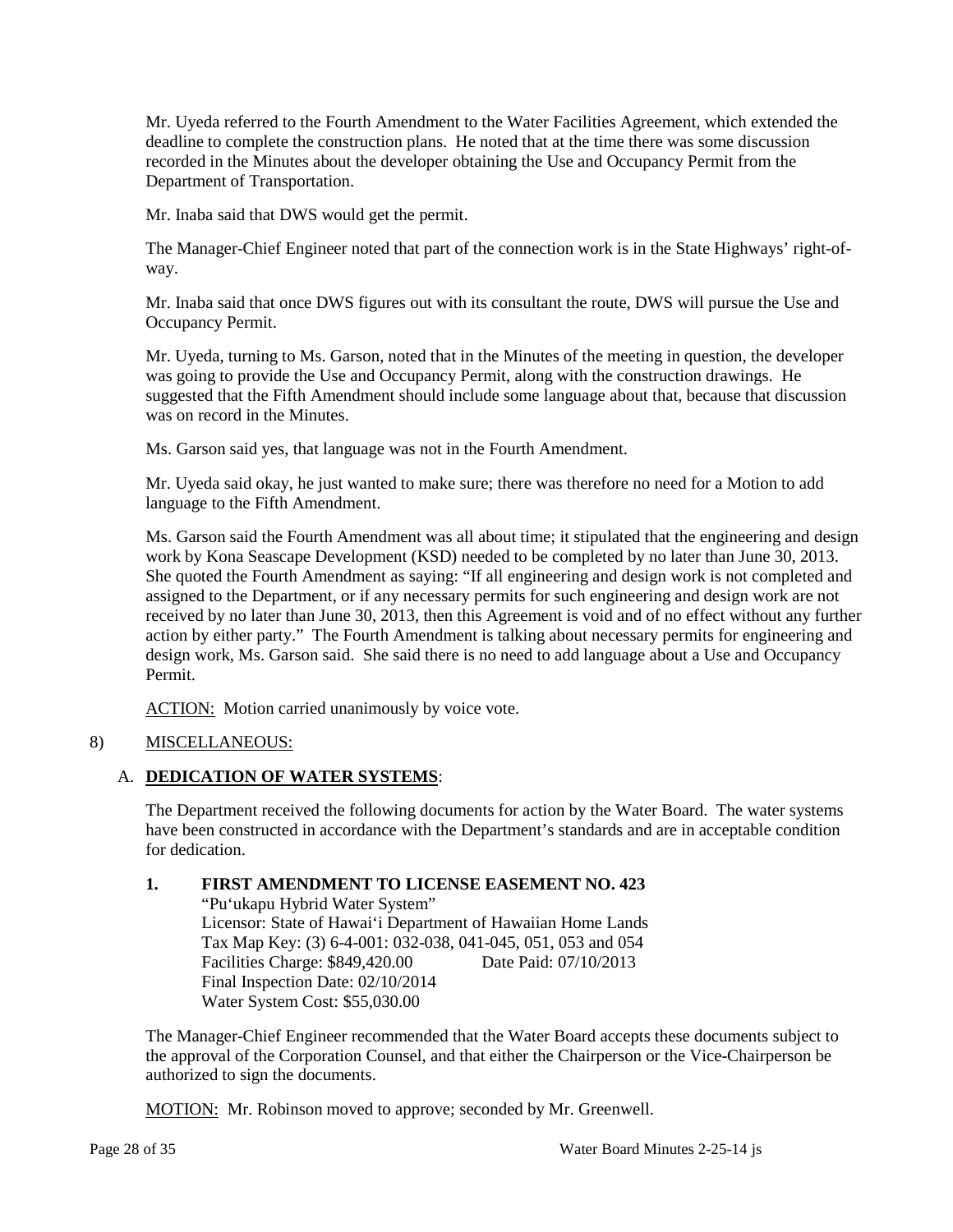Mr. Inaba said that this dedication involves only a short section of pipe that will enable DWS to install a master meter.

The Manager-Chief Engineer said that DWS is not actually accepting dedication of this private hybrid system. This hybrid system is not 100 percent according to DWS standards; it will be operated and maintained by DHHL. The short section of pipe is being dedicated today, so that a master meter can be installed for the private system; DWS is only taking over the short section of pipe, he added.

The Deputy clarified that this short segment of water infrastructure meets DWS standards, and leads to the master meter feeding the hybrid water system.

ACTION: Motion carried unanimously by voice vote.

# B**. REQUEST FOR A PUBLIC HEARING FOR THE DEPARTMENT'S OPERATING AND CAPITAL IMPROVEMENT BUDGETS FOR FISCAL YEAR 2015:**

The Department's FY2015 Operating and CIP Budgets totaling \$52,188,000.00 and \$32,155,000.00, respectively, have been distributed for the Board's review. Operating revenues include a 2.7% rate increase provided for by the 2010 RW Beck rate study. Consumption is not expected to change from estimates for the current year. Power costs are estimated at \$23,000,000.00, and salaries include increases based on negotiated bargaining unit contracts.

The Manager-Chief Engineer recommended that a public hearing be held on Tuesday, March 25, 2014 at 9:45a.m., prior to the Water Board's regular meeting, to accept public testimony regarding the Department's FY2015 Operating and Capital Improvement Budgets.

ACTION: Mr. Robinson moved to approve holding the Public Hearing on Tuesday, March 25, 2014 at 9:45a.m., prior to the Water Board's regular meeting; seconded by Mr. Greenwell, and carried unanimously by voice vote.

#### C. **AD HOC COMMITTEE REPORT ON STATUS OF SB 3094 REGARDING THE PLACEMENT OF AUTOMATIC LIENS ON PROPERTY FOR WATER AND WASTEWATER DELINQUENCIES:**

Ms. Lee Loy reported that SB 3094 was being heard in the Senate Ways and Means Committee today; she was assuming that the bill would pass committee. If it passes today, it would meet the first decking deadline, which is this Friday, and would then meet the first crossover deadline which is March 5. Once the bill crosses over, it moves to the House. Ms. Lee Loy will be contacting all of the Big Island's Representatives in the House to support this piece of legislation.

The Manager-Chief Engineer noted that Ms. Lee Loy had already enlisted Rep. Clift Tsuji to help move this bill through whatever House Committees it needs to navigate. He said that things look good so far.

#### D. **MONTHLY PROGRESS REPORT**:

No discussion.

#### E. **REVIEW OF MONTHLY FINANCIAL STATEMENTS:**

No discussion.

#### F. **MANAGER-CHIEF ENGINEER'S REPORT:**

The Manager-Chief Engineer provided an update on the following: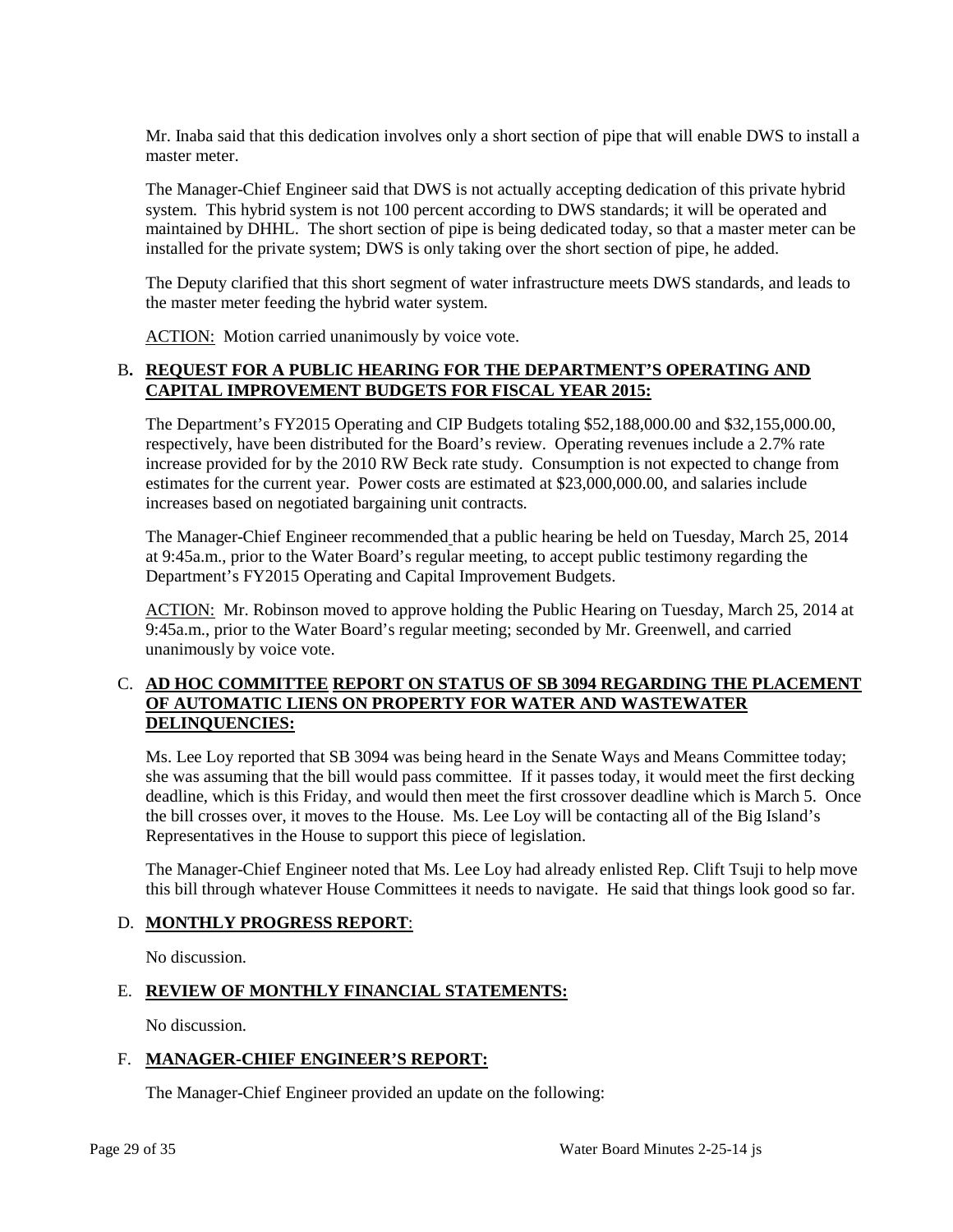- 1) Pu'ukala/Kona Ocean View Properties Subdivision Improvement District Update The project is under construction, and the Department will provide a monthly progress report.
- 2) Waikoloa Reservoir No. 1 Update The Manager-Chief Engineer said that once the additional Environmental Assessment is done, there is one more obstacle to surmount, and then DWS can put the project out to bid. Mr. Inaba said a couple of weeks ago, the consultant with DWS staff did a site visit of the area that is to be affected. The consultant will be submitting to DLNR its plan revisions; DLNR received comments back from their peer review and DWS will pass those comments on to the consultant. Mr. Inaba thought that it should be close to being ready to bid at this point. The Deputy noted that the State has required DWS to pay inspection fees for its reservoirs, which are considered dams. The Hawai'i Revised Statutes do provide for exemptions or variances for those fees, and DWS is trying to make the case that these three reservoirs are in the same place and therefore do not require an independent assessment for each one. Mr. Greenwell asked whether the fence around the reservoir is going to be replaced; he noted that the fence is in pretty bad shape. Mr. Inaba said that the "toe" of the fence will be replaced, and portions of the fence will stay in place. The fence being replaced at the "toe" is basically to prevent cattle from going up the slopes.
- 3) Kawailani Tank Update Mr. Inaba said that a portion of the contaminated soil is being shipped to the Mainland in barrels, and the remainder will be shipped to the West Hawai'i Landfill. DWS will have to work with the hygienist to determine what constitutes adequate removal. The Manager-Chief Engineer said that DWS will need clearance or final certification from DOH that the site is clear. Mr. Inaba said that DOH stipulated in a memo that DWS must have everything on record; if there is some residual contaminated soil, DWS just needs to document it in the interests of any future permitting for activity on the property. The Manager-Chief Engineer said there would be a final report on this project next month.
- 4) Queen Ka'ahumanu Highway Widening -- Phase II Project Update -- The Manager-Chief Engineer said there was no report. DWS is working on a tri-party agreement with the State Highways Division and the contractor for the change order that is required for DWS to do the design work. It has not been submitted to State Highways and the contractor for their review; it will probably have to go to the State Attorney General for review as well. Mr. Uyeda recommended that this item be removed from the Agenda, since it seems like the project is delayed. The Manager-Chief Engineer said DWS is hounding State Highways on when the Notice to Proceed will be issued. Mr. Robinson said that Federal Highways has just mandated a new sound study to be done by the State Department of Transportation (DOT); there is no way that work on the highway is going to begin in the latter part of 2014. The National Parks Service and others are doing everything they can to delay this project, Mr. Robinson said. Mr. Robinson noted that the contractor, Goodfellow Brothers, has had a \$75 million bond in place for the past five years, which they have to renew every year; that costs the taxpayers money. Ms. Lee Loy said she agrees with Mr. Uyeda's request to remove this item until something substantive happens; Mr. Uyeda has been asking month after month for DOT to do an update for the Board. The Manager-Chief Engineer agreed that the item would be removed, and in the meantime, DWS will keep hounding DOT for word on progress on the project. Mr. Greenwell asked if there was any word from Rev. Norman Keana'aina of Kalaoa. The Manager-Chief Engineer said no.
- 5) Energy Management Analyst Update Ms. Myhre said she was finalizing a draft DLNR sublease document which will establish the rent for the property. DWS sent a letter this week to DLNR, requesting that DLNR do a valuation of the property. Next week Ms. Myhre will meet with the environmental consultant to make sure the environmental aspect of the project was moving along. Ms. Myhre had her semi-annual meeting with HELCO yesterday, to discuss an array of topics including DWS's Rider M program, well repair status, etc.
- 6) Public Information and Education Specialist Update Ms. Aton reported that she had been working on the latest update of the Strategic and Business Plan. She distributed water-related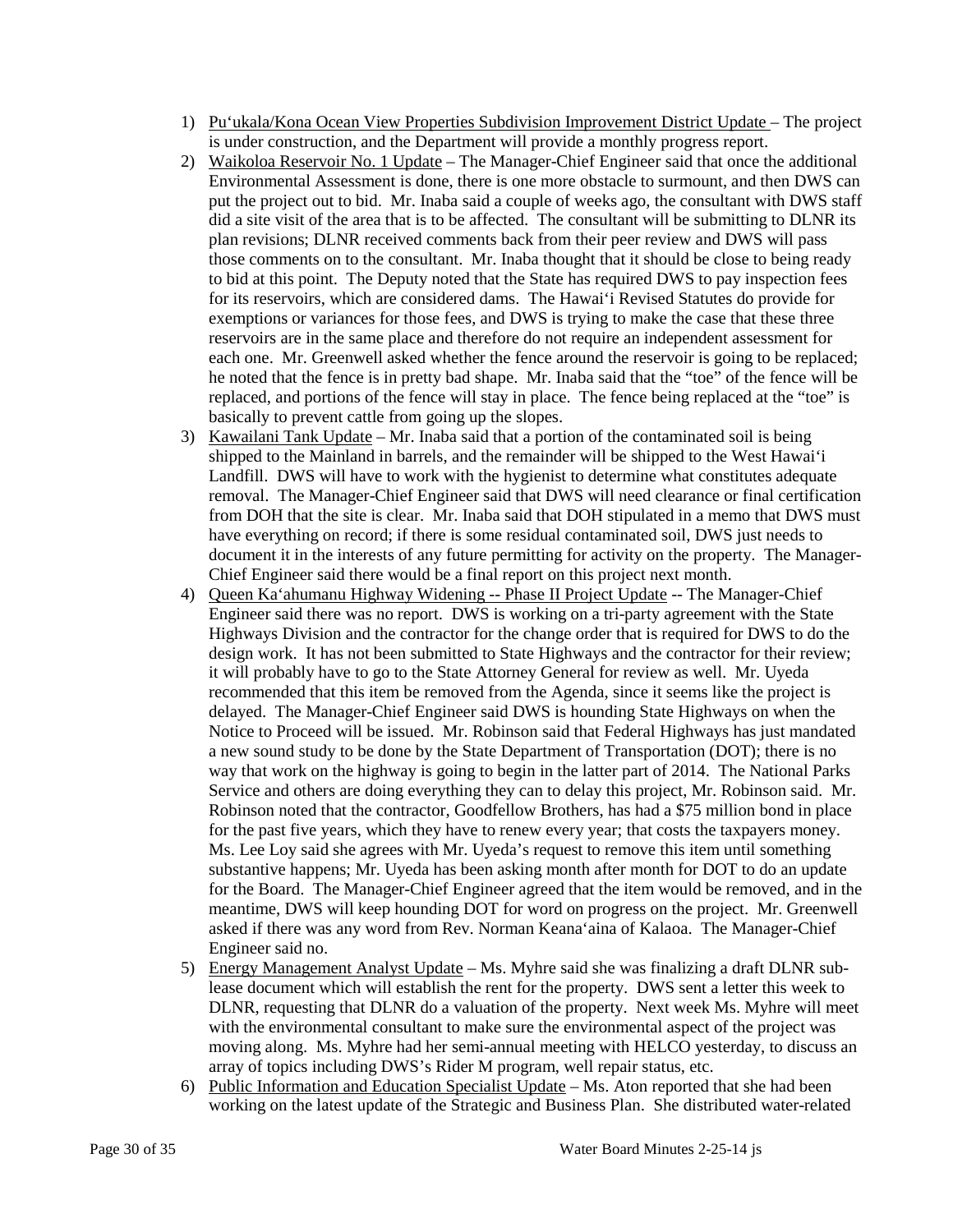news articles to the Board. Mr. Greenwell asked about what was happening regarding HB1969, which proposes to assess a royalty amount of \$1 per 1,000 gallons of water withdrawn from an aquifer. Ms. Aton said that DWS had submitted testimony against the bill.

#### G. **MANAGER-CHIEF ENGINEER'S QUARTERLY UPDATE:**

*(Deferred from the January 28, 2014, Board meeting.)*

The Manager-Chief Engineer asked to defer this Item until the April meeting, when the calendar first quarter from January to March would be covered.

### H. **MANAGER-CHIEF ENGINEER'S COMPENSATION:**

ACTION: Mr. Robinson moved to go into Executive Session; seconded by Ms. Lee Loy; and carried unanimously by voice vote.

#### *(The following occurred after the Executive Session concluded.)*

Mr. David Greenwell reported on the salary information he gathered regarding compensation for the Manager-Chief Engineer and the Deputy. He noted that the Manager-Chief Engineer's salary was set on December 31, 2011, and the salary has remained the same for more than two years. Mr. Greenwell said that the salary for the previous Manager-Chief Engineer, Mr. Milton Pavao, was \$126,044 when Mr. Pavao retired. He noted that the Board had the findings from his research sealed in envelopes marked Confidential.

Chairperson Kaneshiro asked if there were any recommendations for what the Manager-Chief Engineer's salary should be.

MOTION: Mr. Robinson proposed a 5 percent raise. (*There was no immediate second.)*

Mr. Greenwell said that he spoke with DWS's Human Resources Manager, who showed Mr. Greenwell how raises come automatically through collective bargaining, whereas the Board sets the salaries for the Manager-Chief Engineer. Some employees got 2 percent raises, and some got 4 percent raises, he said.

The Manager-Chief Engineer asked to add that some bargaining units got raises retroactive to July 2013, and will get raises in July 2014, so there will be compounding. Late last year, the Salary Commission granted salary raises (for some department heads, etc.), effective July 1, 2014, ranging from 10 percent to 30 percent, he said. One major reason was that department heads were falling behind the people they supervised; he noted that he and the Deputy had not seen any increase the past couple of years. The Manager-Chief Engineer said that he himself was not granted what his predecessor was making at the time; that was fine with him. He noted that historically, the salary for the Manager-Chief Engineer position had been higher than what the other department heads were making. The raises that the other department heads have gotten put the other department heads way over what the Manager-Chief Engineer is making. For example, the Police Chief had been making \$114,000.00, and the last increase pushed the Police Chief's salary up to \$130,000.00. The Manager-Chief Engineer said he was not sure what percentage raises the other department heads got, but historically, the salary for the DWS Manager-Chief Engineer has been higher than the others. It is a similar situation with the other jurisdictions; the Water Department administrators made higher salaries than other department heads in the County.

Mr. Takamine asked what the other counties' Water Supply Manager-Chief Engineers were making.

The Manager-Chief Engineer said he believed his counterpart on Maui makes \$136,000.00, and his counterpart on Oahu makes \$160,000.00, and the Kaua'i water department manager makes \$107,000.00.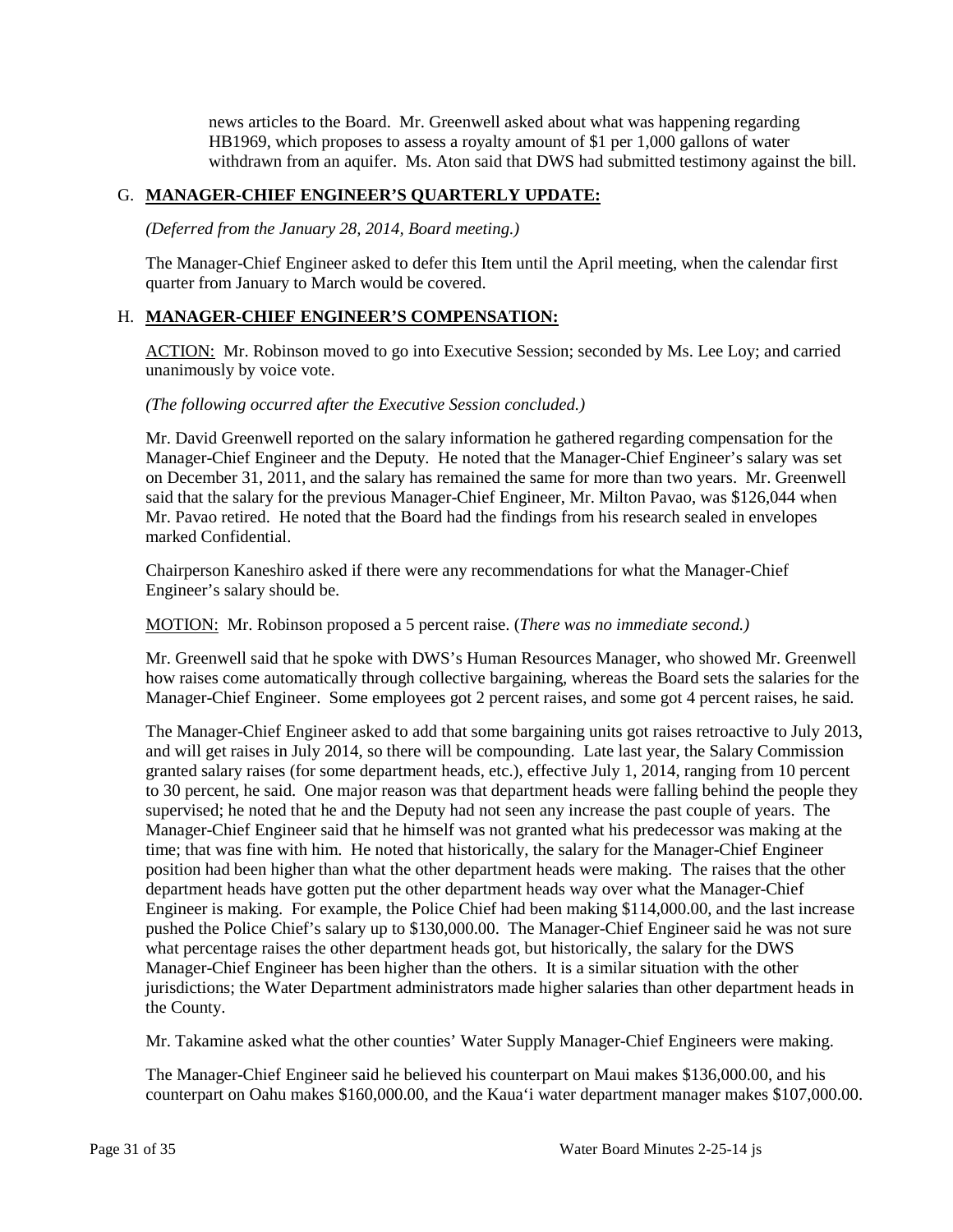Mr. Greenwell said his research shows that in the two years since Mr. Antonio took over as Manager-Chief Engineer, there was no change in the Kaua'i water supply manager's salary. The salaries for the Maui and Oahu water supply managers went up, and now the Board is deliberating the salary for the Big Island water manager.

Ms. Iokepa-Moses said that 5 percent is a nice increase.

Mr. Takamine asked what the percentage raises were for Maui and Oahu.

Mr. Greenwell said he did not have a calculator, but Oahu went from \$140,000.00 to \$160,000.00, and Maui went from \$105,000.00 to \$121,000.00. Kaua'i stayed the same.

Ms. Iokepa-Moses said the raises probably had to do with cost of living, etc.

The Manager-Chief Engineer said the raises for department heads in Hawai'i County were 10 to 15 percent.

Ms. Garson said that not all of the department heads got raises yet. The Salary Commission right now is deliberating over some of the remaining department heads and deputies; the salaries went up for some department heads and deputies, but not all, she added. She suggested that someone make a Motion.

MOTION: Mr. Robinson said he already made a Motion, for a 5 percent raise. Ms. Iokepa-Moses seconded.

Ms. Garson asked if the Motion had an effective date for the raise.

Mr. Robinson said it should be effective as of January 1, 2014.

Ms. Garson asked if the raise was only for the Manager-Chief Engineer.

Mr. Robinson said the raise should be for the Deputy as well.

Chairperson Kaneshiro said that the Manager-Chief Engineer usually makes a recommendation for the Deputy's salary.

Ms. Garson said the Water Board sets the salary for the Manager-Chief Engineer and the Deputy.

Mr. Greenwell said that the Board should be taking up the Manager-Chief Engineer's salary increase separately from the Deputy, because for the Deputy there are a separate set of things that the Board needs to look at. The Deputy started out lower than where Mr. Antonio was when he held the Deputy position. The other thing is that while other employees will be getting a 2 percent or 4 percent raise automatically this year, neither the Deputy nor the Manager-Chief Engineer will get an automatic raise.

Ms. Iokepa-Moses said she was sticking with the 5 percent raise. She said that the Manager-Chief Engineer and the Deputy both accepted their positions, at the salaries offered; a 5 percent raise now would be a good one and they will get the raise again next year. She noted that there was a Motion and a Second on the floor already.

Mr. Greenwell said that while the Board is showing its cards, he himself could not see recommending a 15 percent raise for the Deputy, but the Board should look at a raise of a touch above 5 percent. The reason, Mr. Greenwell said, is that the Deputy is a long way from where Mr. Antonio's salary was in the Deputy position.

Ms. Iokepa-Moses reiterated that the Deputy accepted the position at the salary that was offered; he should have negotiated his price higher.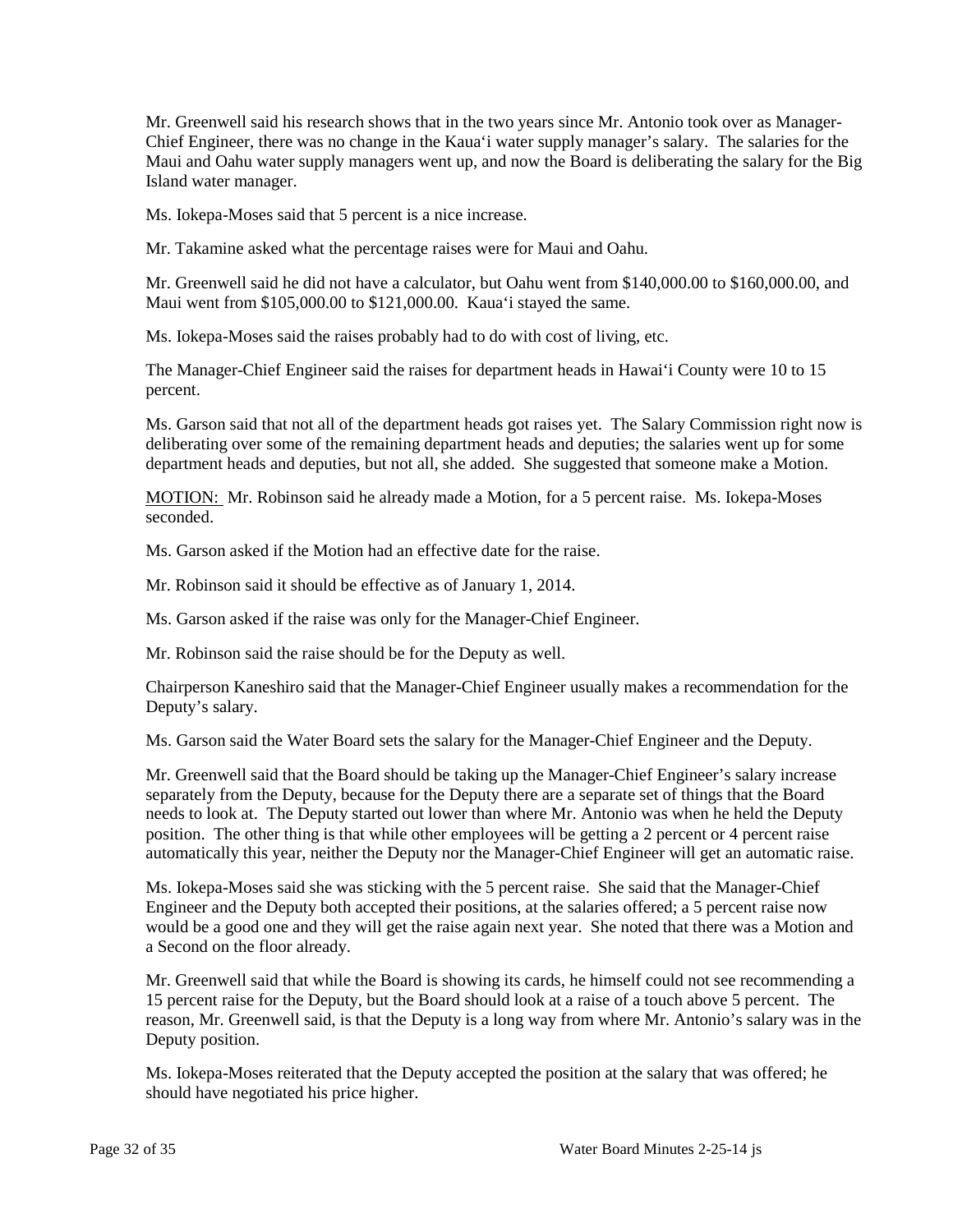Chairperson Kaneshiro said a lot of it has to do with longevity.

The Manager-Chief Engineer agreed, but noted that the highest-paid subordinate is getting paid around \$105,000.00 now, with the increases. He asked Mr. Greenwell to confirm that was correct.

Ms. Iokepa-Moses said the Board could always take a vote to see whether the majority was for or against the raise.

Chairperson Kaneshiro suggested that the Board vote on the Manager-Chief Engineer's salary raise first, and then move on to the Deputy's salary raise.

Ms. Garson said that the Motion on the table is for a 5 percent increase for the Manager-Chief Engineer, effective January 1, 2014.

Mr. Robinson said that actually his Motion was for both the Manager-Chief Engineer and the Deputy to get a 5 percent raise.

Ms. Garson said okay, unless somebody wanted to amend the Motion.

ACTION: Mr. Arikawa amended the Motion to give *only* the Manager-Chief Engineer a 5 percent raise, effective January 1, 2014; seconded by Mr. Uyeda; and carried by eight (8) Ayes (Messrs. Arikawa, Greenwell, Perry, Robinson, Takamine and Uyeda; Ms. Lee Loy and Chairperson Kaneshiro) and one (1) Nay (Ms. Iokepa-Moses).

ACTION: Main Motion as Amended passed unanimously by voice vote.

Chairperson Kaneshiro said that it was his understanding the Manager-Chief Engineer was supposed to give the Board a recommendation on the Deputy's salary.

The Manager-Chief Engineer said that if the Board wanted a recommendation from him, he would give the Board a recommendation.

Mr. Robinson said please.

The Manager-Chief Engineer said it was difficult because he understands that Mr. Okamoto is brand new as far as being in the administration, whereas Mr. Antonio and his predecessor Mr. Pavao were close in seniority, having come into their respective positions at the same time from staff as engineers. The idea back then was that the Deputy's salary was 6 percent lower than the Manager-Chief Engineer. One option is to go that way, to give Mr. Okamoto a salary of 6 percent of what the Board just approved for the Manager-Chief Engineer. That may be too much, because Mr. Okamoto is brand new in the position. However, the Manager-Chief Engineer returned to the subject of the highest-paid subordinate and suggested giving Mr. Okamoto some kind of percentage above the highest-paid subordinate. He said he was not sure what information Mr. Greenwell had on the highest-paid subordinate.

Ms. Iokepa-Moses said that because the Board does not have that information, a decision on the Deputy's salary should be deferred to next month.

Mr. Robinson said right, he would like to make a Motion to defer the decision to next month, when the Manager-Chief Engineer could come back with a recommendation as to what the Deputy's salary should be.

The Manager-Chief Engineer said he could give a firm recommendation right now: \$105,000.

Mr. Robinson said okay, that is better.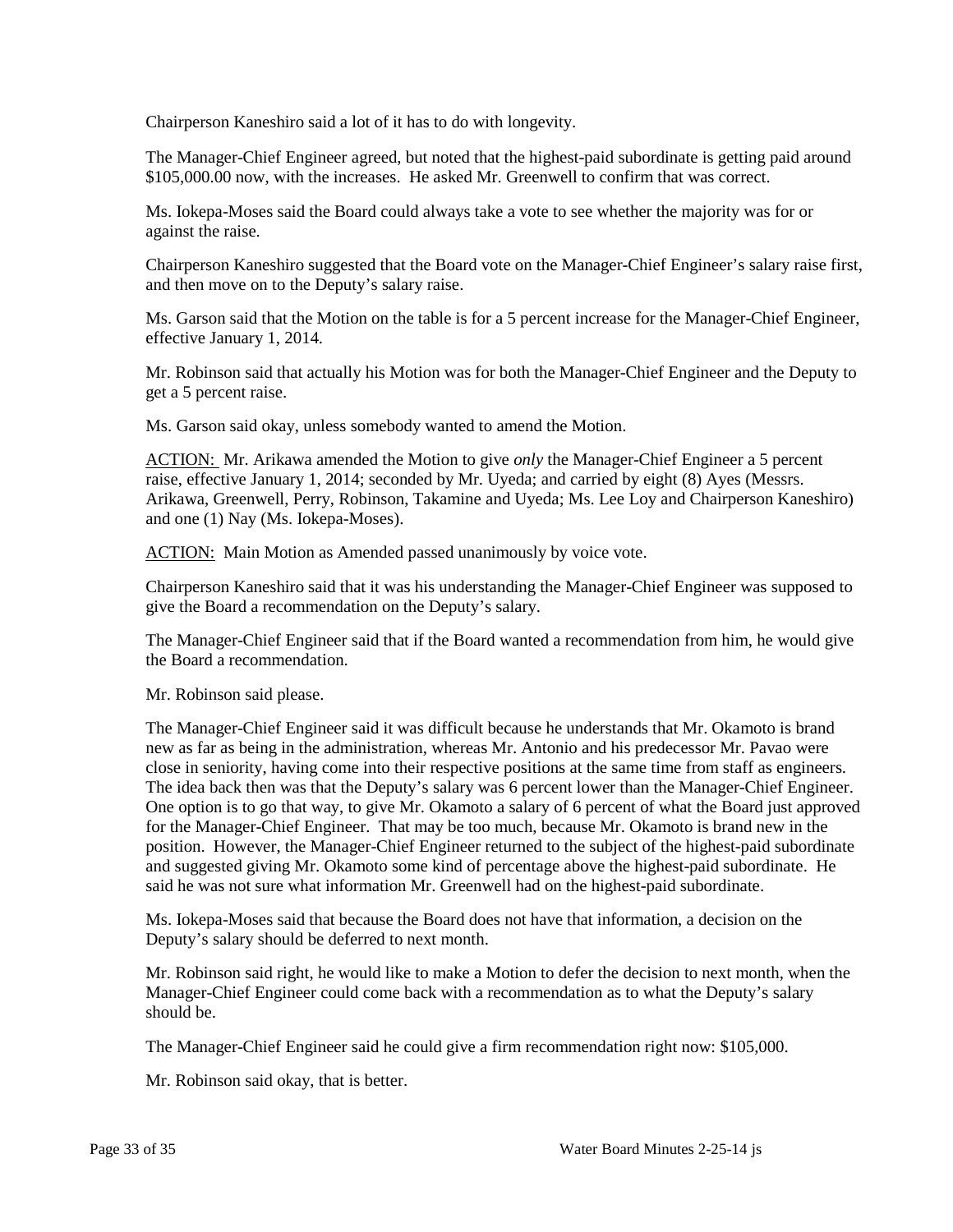Mr. Arikawa asked what the Deputy's current salary is.

The Manager-Chief Engineer said it is \$90,000.00.

Mr. Robinson said okay.

Chairperson Kaneshiro said that \$105,000.00 would be a more than 15 percent raise.

Mr. Robinson acknowledged this.

Chairperson Kaneshiro said that would be pretty high.

The Manager-Chief Engineer said he would go back to the scale of raises set by the Salary Commission for the other department heads.

MOTION: Mr. Perry moved to increase the Deputy's salary to \$105,000.00; seconded by Mr. Robinson.

Mr. Perry noted that with a Motion, the Board could now discuss the Deputy's salary.

Mr. Robinson said the Motion is that the Deputy's salary be raised to \$105,000.00 upon the recommendation of the Manager-Chief Engineer; this has been moved and seconded.

Mr. Greenwell said that he wanted to make sure that Mr. Robinson understands that if the Deputy were given a 15 percent raise, it would still not achieve that \$105,000.00. Mr. Greenwell said he thought that a 15 percent raise is rather large; he believed that the Deputy deserves more than what he is getting now, but he could not justify a 15 percent raise. That would be a little hard to swallow, he said. Mr. Greenwell noted that at the time Mr. Okamoto got the position, his salary had been \$80,000.00.

Chairperson Kaneshiro said that when he took the Deputy position, he got a \$10,000.00 raise.

Mr. Greenwell said that at the time that he took the Deputy position, Mr. Okamoto was in a temporary position that was paying \$86,000.00. Therefore, the level of raise depends on how one looks at it, (i.e., whether he was in the permanent position at \$80,000.00 or the temporary position at \$86,000.00.)

Mr. Takamine asked for confirmation that the next highest-paid employee was making about \$103,000.00.

Mr. Greenwell confirmed this, saying that he was not trying to withhold any of this information from the Board.

Ms. Iokepa-Moses said that she wanted to defer this matter until next month; the proposed salary is a big jump, and the Board does not have any information in front of it to justify this big jump.

Chairperson Kaneshiro asked if Ms. Iokepa-Moses wanted to make a Motion.

Mr. Robinson said there were already a Motion and a Second on the floor, to follow the Manager-Chief Engineer's recommendation of \$105,000.00.

Ms. Iokepa-Moses said the Board should take a vote.

*(There was a voice vote as well as a show of hands.)*

ACTION: Motion to raise the Deputy's salary to \$105,000.00 passed with five (5) Ayes: (Ms. Lee Loy, and Messrs. Arikawa, Robinson, Takamine and Uyeda) and four (4) Nays: (Ms. Iokepa-Moses, Messrs. Perry and Greenwell, and Chairperson Kaneshiro.)